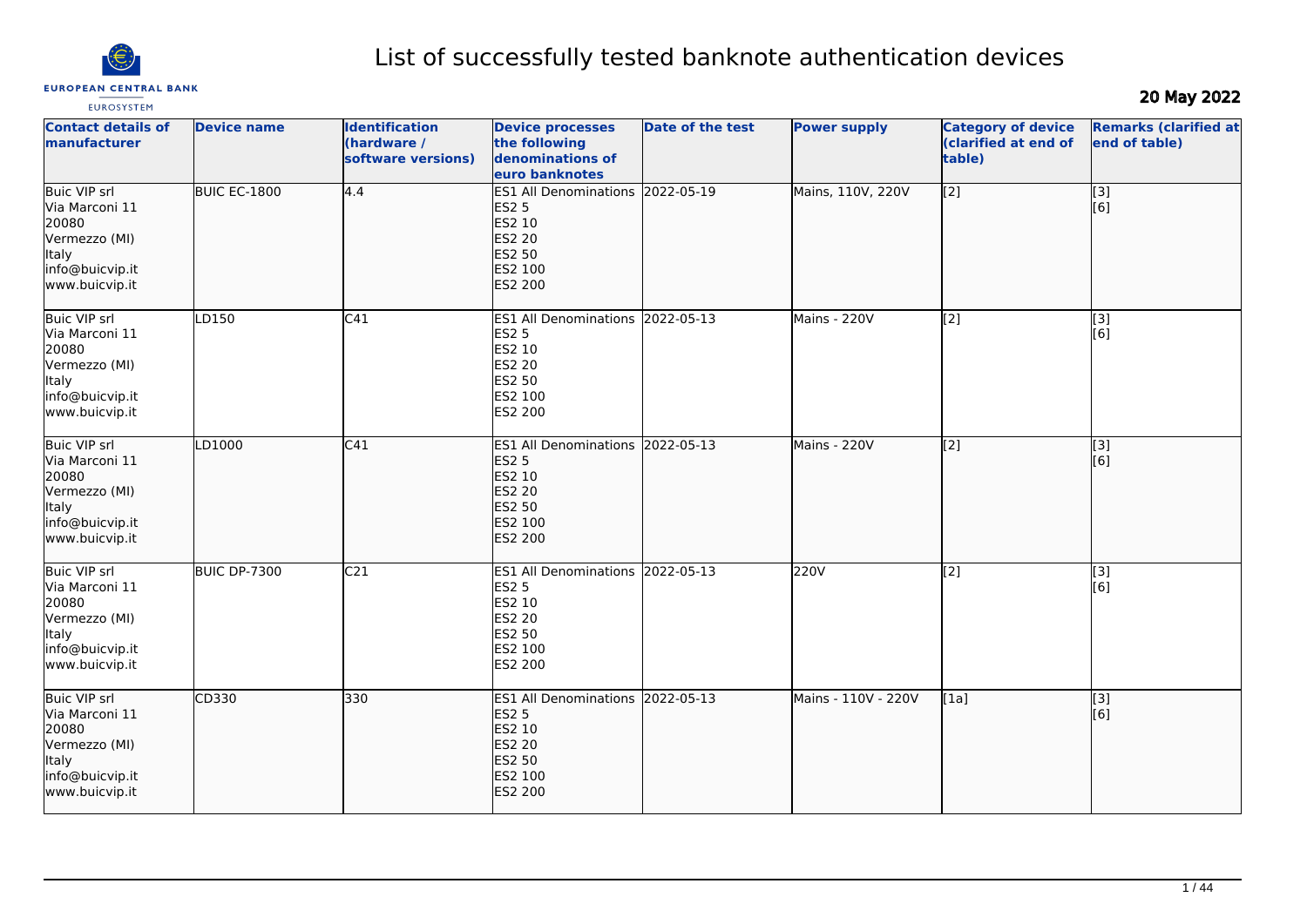

| <b>Contact details of</b><br>manufacturer                                                                                                               | <b>Device name</b>   | <b>Identification</b><br>(hardware /<br>software versions) | <b>Device processes</b><br>the following<br>denominations of<br>euro banknotes                                            | <b>Date of the test</b> | <b>Power supply</b> | <b>Category of device</b><br>(clarified at end of<br>table) | <b>Remarks (clarified at</b><br>end of table) |
|---------------------------------------------------------------------------------------------------------------------------------------------------------|----------------------|------------------------------------------------------------|---------------------------------------------------------------------------------------------------------------------------|-------------------------|---------------------|-------------------------------------------------------------|-----------------------------------------------|
| Lidix Co Ltd<br>505 Kolon Digital<br>Tower Billant 222-7,<br>Guro-Dong, Goro-Gu<br>152-777<br>Seoul<br>Korea<br>www.lidix.co.kr                         | $CL-2$               | CL-MAIN_V05                                                | ES1 All Denominations 2022-05-12<br><b>ES2 5</b><br>ES2 10<br><b>ES2 20</b><br>ES2 50<br>ES2 100<br>ES2 200               |                         | 100V-240V           | $\overline{[2]}$                                            | $\overline{[3]}$                              |
| Crane Payment<br>Innovations<br>109 Chemin du Pont-du-<br>Centenaire<br>CH-1228<br>Plan-les-Quates<br>Switzerland<br>www.CranePI.com                    | <b>BNR</b> series    | 481EUR05018                                                | ES1 All Denominations 2022-05-04<br><b>ES2 5</b><br>ES2 10<br><b>ES2 20</b><br><b>ES2 50</b><br>ES2 100<br><b>ES2 200</b> |                         | 24V, 220V           | [1b]                                                        | [[3]<br>[6]                                   |
| JCM Europe GmbH<br>Mündelheimer Weg 60<br>40472<br>Düsseldorf<br>Germany<br>info@jcmglobal.eu<br>www.jcmglobal.eu                                       | <b>EBA-4x Series</b> | $V1.56-41$                                                 | ES1 All Denominations 2022-05-04<br><b>ES2 5</b><br>ES2 10<br><b>ES2 20</b><br>ES2 50<br>ES2 100<br>ES2 200               |                         | 12V/24V             | [1b]                                                        | $\overline{[}3]$                              |
| Kisan Electronics Co<br>Ltd<br>273-1 Sungsoo-Dong<br>2GA 3 Dong<br>Sungdong-Gu 133, 831<br>Seoul<br>South Korea<br>yshin21@kisane.com<br>www.kisane.com | NEWTON mini          | Main: v1.6, Reco: v1.6                                     | ES1 All Denominations 2022-04-28<br><b>ES2 5</b><br>ES2 10<br><b>ES2 20</b><br><b>ES2 50</b><br>ES2 100<br><b>ES2 200</b> |                         | 110; 220V           | $\overline{[2]}$                                            | $\overline{[}3]$<br>[6]                       |
| CM Europe B.V.<br>Danzigweg 15<br>7418 EN<br>Deventer<br>Nederland<br>info@cmeurope.com                                                                 | <b>B110</b>          | $C21-1$                                                    | ES1 All Denominations 2022-04-21<br><b>ES2 5</b><br>ES2 10<br><b>ES2 20</b><br><b>ES2 50</b><br>ES2 100                   |                         | 100-240V            | [2]                                                         | [3]<br>[6]                                    |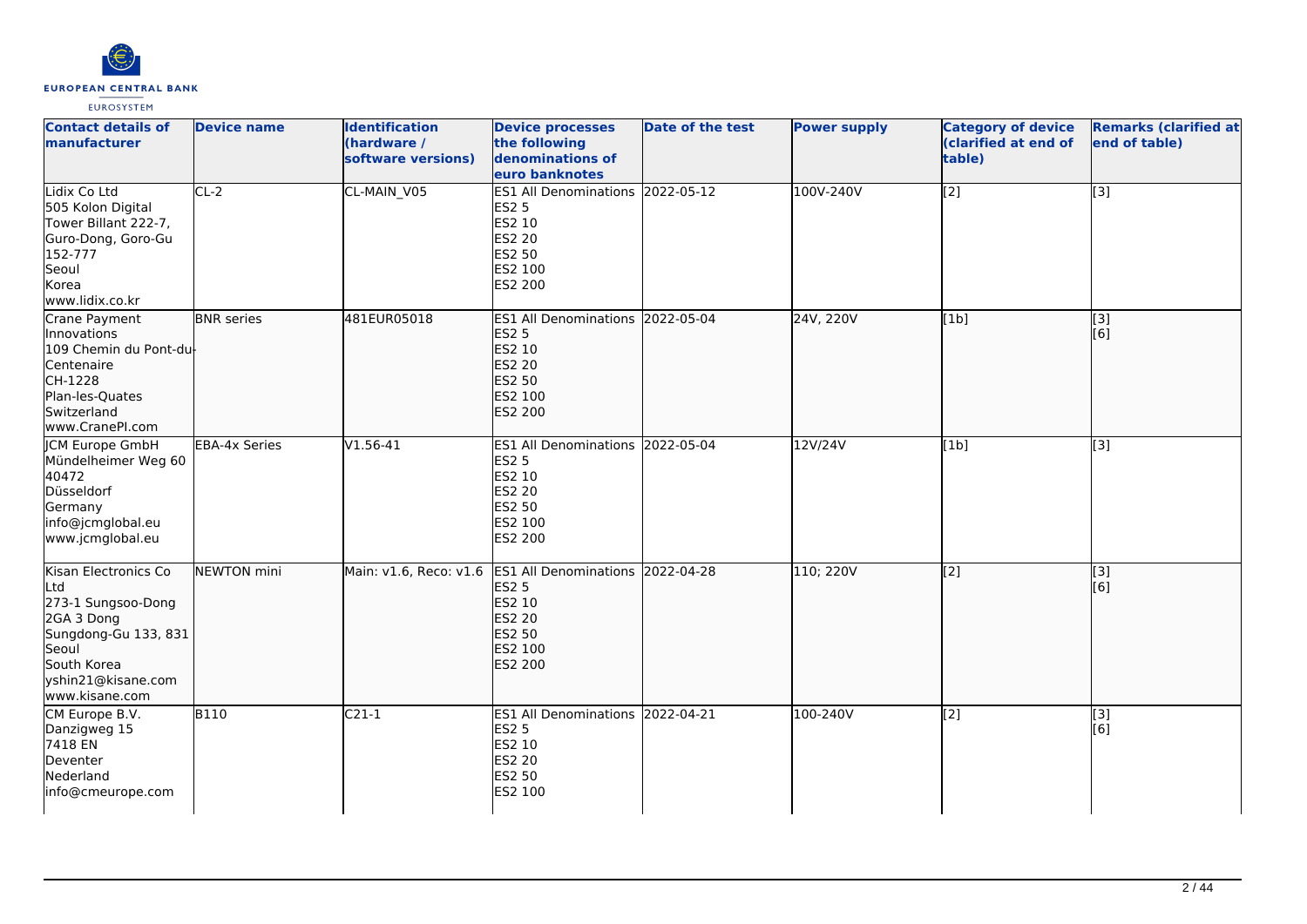

| <b>Contact details of</b><br><b>Imanufacturer</b>                                                                                    | <b>Device name</b> | <b>Identification</b><br>(hardware /<br>software versions) | <b>Device processes</b><br>the following<br>denominations of<br>euro banknotes                              | Date of the test | <b>Power supply</b>                                                               | <b>Category of device</b><br>(clarified at end of<br>table) | <b>Remarks (clarified at</b><br>end of table) |
|--------------------------------------------------------------------------------------------------------------------------------------|--------------------|------------------------------------------------------------|-------------------------------------------------------------------------------------------------------------|------------------|-----------------------------------------------------------------------------------|-------------------------------------------------------------|-----------------------------------------------|
| www.cmeurope.com                                                                                                                     |                    |                                                            | <b>ES2 200</b>                                                                                              |                  |                                                                                   |                                                             |                                               |
| Iternet-European<br>Distribution<br>Via S. Merli 64/66<br>29122<br>Piacenza<br>Italy<br>www.iternet-<br>securitysystems.com          | HT-6070            | V12                                                        | ES1 All Denominations 2022-04-14<br><b>ES2 5</b><br>ES2 10<br>ES2 20<br><b>ES2 50</b><br>ES2 100<br>ES2 200 |                  | DC 12 Vdc                                                                         | [1a]                                                        | $\overline{[3]}$<br>[6]                       |
| Iternet-European<br>Distribution<br>Via S. Merli 64/66<br>29122<br>Piacenza<br><b>Italy</b><br>www.iternet-<br>securitysystems.com   | HT-7100            | CO <sub>2</sub>                                            | <b>ES1 All Denominations</b><br>ES2 5<br>ES2 10<br>ES2 20<br>ES2 50<br>ES2 100<br>ES2 200                   | 2022-04-14       | Rechargeable battery - [[1a]<br>Adapter (INPUT:100-24<br>OVac-<br>OUTPUT:12Vdc/1A |                                                             | $\overline{[3]}$<br>[6]                       |
| Masterwork<br>Automodules<br>4F, 223, Chong Yang<br>Rd<br>115 Nangang<br>Taipei<br>Taiwan<br>www.automodules.com                     | CashPoint (OEM)    | EUR 002.110                                                | ES1 All Denominations 2022-04-14<br><b>ES2 5</b><br>ES2 10<br><b>ES2 20</b><br>ES2 50<br>ES2 100<br>ES2 200 |                  | 110V; 220V                                                                        | [1b]                                                        | $\overline{[}3]$<br>[6]                       |
| Cashtester/Amwit<br>Security B.V.<br>De Corridor 9<br>3621 ZA<br>Breukelen<br>Netherlands<br>mw@cashtester.com<br>www.cashtester.com | CT411              | V1.81                                                      | <b>ES1 All Denominations</b><br><b>ES2 5</b><br>ES2 10<br>ES2 20<br>ES2 50<br>ES2 100<br>ES2 200            | 2022-04-12       | Other: 12V                                                                        | [1a]                                                        | [3]<br>[6]                                    |
| Masterwork<br>Automodules<br>4F, 223, Chong Yang<br>Rd<br>115 Nangang                                                                | <b>BEAM</b>        | EUR 002.117                                                | ES1 All Denominations 2022-04-11<br><b>ES2 5</b><br><b>ES2 10</b><br><b>ES2 20</b><br><b>ES2 50</b>         |                  | 110-220V                                                                          | $\overline{[2]}$                                            | $\overline{[}3]$<br>[6]                       |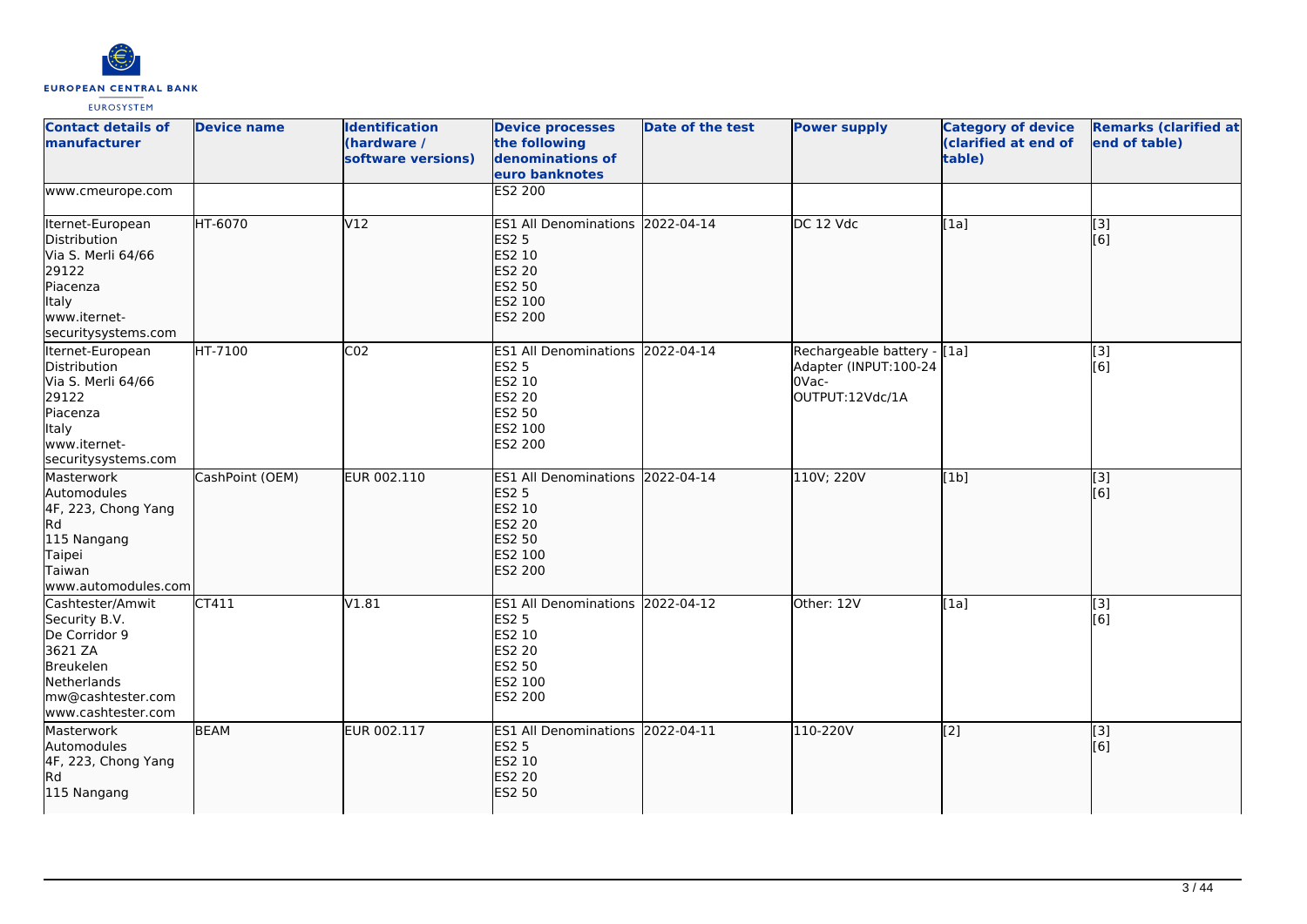

| <b>Contact details of</b><br>manufacturer<br><b>Taipei</b><br>Taiwan                                                                        | <b>Device name</b> | <b>Identification</b><br>(hardware /<br>software versions)                                     | <b>Device processes</b><br>the following<br>denominations of<br>euro banknotes<br>ES2 100<br>ES2 200                                       | Date of the test | <b>Power supply</b> | <b>Category of device</b><br>(clarified at end of<br>table) | <b>Remarks (clarified at</b><br>end of table)                 |
|---------------------------------------------------------------------------------------------------------------------------------------------|--------------------|------------------------------------------------------------------------------------------------|--------------------------------------------------------------------------------------------------------------------------------------------|------------------|---------------------|-------------------------------------------------------------|---------------------------------------------------------------|
| www.automodules.com                                                                                                                         |                    |                                                                                                |                                                                                                                                            |                  |                     |                                                             |                                                               |
| <b>TNSi Europe GmbH</b><br>Amsterdamsestrasse<br>230<br>50735<br>Köln<br>Germany<br>www.t-ns.co.jp                                          | <b>BR-7200B</b>    | <b>Banknote Circulary</b><br>Acceptor for Ticketing<br><b>Validation Software</b><br>Val. V.51 | <b>ES15</b><br>ES1 10<br>ES1 20<br>ES1 50<br>ES1 100<br>ES1 200<br><b>ES2 5</b><br>ES2 10<br>ES2 20<br>ES2 50<br>ES2 100<br>ES2 200        | 2022-03-30       | Other: 24V          | [1b]                                                        | $\overline{[2]}$<br>[3]<br>[6]<br>$\overline{[}8\overline{]}$ |
| <b>TNSi Europe GmbH</b><br>Amsterdamsestrasse<br>230<br>50735<br>Köln<br>Germany<br>www.t-ns.co.jp                                          | <b>BV-6200G</b>    | <b>Validation Software</b><br>Val. V.51                                                        | <b>ES15</b><br>ES1 10<br>ES1 20<br>ES1 50<br>ES1 100<br>ES1 200<br><b>ES2 5</b><br>ES2 10<br><b>ES2 20</b><br>ES2 50<br>ES2 100<br>ES2 200 | 2022-03-30       | Other: 24 V         | [1b]                                                        | $\overline{[2]}$<br>[3]<br>[6]<br>[is]                        |
| Cashtester/Amwit<br>Security B.V.<br>De Corridor 9<br>3621 ZA<br>Breukelen<br><b>Netherlands</b><br>mw@cashtester.com<br>www.cashtester.com | <b>BC 141 SD</b>   | C41                                                                                            | ES1 All Denominations 2022-03-29<br><b>ES2 5</b><br>ES2 10<br>ES2 20<br>ES2 50<br>ES2 100<br>ES2 200                                       |                  | 220V                | $\overline{[2]}$                                            | $\overline{[}3]$<br>[6]                                       |
| Cashtester/Amwit<br>Security B.V.                                                                                                           | <b>BC 241 SD</b>   | C41                                                                                            | ES1 All Denominations 2022-03-23<br><b>ES2 5</b>                                                                                           |                  | 100-240V            | $\overline{[2]}$                                            | [3]<br>[6]                                                    |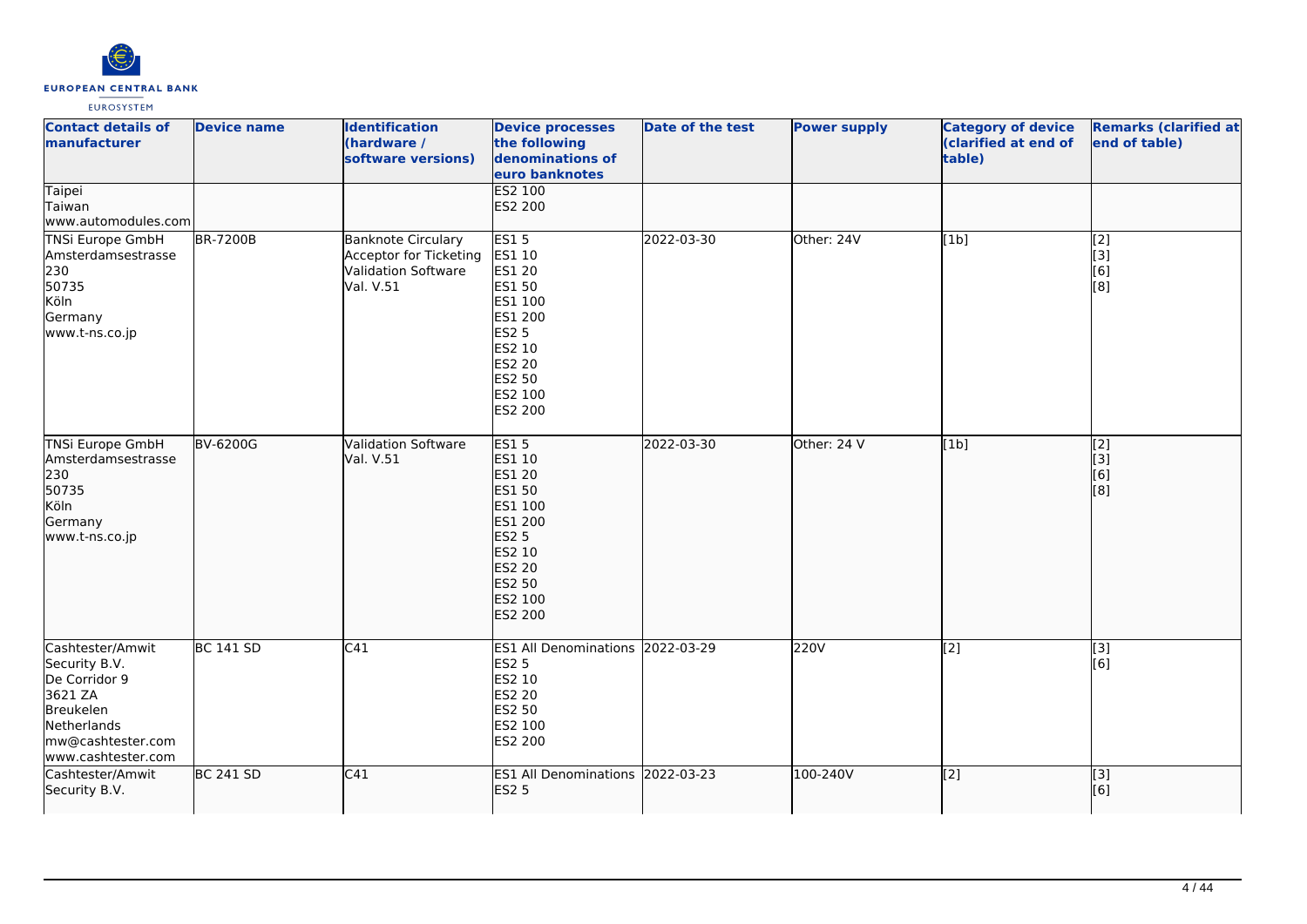

| <b>Contact details of</b><br>manufacturer                                                                                                                      | <b>Device name</b>   | <b>Identification</b><br>(hardware /<br>software versions) | <b>Device processes</b><br>the following<br>denominations of<br>euro banknotes                                 | Date of the test | <b>Power supply</b> | <b>Category of device</b><br>(clarified at end of<br>table) | <b>Remarks (clarified at</b><br>end of table) |
|----------------------------------------------------------------------------------------------------------------------------------------------------------------|----------------------|------------------------------------------------------------|----------------------------------------------------------------------------------------------------------------|------------------|---------------------|-------------------------------------------------------------|-----------------------------------------------|
| De Corridor 9<br>3621 ZA<br>Breukelen<br>Netherlands<br>mw@cashtester.com<br>www.cashtester.com                                                                |                      |                                                            | <b>ES2 10</b><br><b>ES2 20</b><br>ES2 50<br>ES2 100<br>ES2 200                                                 |                  |                     |                                                             |                                               |
| Cashtester/Amwit<br>Security B.V.<br>De Corridor 9<br>3621 ZA<br>Breukelen<br>Netherlands<br>mw@cashtester.com<br>www.cashtester.com                           | CT 334               | C12                                                        | ES1 All Denominations 2022-03-23<br>ES2 5<br>ES2 10<br>ES2 20<br><b>ES2 50</b><br>ES2 100<br>ES2 200           |                  | 12V                 | [1a]                                                        | [3]<br>[6]<br>[4a]                            |
| Safescan B.V.<br>Heliumstraat 14<br>2718 SL<br>Zoetermeer<br>Holland<br>info@safescan.com<br>www.safescan.com                                                  | Safescan 2865-S (G2) | 2865SG2-E04                                                | <b>ES1 All Denominations</b><br><b>ES2 5</b><br>ES2 10<br><b>ES2 20</b><br>ES2 50<br>ES2 100<br>ES2 200        | 2022-03-16       | 100-240V            | [2]                                                         | [3]<br>[6]                                    |
| Fujitsu Frontech<br>Limited<br>1766 Yanokuchi, Inagi-<br>shi<br>206-855<br>Tokyo<br>Japan<br>www.frontech.fujitsu.c<br>lom/en                                  | G60 BRU              | BV10<br>EU35AA                                             | <b>ES1 All Denominations</b><br><b>ES2 5</b><br>ES2 10<br>ES2 20<br>ES2 50<br>ES2 100<br>ES2 200               | 2022-03-04       | 24V DC              | [2]                                                         | [3]                                           |
| Hyundai MIB<br>International Co. Ltd.<br>3301, A Bld, 17, Gosan-<br>ro 148beon-gil<br>15850<br>Gunpo-si, Gyeonggi-do,<br>15850, Gunpo City<br>KOREA (Republic) | $MIB-15$             | Main: 5.8; Image: 3.0                                      | <b>ES1 All Denominations</b><br><b>ES2 5</b><br>ES2 10<br><b>ES2 20</b><br>ES2 50<br>ES2 100<br><b>ES2 200</b> | 2022-02-24       | Mains               | $\overline{[2]}$                                            | $\overline{[}$ [3]<br>[6]                     |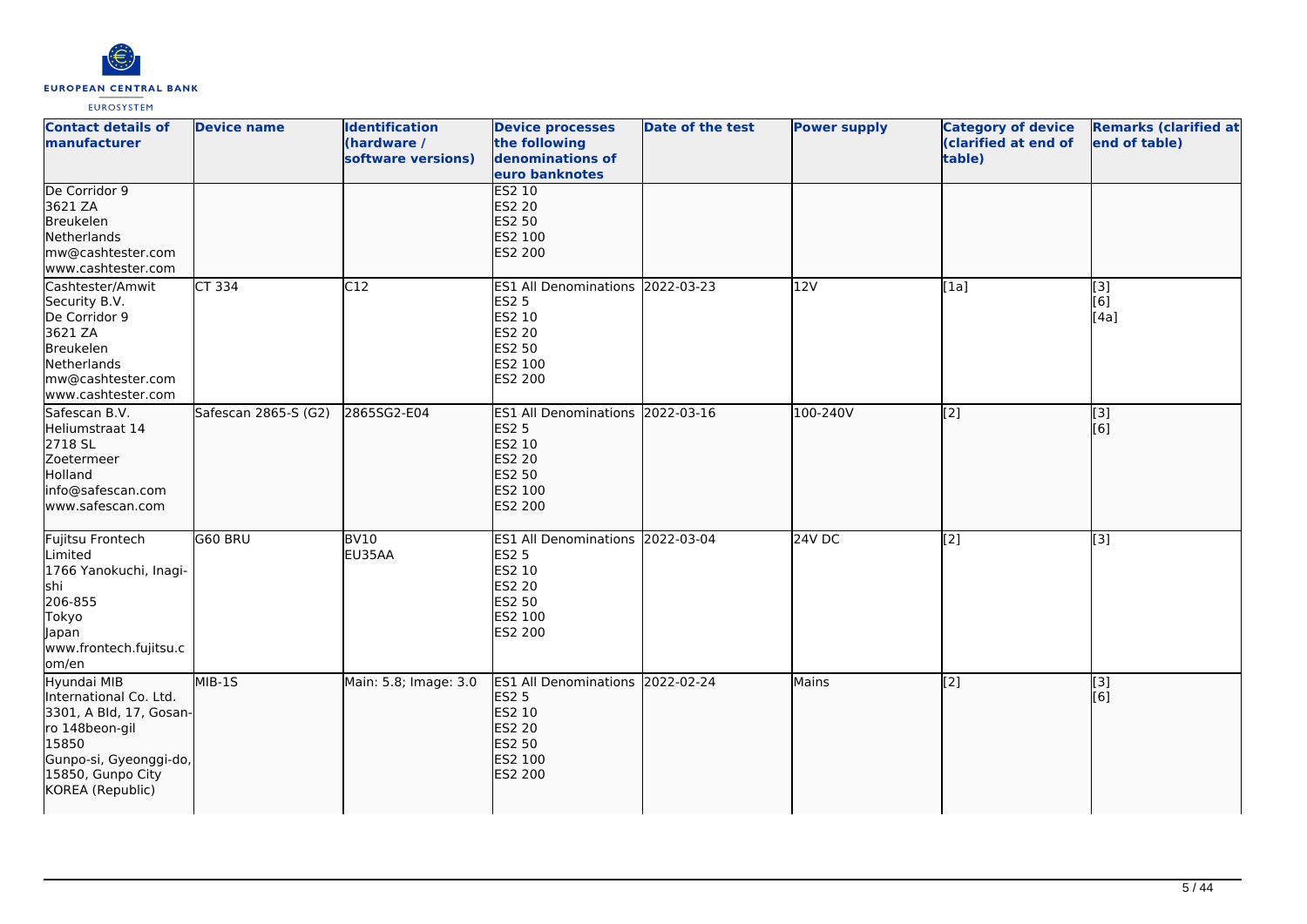

| <b>Contact details of</b><br>manufacturer                                                                                                                                             | <b>Device name</b> | <b>Identification</b><br>(hardware /<br>software versions)                                                          | <b>Device processes</b><br>the following<br>denominations of<br>euro banknotes                              | <b>Date of the test</b> | <b>Power supply</b> | <b>Category of device</b><br>(clarified at end of<br>table) | <b>Remarks (clarified at</b><br>end of table) |
|---------------------------------------------------------------------------------------------------------------------------------------------------------------------------------------|--------------------|---------------------------------------------------------------------------------------------------------------------|-------------------------------------------------------------------------------------------------------------|-------------------------|---------------------|-------------------------------------------------------------|-----------------------------------------------|
| sjpark5423@hyundaim<br>ib.com<br>www.hyundaimib.com                                                                                                                                   |                    |                                                                                                                     |                                                                                                             |                         |                     |                                                             |                                               |
| Comercial del Sur de<br>Papelariá, S.L.<br>C/. Bodequeros, 54<br>29006<br>Málaga<br>Spain<br>www.liderpapel.com                                                                       | KF14930-N2         | C <sub>22</sub>                                                                                                     | ES1 All Denominations 2022-02-22<br><b>ES2 5</b><br>ES2 10<br>ES2 20<br>ES2 50<br>ES2 100<br>ES2 200        |                         | Adapter 12V DC      | [1a]                                                        | $\overline{[3]}$                              |
| Nanjing NUMENMATIC<br>TECH Co., LTD<br>$606#$ , Jiuzhou B<br>Building, PingYang<br>325400<br>WenZhou City<br><b>China</b><br>brian@numenmatic.co<br>lm<br>www.numenmatic.com          | Numenmatic SH-27C  | Mainboard; CIS; IR;<br>MG; UV; Motor<br>SW1:11520<br>SW2:A8611333<br>SW3:CSNM06C10306<br>SW4:20220221190159 ES2 100 | ES1 All Denominations 2022-02-21<br><b>ES2 5</b><br>ES2 10<br>ES2 20<br>ES2 50<br><b>ES2 200</b>            |                         | 110V 220V           | $\overline{[2]}$                                            | $\overline{[3]}$<br>[6]                       |
| Suzhou Ribao<br>Technology Co., Ltd<br>No.299, YuanQi Rd<br>Yuanhe Technology<br>Park<br>Xiangcheng<br>215133<br>Suzhou<br>China<br>info@nippo.com.cn<br>www.ribaotechnology.c<br>lom | $BC-40$            | <b>ECB: 0002</b>                                                                                                    | ES1 All Denominations 2022-02-14<br><b>ES2 5</b><br>ES2 10<br><b>ES2 20</b><br>ES2 50<br>ES2 100<br>ES2 200 |                         | 110V, 220V          | [2]                                                         | [3]<br>[6]                                    |
| Masterwork<br>Automodules<br>4F, 223, Chong Yang<br><b>IRd</b><br>115 Nangang<br>Taipei                                                                                               | NC-3301            | EUR 002.007                                                                                                         | <b>ES1 All Denominations</b><br><b>ES2 5</b><br>ES2 10<br>ES2 20<br>ES2 50<br>ES2 100                       | 2022-02-09              | 110V - 220V         | $\overline{[2]}$                                            | $\overline{[}3]$<br>[[6]                      |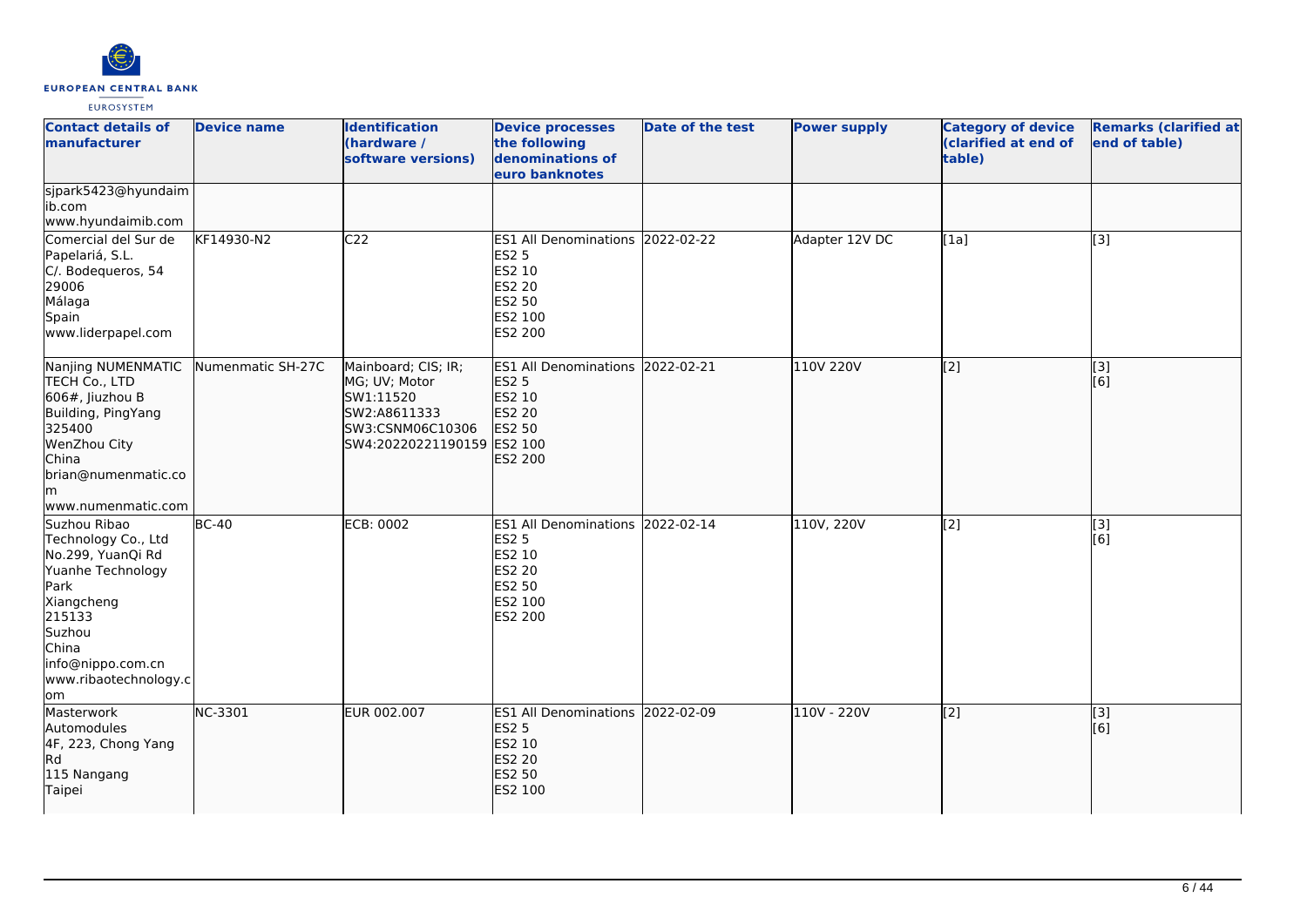

| <b>Contact details of</b><br>manufacturer<br>Taiwan<br>www.automodules.com                                                            | <b>Device name</b> | <b>Identification</b><br>(hardware /<br>software versions) | <b>Device processes</b><br>the following<br>denominations of<br>euro banknotes<br>ES2 200                                 | <b>Date of the test</b> | <b>Power supply</b>                      | <b>Category of device</b><br>(clarified at end of<br>table) | <b>Remarks (clarified at</b><br>end of table) |
|---------------------------------------------------------------------------------------------------------------------------------------|--------------------|------------------------------------------------------------|---------------------------------------------------------------------------------------------------------------------------|-------------------------|------------------------------------------|-------------------------------------------------------------|-----------------------------------------------|
| Masterwork<br>Automodules<br>4F, 223, Chong Yang<br>Rd<br>115 Nangang<br>Taipei<br>Taiwan<br>www.automodules.com                      | NC-3501            | EUR 002.007                                                | ES1 All Denominations 2022-02-09<br><b>ES2 5</b><br>ES2 10<br>ES2 20<br>ES2 50<br>ES2 100<br>ES2 200                      |                         | 110V - 220V                              | $\overline{[2]}$                                            | $[3]$<br>[6]                                  |
| Masterwork<br>Automodules<br>4F, 223, Chong Yang<br>Rd.<br>115 Nangang<br>Taipei<br>Taiwan<br>www.automodules.com                     | <b>IIAN</b>        | v1.3                                                       | ES1 All Denominations 2022-02-03<br><b>ES2 5</b><br>ES2 10<br><b>ES2 20</b><br><b>ES2 50</b><br>ES2 100<br><b>ES2 200</b> |                         | Adapter 5V or AA<br>Batterie             | [1b]                                                        | $\overline{[3]}$<br>[6]                       |
| lGiesecke+Devrient<br><b>Currency Technology</b><br>GmbH<br>Prinzregentenstraße<br>159<br>81677<br>Munich<br>Germany<br>www.gi-de.com | ProNote 1a         | 200.3                                                      | ES1 All Denominations 2022-01-19<br><b>ES2 5</b><br>ES2 10<br>ES2 20<br>ES2 50<br>ES2 100<br>ES2 200                      |                         | 110V/120V, Other:<br>100-240V 50/60Hz 3A | [2]                                                         | $[3]$<br>[6]                                  |
| CM Europe B.V.<br>Danzigweg 15<br>7418 EN<br>Deventer<br>Nederland<br>info@cmeurope.com<br>www.cmeurope.com                           | <b>B108</b>        | 1.0                                                        | ES1 All Denominations 2022-01-17<br><b>ES2 5</b><br>ES2 10<br><b>ES2 20</b><br><b>ES2 50</b><br>ES2 100<br><b>ES2 200</b> |                         | Mains 220V                               | $\overline{[2]}$                                            | $\overline{[}3]$<br>[6]                       |
| CM Europe B.V.<br>Danzigweg 15<br>7418 EN<br>Deventer                                                                                 | D <sub>001</sub>   | 329                                                        | ES1 All Denominations 2022-01-17<br><b>ES2 5</b><br>ES2 10<br><b>ES2 20</b>                                               |                         | Mains 220V                               | [1a]                                                        | [3]<br>[6]                                    |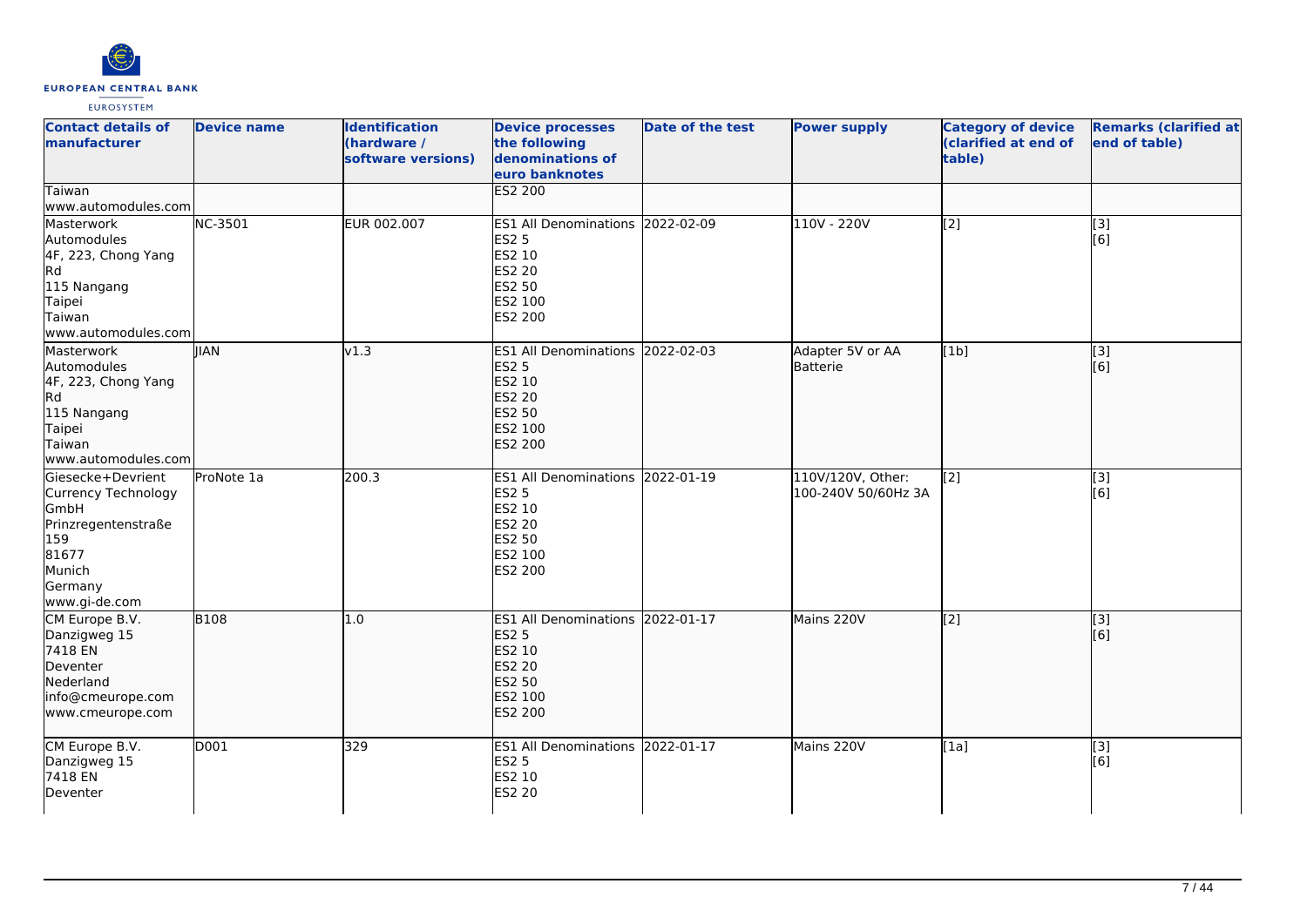

| <b>Contact details of</b><br>manufacturer                                                                     | <b>Device name</b>          | <b>Identification</b><br>(hardware /<br>software versions) | <b>Device processes</b><br>the following<br>denominations of<br>euro banknotes                                     | <b>Date of the test</b> | <b>Power supply</b> | <b>Category of device</b><br>(clarified at end of<br>table) | <b>Remarks (clarified at</b><br>end of table) |
|---------------------------------------------------------------------------------------------------------------|-----------------------------|------------------------------------------------------------|--------------------------------------------------------------------------------------------------------------------|-------------------------|---------------------|-------------------------------------------------------------|-----------------------------------------------|
| Nederland<br>info@cmeurope.com<br>www.cmeurope.com                                                            |                             |                                                            | <b>ES2 50</b><br>ES2 100<br>ES2 200                                                                                |                         |                     |                                                             |                                               |
| CM Europe B.V.<br>Danzigweg 15<br>7418 EN<br>Deventer<br>Nederland<br>info@cmeurope.com<br>www.cmeurope.com   | D005                        | B21                                                        | <b>ES1 All Denominations</b><br><b>ES2 5</b><br>ES2 10<br><b>ES2 20</b><br>ES2 50<br>ES2 100<br><b>ES2 200</b>     | 2022-01-17              | Mains 220V          | [1a]                                                        | [3]<br>[6]                                    |
| Safescan B.V.<br>Heliumstraat 14<br>2718 SL<br>Zoetermeer<br>Holland<br>info@safescan.com<br>www.safescan.com | Safescan 155-S (GD-<br>R2)  | S31-71                                                     | <b>ES1 All Denominations</b><br><b>ES2 5</b><br>ES2 10<br>ES2 20<br><b>ES2 50</b><br>ES2 100<br>ES2 200            | 2022-01-12              | 110V-220V           | [1a]                                                        | [3]<br>[6]                                    |
| Safescan B.V.<br>Heliumstraat 14<br>2718 SL<br>Zoetermeer<br>Holland<br>info@safescan.com<br>www.safescan.com | Safescan 155-S (NT-<br> R1) | S31-71                                                     | ES1 All Denominations 2022-01-12<br><b>ES2 5</b><br>ES2 10<br><b>ES2 20</b><br><b>ES2 50</b><br>ES2 100<br>ES2 200 |                         | 110V-220V           | [1a]                                                        | $\overline{[3]}$<br>[6]                       |
| Safescan B.V.<br>Heliumstraat 14<br>2718 SL<br>Zoetermeer<br>Holland<br>info@safescan.com<br>www.safescan.com | Safescan 2665-S             | $561 - 11$                                                 | ES1 All Denominations 2022-01-12<br><b>ES2 5</b><br>ES2 10<br><b>ES2 20</b><br>ES2 50<br>ES2 100<br>ES2 200        |                         | Mains 110V-220V     | $\overline{[2]}$                                            | $\overline{[3]}$<br>[6]                       |
| GO Europe GmbH<br>Zum Kraftwerk 1<br>45527                                                                    | <b>NC 620</b>               | U30 008                                                    | <b>ES2 5</b><br>ES2 10<br><b>ES2 20</b>                                                                            | 2021-12-15              | Mains, 220V         | $\left[2\right]$                                            | [3]<br>[6]                                    |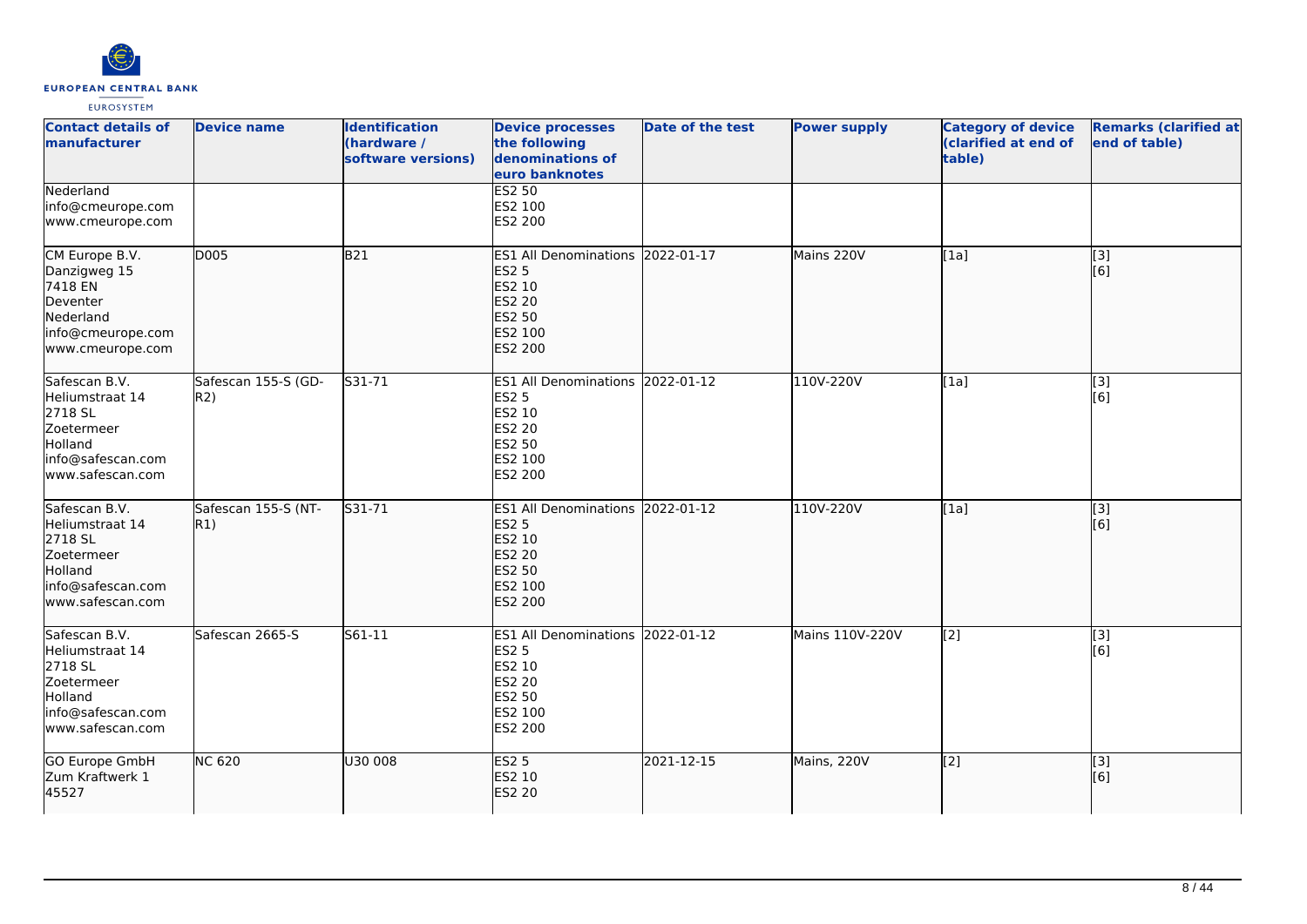

| <b>Contact details of</b><br><b>manufacturer</b>                                                                                 | <b>Device name</b>  | <b>Identification</b><br>(hardware /<br>software versions) | <b>Device processes</b><br>the following<br>denominations of<br>euro banknotes                                            | <b>Date of the test</b> | <b>Power supply</b> | <b>Category of device</b><br>(clarified at end of<br>table) | <b>Remarks (clarified at</b><br>end of table) |
|----------------------------------------------------------------------------------------------------------------------------------|---------------------|------------------------------------------------------------|---------------------------------------------------------------------------------------------------------------------------|-------------------------|---------------------|-------------------------------------------------------------|-----------------------------------------------|
| Hattingen<br>Germany<br>Bemd.koenig@go-<br>europe.com<br>www .go-europe.com                                                      |                     |                                                            | <b>ES2 50</b><br>ES2 100<br>ES2 200                                                                                       |                         |                     |                                                             |                                               |
| Safescan B.V.<br>Heliumstraat 14<br>2718 SL<br>Zoetermeer<br>Holland<br>info@safescan.com<br>www.safescan.com                    | Safescan 155-S (G2) | EU-01                                                      | ES1 All Denominations 2021-12-15<br><b>ES2 5</b><br>ES2 10<br>ES2 20<br>ES2 50<br>ES2 100<br>ES2 200                      |                         | 110V 220V           | [1a]                                                        | [3]<br>[6]                                    |
| Safescan B.V.<br>Heliumstraat 14<br>2718 SL<br>Zoetermeer<br>Holland<br>info@safescan.com<br>www.safescan.com                    | Safescan 2465-S     | S55-71                                                     | ES1 All Denominations 2021-12-15<br><b>ES2 5</b><br>ES2 10<br><b>ES2 20</b><br><b>ES2 50</b><br>ES2 100<br><b>ES2 200</b> |                         | Mains 110V 220V     | $\overline{[2]}$                                            | $\overline{[}3]$<br>[6]                       |
| <b>GO Europe GmbH</b><br>Zum Kraftwerk 1<br>45527<br>Hattingen<br>Germany<br>Bemd.koenig@go-<br>europe.com<br>www .go-europe.com | <b>NC 590</b>       | BJ-LSJ-MB<br>U30 008                                       | ES2 <sub>5</sub><br>ES2 10<br>ES2 20<br>ES2 50<br>ES2 100<br>ES2 200                                                      | 2021-12-15              | Mains, 220V         | $\overline{[2]}$                                            | $\overline{[3]}$<br>[6]                       |
| GO Europe GmbH<br>Zum Kraftwerk 1<br>45527<br>Hattingen<br>Germany<br>Bemd.koenig@go-<br>europe.com<br>www .go-europe.com        | <b>NC 570</b>       | BJ-82+1000-MB<br>U30 008                                   | <b>ES2 5</b><br>ES2 10<br>ES2 20<br><b>ES2 50</b><br>ES2 100<br><b>ES2 200</b>                                            | 2021-12-15              | Mains, 220V         | [[2]                                                        | [3]<br>[6]                                    |
| Cashtester/Amwit<br>Security B.V.                                                                                                | <b>BC 242 SD</b>    | $C21 - 1$                                                  | ES1 All Denominations 2021-12-13<br><b>ES2 5</b>                                                                          |                         | 100-240V            | $\overline{[2]}$                                            | $\overline{[}3]$<br>[6]                       |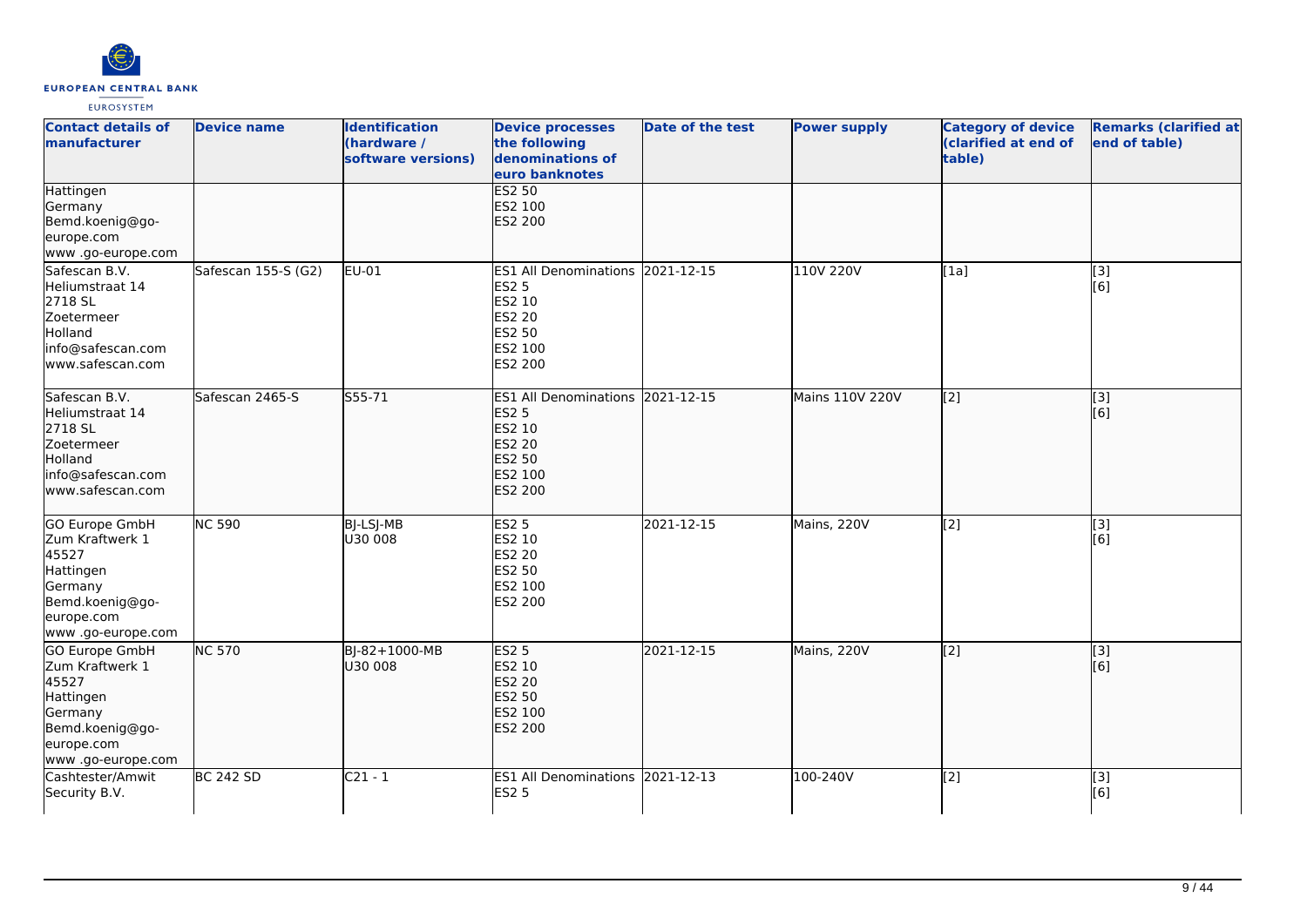

| <b>Contact details of</b><br><b>Imanufacturer</b>                                                                                                                                                                           | <b>Device name</b>                    | <b>Identification</b><br>(hardware /<br>software versions) | <b>Device processes</b><br>the following<br>denominations of<br>euro banknotes                                            | Date of the test | <b>Power supply</b> | <b>Category of device</b><br>(clarified at end of<br>table) | <b>Remarks (clarified at</b><br>end of table) |
|-----------------------------------------------------------------------------------------------------------------------------------------------------------------------------------------------------------------------------|---------------------------------------|------------------------------------------------------------|---------------------------------------------------------------------------------------------------------------------------|------------------|---------------------|-------------------------------------------------------------|-----------------------------------------------|
| De Corridor 9<br>3621 ZA<br>Breukelen<br>Netherlands<br>mw@cashtester.com<br>www.cashtester.com                                                                                                                             |                                       |                                                            | <b>ES2 10</b><br>ES2 20<br>ES2 50<br>ES2 100<br>ES2 200                                                                   |                  |                     |                                                             |                                               |
| <b>ZHEJIANG SEMTOM</b><br>ELECTRONIC CO. LTD<br>1 Bldg, Section B<br>Shoes Ind. Zone Eco.<br>Development Area,<br>Pingyan<br>325401 Wenzhou<br>Zhejiang<br><b>CHINA</b><br>sales3@semtom.com<br>http://www.semtom.co<br>lm/ | ST-1400                               | V1.0                                                       | ES1 All Denominations 2021-12-13<br><b>ES2 5</b><br>ES2 10<br><b>ES2 20</b><br><b>ES2 50</b><br>ES2 100<br><b>ES2 200</b> |                  | Mains 220V          | $\overline{[2]}$                                            | $\overline{[}3]$<br>[6]                       |
| Suzo international NL.<br>B.V. / Suzohapp<br>Rijnzathe 12<br>3454PV<br>De Meern<br>Netherlands<br>info@suzohapp.nl<br>eu.suzohapp.com                                                                                       | Bill-to-Bill 100/200/300 EU1111<br>XE |                                                            | ES1 All Denominations 2021-12-09<br><b>ES2 5</b><br>ES2 10<br><b>ES2 20</b><br>ES2 50<br>ES2 100<br>ES2 200               |                  | Other_12/24_V       | [1b]                                                        | [3]<br>[6]                                    |
| Suzo international NL.<br>B.V. / Suzohapp<br>Rijnzathe 12<br>3454PV<br>De Meern<br>Netherlands<br>info@suzohapp.nl<br>eu.suzohapp.com                                                                                       | MFL-XXXX-EU1230<br><b>CCNET</b>       | <b>EU1230</b>                                              | ES1 All Denominations 2021-12-09<br><b>ES2 5</b><br><b>ES2 10</b><br><b>ES2 20</b><br>ES2 50<br>ES2 100<br><b>ES2 200</b> |                  | Other: 12/24_V      | [1b]                                                        | $\overline{[}3]$<br>[6]                       |
| Suzo international NL.<br>B.V. / Suzohapp<br>Rijnzathe 12<br>3454PV<br>De Meern                                                                                                                                             | Bill-to-Bill 100/200/300 EU1192       |                                                            | ES1 All Denominations 2021-12-09<br><b>ES2 5</b><br>ES2 10<br>ES2 20<br><b>ES2 50</b>                                     |                  | Other_12/24_V       | [1b]                                                        | $[3]$<br>[6]                                  |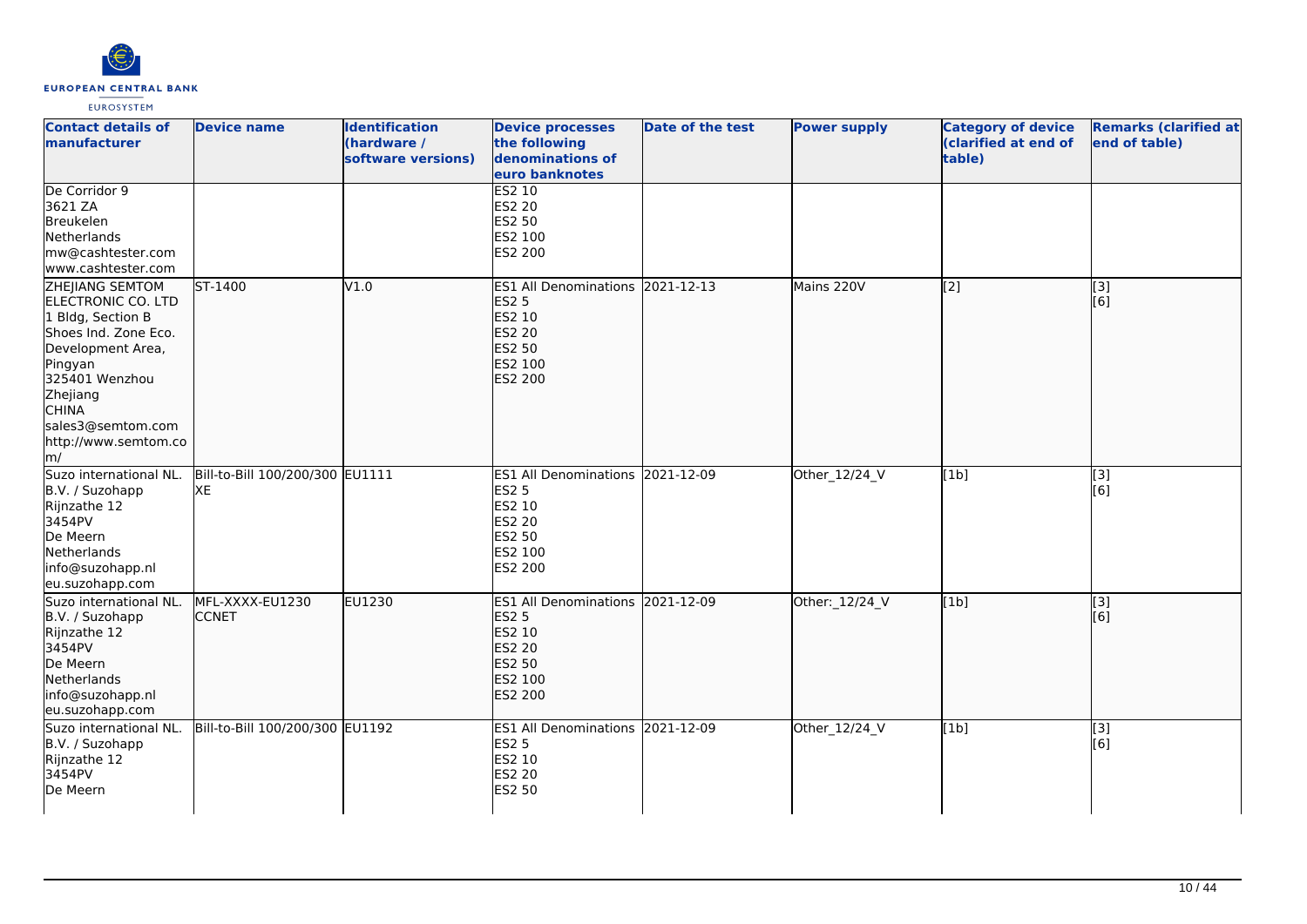

| <b>Contact details of</b><br><b>Imanufacturer</b>                                                                                                                                | <b>Device name</b> | <b>Identification</b><br>(hardware /<br>software versions) | <b>Device processes</b><br>the following<br>denominations of<br>euro banknotes                                     | Date of the test | <b>Power supply</b> | <b>Category of device</b><br>(clarified at end of<br>table) | <b>Remarks (clarified at</b><br>end of table) |
|----------------------------------------------------------------------------------------------------------------------------------------------------------------------------------|--------------------|------------------------------------------------------------|--------------------------------------------------------------------------------------------------------------------|------------------|---------------------|-------------------------------------------------------------|-----------------------------------------------|
| Netherlands<br>info@suzohapp.nl<br>eu.suzohapp.com                                                                                                                               |                    |                                                            | ES2 100<br>ES2 200                                                                                                 |                  |                     |                                                             |                                               |
| Hilton Europe S.L.<br>Principe de Vergara<br>5-bajo dcha.<br>28001<br>Madrid<br>Spain<br>www.hiltoneurope.com                                                                    | b8000              | $C21-1$                                                    | ES1 All Denominations 2021-12-02<br><b>ES2 5</b><br>ES2 10<br><b>ES2 20</b><br><b>ES2 50</b><br>ES2 100<br>ES2 200 |                  | Mains, 220V         | $\overline{[2]}$                                            | $\overline{[}3]$                              |
| Shenzhen Double<br>Power Electronics Co.,<br>Ltd<br>Rm 1281, 12/F,<br>Yunsong Building<br>Tairan 8rh Road<br>District Shenzen<br>Chegongmiao Futian<br>China<br>www.szdpower.com | DP-7300            | $C21-1$                                                    | ES1 All Denominations 2021-11-26<br><b>ES2 5</b><br>ES2 10<br>ES2 20<br>ES2 50<br>ES2 100<br>ES2 200               |                  | Other: 100-240V     | $\overline{[2]}$                                            | [3]<br>[6]                                    |
| Shenzhen Double<br>Power Electronics Co.,<br>Ltd<br>Rm 1281, 12/F,<br>Yunsong Building<br>Tairan 8rh Road<br>District Shenzen<br>Chegongmiao Futian<br>China<br>www.szdpower.com | DP-2288            | CO <sub>3</sub>                                            | ES1 All Denominations 2021-11-26<br><b>ES2 5</b><br>ES2 10<br><b>ES2 20</b><br>ES2 50<br>ES2 100<br>ES2 200        |                  | other: 12V Adapter  | [1a]                                                        | [3]<br>[6]                                    |
| Laurel Bank Machines<br>Co Ltd<br>1-1-2 Toranomon<br>Minato-ku<br>Tokyo<br>Japan<br>www.lbm.co.jp                                                                                | $I - 923$          | J-923-Main V04<br><b>Currency Counter</b>                  | ES1 All Denominations 2021-11-26<br><b>ES2 5</b><br>ES2 10<br>ES2 20<br>ES2 50<br>ES2 100<br>ES2 200               |                  | 100V - 240V         | $\overline{[2]}$                                            | $\overline{[3]}$                              |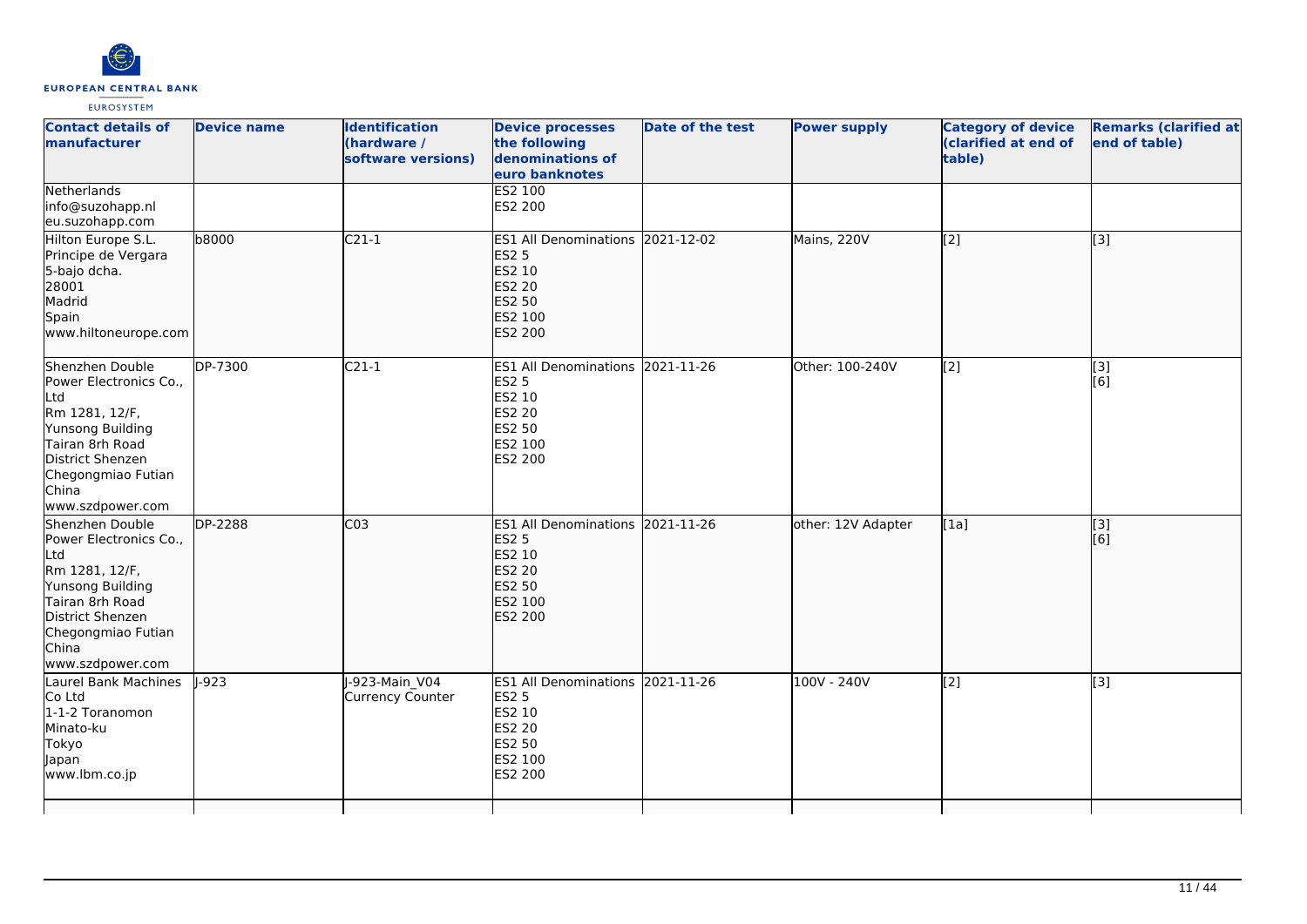

| <b>Contact details of</b><br>manufacturer                                                                                                   | <b>Device name</b> | <b>Identification</b><br>(hardware /<br>software versions) | <b>Device processes</b><br>the following<br>denominations of<br>euro banknotes                                     | <b>Date of the test</b> | <b>Power supply</b> | <b>Category of device</b><br>(clarified at end of<br>table) | <b>Remarks (clarified at</b><br>end of table) |
|---------------------------------------------------------------------------------------------------------------------------------------------|--------------------|------------------------------------------------------------|--------------------------------------------------------------------------------------------------------------------|-------------------------|---------------------|-------------------------------------------------------------|-----------------------------------------------|
| Innovative Technology NV201 Spectral<br>Ltd<br>Derker Street<br>OL1 4EQ<br>Oldham<br>United Kingdom<br>sales@innovativetechn<br>ology.co.uk |                    | <b>BNV</b><br>EUR01011                                     | ES1 All Denominations 2021-11-25<br><b>ES2 5</b><br>ES2 10<br><b>ES2 20</b><br>ES2 50<br>ES2 100<br><b>ES2 200</b> |                         | <b>24V DC</b>       | [1b]                                                        | $\overline{[}3]$<br>[6]                       |
| Innovative Technology NV9 Spectral<br>Ltd<br>Derker Street<br>OL1 4EQ<br>Oldham<br>United Kingdom<br>sales@innovativetechn<br>ology.co.uk   |                    | <b>BNV</b><br>EUR01015                                     | ES1 All Denominations 2021-11-25<br><b>ES2 5</b><br>ES2 10<br><b>ES2 20</b><br>ES2 50<br>ES2 100<br>ES2 200        |                         | 12V DC 24V DC       | [1b]                                                        | $\overline{[}3]$<br>[6]                       |
| Innovative Technology NV9USB+<br>Ltd<br>Derker Street<br>OL1 4EQ<br>Oldham<br>United Kingdom<br>sales@innovativetechn<br>ology.co.uk        |                    | <b>BNV</b><br><b>EUR45F66</b>                              | ES1 All Denominations 2021-11-25<br><b>ES2 5</b><br>ES2 10<br><b>ES2 20</b><br>ES2 50<br>ES2 100<br>ES2 200        |                         | 12V DC              | [1b]                                                        | [3]<br>[6]                                    |
| Innovative Technology NV10USB+<br>Ltd<br>Derker Street<br>OL1 4EQ<br>Oldham<br>United Kingdom<br>sales@innovativetechn<br>ology.co.uk       |                    | <b>BNV</b><br><b>EUR45H56</b>                              | ES1 All Denominations 2021-11-25<br><b>ES2 5</b><br>ES2 10<br><b>ES2 20</b><br>ES2 50<br>ES2 100<br>ES2 200        |                         | 12VDC               | [1b]                                                        | $\overline{[3]}$<br>[6]                       |
| Innovative Technology NV200<br>Ltd<br>Derker Street                                                                                         |                    | <b>BNV</b><br><b>EUR01G47</b>                              | ES1 All Denominations 2021-11-25<br><b>ES2 5</b><br>ES2 10                                                         |                         | 12V/24V DC          | [1b]                                                        | $\overline{[}3]$<br>[6]                       |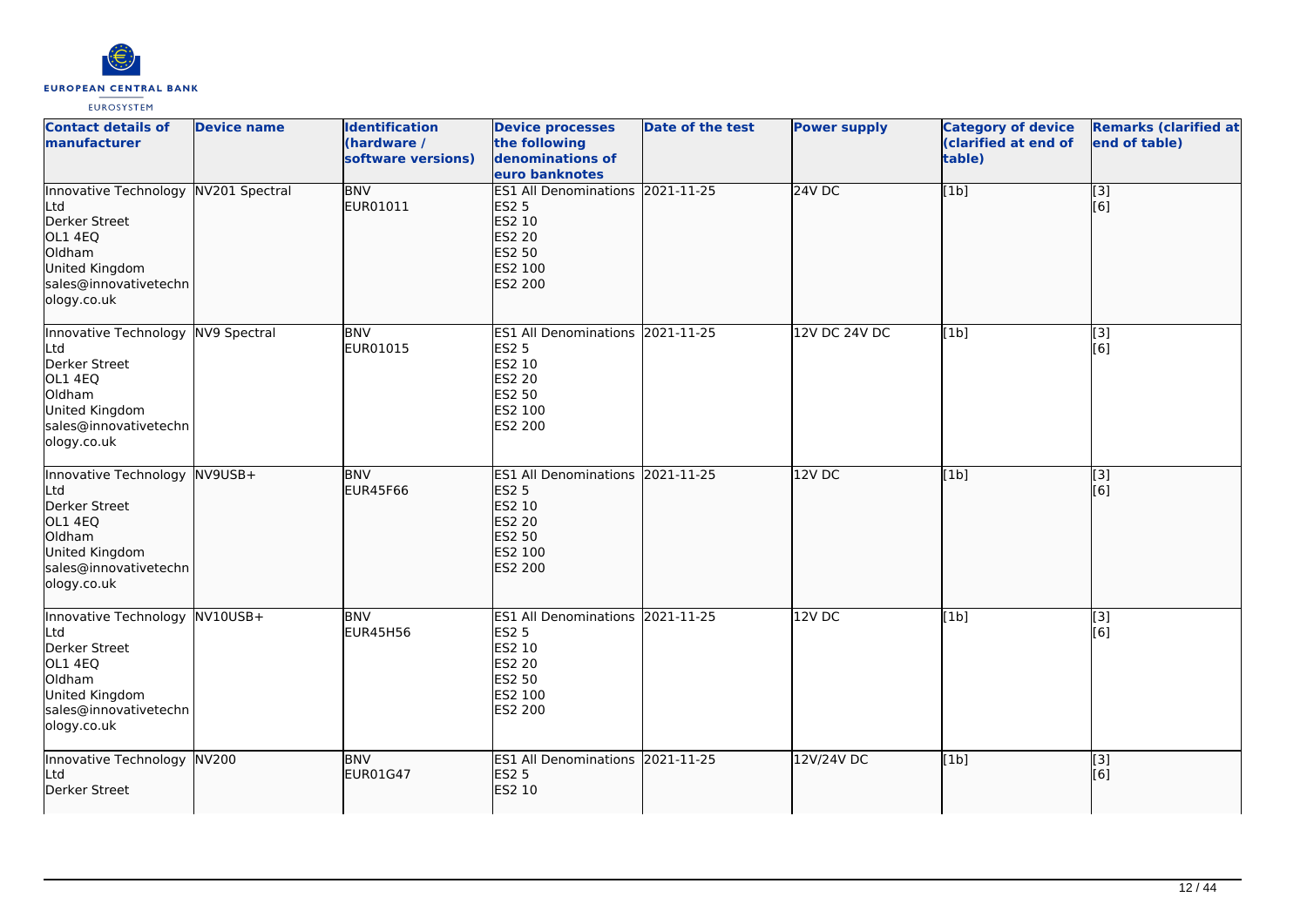

| <b>Contact details of</b><br>manufacturer                                                                                                               | <b>Device name</b> | <b>Identification</b><br>(hardware /<br>software versions)           | <b>Device processes</b><br>the following<br>denominations of<br>euro banknotes                                 | <b>Date of the test</b> | <b>Power supply</b> | <b>Category of device</b><br>(clarified at end of<br>table) | <b>Remarks (clarified at</b><br>end of table) |
|---------------------------------------------------------------------------------------------------------------------------------------------------------|--------------------|----------------------------------------------------------------------|----------------------------------------------------------------------------------------------------------------|-------------------------|---------------------|-------------------------------------------------------------|-----------------------------------------------|
| OL1 4EQ<br>Oldham<br>United Kingdom<br>sales@innovativetechn<br>ology.co.uk                                                                             |                    |                                                                      | <b>ES2 20</b><br>ES2 50<br>ES2 100<br>ES2 200                                                                  |                         |                     |                                                             |                                               |
| Innovative Technology NV200 Spectral<br>Ltd<br>Derker Street<br>OL1 4EQ<br>Oldham<br>United Kingdom<br>sales@innovativetechn<br>ology.co.uk             |                    | <b>BNV</b><br>EUR01039                                               | ES1 All Denominations 2021-11-25<br>ES2 5<br>ES2 10<br><b>ES2 20</b><br>ES2 50<br>ES2 100<br>ES2 200           |                         | 12V/24V DC          | [1b]                                                        | $\overline{[3]}$<br>[6]                       |
| Innovative Technology NV201<br>Ltd<br>Derker Street<br>OL1 4EQ<br>Oldham<br>United Kingdom<br>sales@innovativetechn<br>ology.co.uk                      |                    | <b>BNV</b><br><b>EUR01C68</b>                                        | <b>ES1 All Denominations</b><br><b>ES2 5</b><br>ES2 10<br>ES2 20<br><b>ES2 50</b><br>ES2 100<br><b>ES2 200</b> | 2021-11-25              | 24V DC              | [1b]                                                        | [3]<br>[6]                                    |
| e-Banking Tech Co, Ltd EB-1500+<br>A-1104 Digital Empire<br>906-1, Gwanyangdong<br>431-060<br>Dongangu, Anyang-si<br>Korea<br>www.ebankingtech.co<br>lm |                    | Banknote Discriminator ES1 All Denominations<br>with CIS<br>09.01.01 | <b>ES2 5</b><br>ES2 10<br>ES2 20<br><b>ES2 50</b><br>ES2 100<br>ES2 200                                        | 2021-11-24              | 220V                | [2]                                                         | [3]<br>[6]                                    |
| e-Banking Tech Co, Ltd EB-1500<br>A-1104 Digital Empire<br>906-1, Gwanyangdong<br>431-060<br>Dongangu, Anyang-si<br>Korea<br>www.ebankingtech.co        |                    | Banknote Discriminator ES1 All Denominations<br>with CIS<br>09.01.01 | <b>ES2 5</b><br>ES2 10<br><b>ES2 20</b><br>ES2 50<br>ES2 100<br><b>ES2 200</b>                                 | 2021-11-24              | 220V                | $\overline{[2]}$                                            | [3]<br>[6]                                    |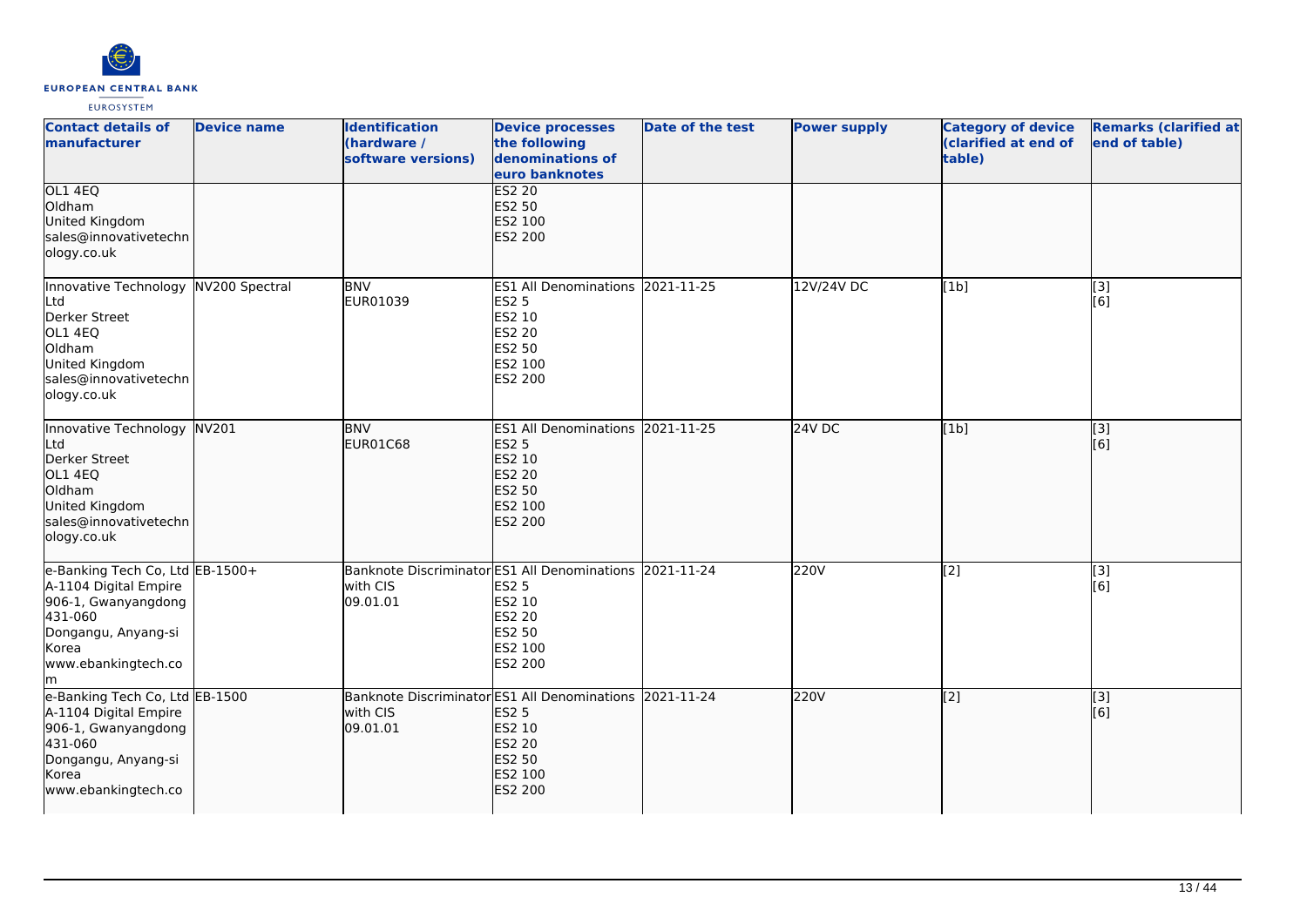

| <b>Contact details of</b><br>manufacturer                                                                                                                                             | <b>Device name</b> | <b>Identification</b><br>(hardware /<br>software versions) | <b>Device processes</b><br>the following<br>denominations of<br>euro banknotes                                            | <b>Date of the test</b> | <b>Power supply</b> | <b>Category of device</b><br>(clarified at end of<br>table) | <b>Remarks (clarified at</b><br>end of table)        |
|---------------------------------------------------------------------------------------------------------------------------------------------------------------------------------------|--------------------|------------------------------------------------------------|---------------------------------------------------------------------------------------------------------------------------|-------------------------|---------------------|-------------------------------------------------------------|------------------------------------------------------|
| lm<br>Plus Banking Machines P16<br>Co Ltd<br>Dangsandong-6Ka,<br>Youngdeungpo-Ku<br>340-4<br>Seoul<br>Korea<br>plus@plus.co.kr<br>www.plus.co.kr                                      |                    | Micro Processor type<br>Main P-1.7.1 14.2.4                | ES1 All Denominations 2021-11-18<br><b>ES2 5</b><br><b>ES2 10</b><br><b>ES2 20</b><br><b>ES2 50</b><br>ES2 100<br>ES2 200 |                         | 110V/220V           | $\overline{[2]}$                                            | $\overline{[3]}$<br>[6]                              |
| Suzhou Ribao<br>Technology Co., Ltd<br>No.299, YuanQi Rd<br>Yuanhe Technology<br>Park<br>Xiangcheng<br>215133<br>Suzhou<br>China<br>info@nippo.com.cn<br>www.ribaotechnology.c<br>lom | $BC-55$            | 020105                                                     | <b>ES1 All Denominations</b><br><b>ES2 5</b><br>ES2 10<br><b>ES2 20</b><br><b>ES2 50</b><br>ES2 100<br><b>ES2 200</b>     | 2021-11-10              | 110V, 220V          | $\overline{[2]}$                                            | $\overline{[}3]$<br>[6]                              |
| Suzhou Ribao<br>Technology Co., Ltd<br>No.299, YuanQi Rd<br>Yuanhe Technology<br>Park<br>Xiangcheng<br>215133<br>Suzhou<br>China<br>info@nippo.com.cn<br>www.ribaotechnology.c<br>lom | Magner 125         | 020105                                                     | <b>ES1 All Denominations</b><br>ES2 5<br>ES2 10<br><b>ES2 20</b><br><b>ES2 50</b><br>ES2 100<br>ES2 200                   | 2021-11-10              | 110V, 220V          | [2]                                                         | $\boxed{[3]}$<br>$\overline{[}6\overline{]}$         |
| Astrosystems Ltd<br>Grove Technology Park<br>Wantage, Oxfordshire<br>United Kingdom<br>www.globalbillacceptor                                                                         | <b>ST1C</b>        | ST2 S 99 144<br>2021-08-10                                 | <b>ES15</b><br>ES1 10<br><b>ES2 5</b><br>ES2 10                                                                           | 2021-11-10              | 12V                 | [1b]                                                        | [2]<br>$\begin{bmatrix} 3 \\ 6 \end{bmatrix}$<br>[8] |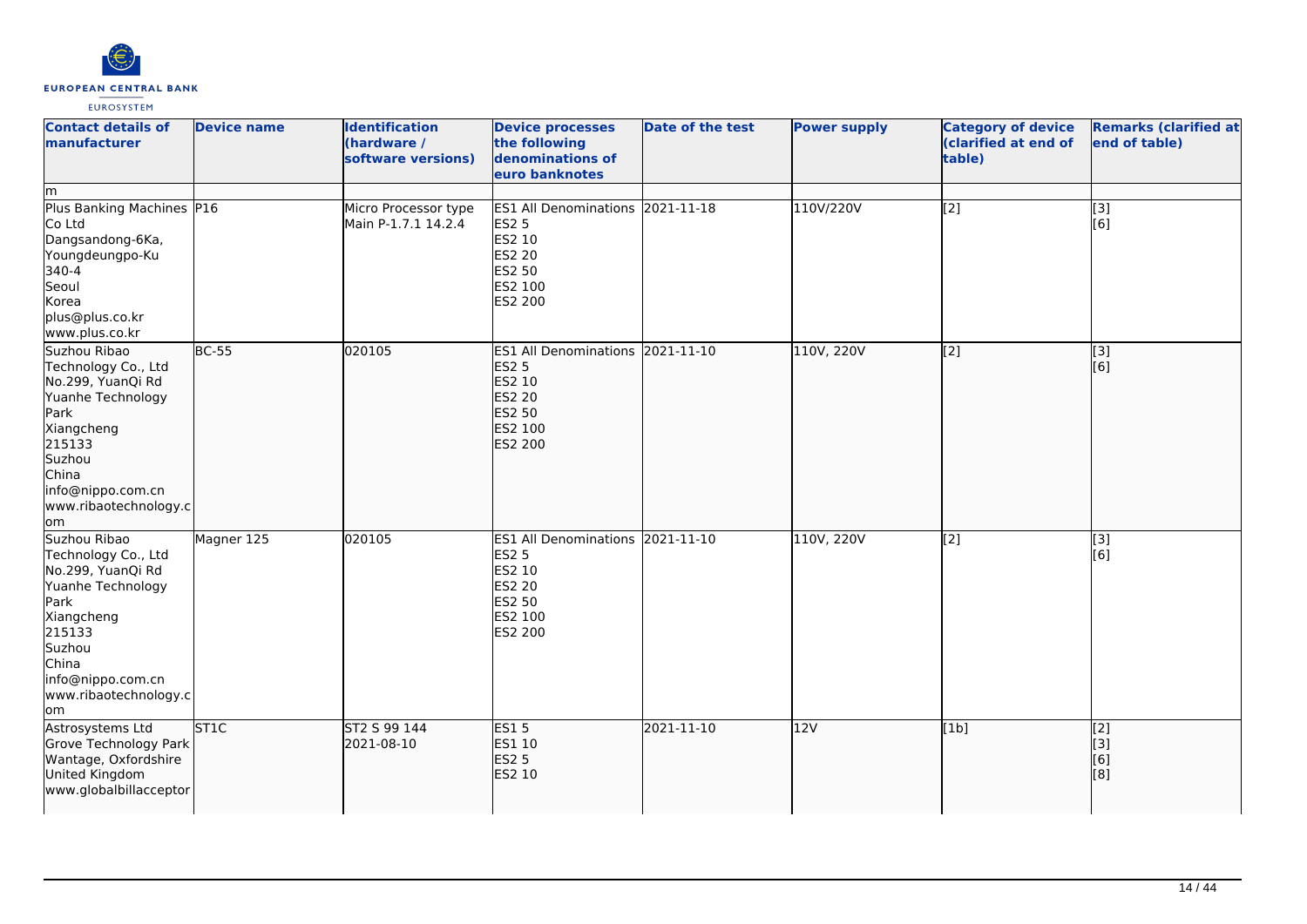

| <b>Contact details of</b><br>manufacturer                                                                | <b>Device name</b>    | <b>Identification</b><br>(hardware /<br>software versions) | <b>Device processes</b><br>the following<br>denominations of<br>euro banknotes                                       | <b>Date of the test</b> | <b>Power supply</b> | <b>Category of device</b><br>(clarified at end of<br>table) | <b>Remarks (clarified at</b><br>end of table) |
|----------------------------------------------------------------------------------------------------------|-----------------------|------------------------------------------------------------|----------------------------------------------------------------------------------------------------------------------|-------------------------|---------------------|-------------------------------------------------------------|-----------------------------------------------|
| s.com<br>Fujitsu Frontech                                                                                | G60 BRU               | BV <sub>10</sub>                                           | ES1 All Denominations 2021-11-04                                                                                     |                         | 24V <sub>DC</sub>   | $\overline{[2]}$                                            | $\overline{[3]}$                              |
| Limited<br>1766 Yanokuchi, Inagi-<br>shi<br>206-855<br>Tokyo<br>Japan<br>www.frontech.fujitsu.c<br>om/en |                       | EU32AA                                                     | <b>ES2 5</b><br>ES2 10<br><b>ES2 20</b><br>ES2 50<br>ES2 100<br>ES2 200                                              |                         |                     |                                                             |                                               |
| BellCon Aps<br>Messingvei 64A<br>8940<br>Randers SV<br>Denmark<br>www.bellcon.com                        | Evision SD            | C20(039)                                                   | <b>ES2 5</b><br>ES2 10<br><b>ES2 20</b><br>ES2 50<br>ES2 100<br>ES2 200                                              | 2021-11-03              | Mains, 230V         | [1a]                                                        | $\overline{[}3]$<br>[6]                       |
| <b>BellCon Aps</b><br>Messingvei 64A<br>8940<br>Randers SV<br>Denmark<br>www.bellcon.com                 | BellCount V610        | SW: 002.006                                                | ES1 All Denominations 2021-11-03<br><b>ES2 5</b><br>ES2 10<br>ES2 20<br>ES2 50<br>ES2 100<br>ES2 200                 |                         | Mains, 110V, 220V   | [2]                                                         | $\overline{[3]}$<br>[6]                       |
| <b>BellCon Aps</b><br>Messingvei 64A<br>8940<br>Randers SV<br>Denmark<br>www.bellcon.com                 | Evision SD            | C10(039)                                                   | <b>ES15</b><br>ES1 10<br>ES1 20<br>ES1 50<br><b>ES2 5</b><br>ES2 10<br>ES2 20<br>ES2 50<br>ES2 100<br><b>ES2 200</b> | 2021-11-03              | Mains, 230V         | [1a]                                                        | $\overline{[}3]$<br>[6]                       |
| Cummins-Allison Corp<br>891 Feehandville Drive<br>IL 60056                                               | Jet Scan iFX1-LC i106 | EURO REVISION 7.31                                         | ES1 All Denominations 2021-11-03<br><b>ES2 5</b><br>ES2 10                                                           |                         | 110V, 220V          | [2]                                                         | [3]<br>[6]                                    |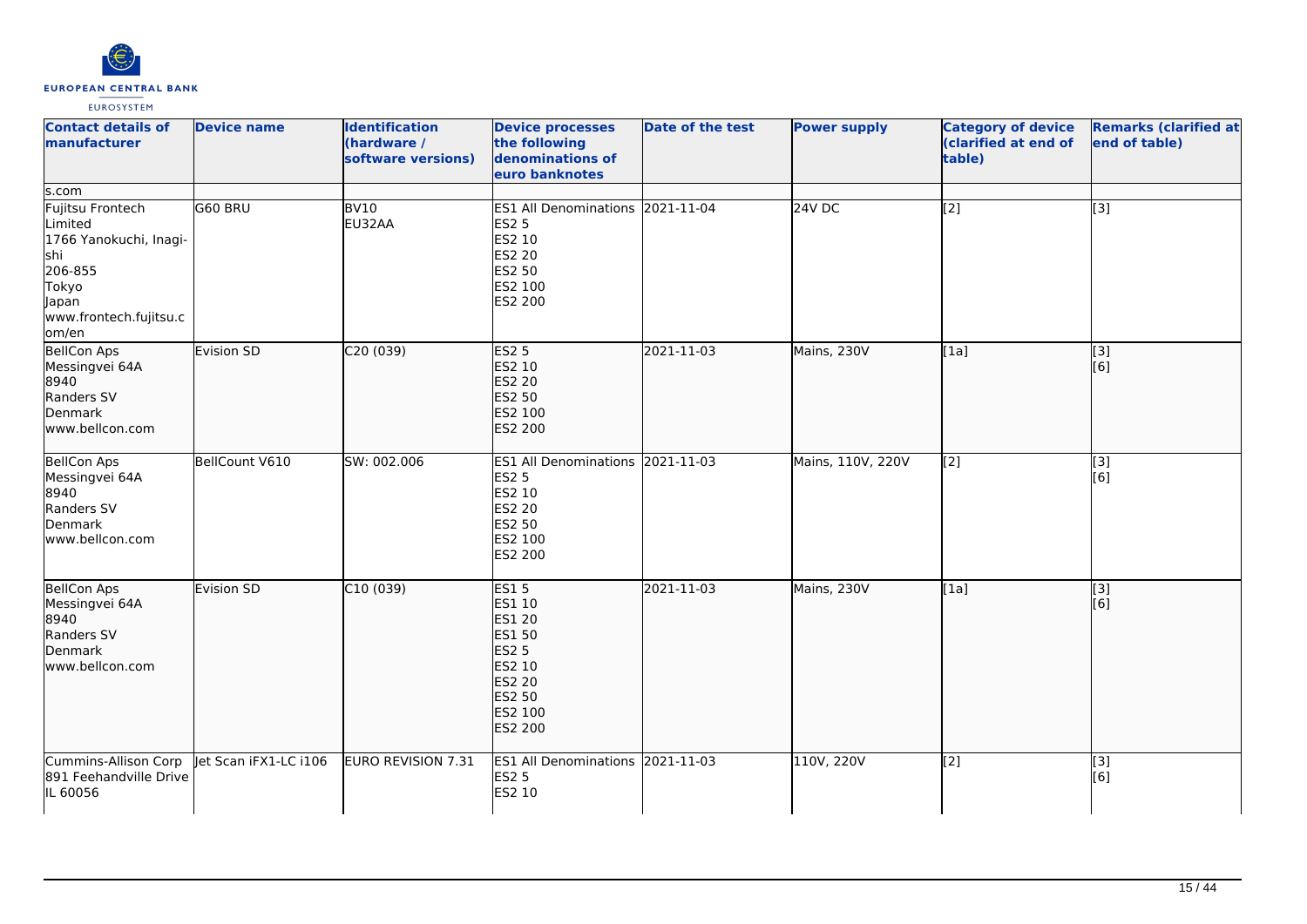

| <b>Contact details of</b><br><b>Imanufacturer</b>                                                                                    | <b>Device name</b> | <b>Identification</b><br>(hardware /<br>software versions) | <b>Device processes</b><br>the following<br>denominations of<br>euro banknotes                                        | Date of the test | <b>Power supply</b> | <b>Category of device</b><br>(clarified at end of<br>table) | <b>Remarks (clarified at</b><br>end of table) |
|--------------------------------------------------------------------------------------------------------------------------------------|--------------------|------------------------------------------------------------|-----------------------------------------------------------------------------------------------------------------------|------------------|---------------------|-------------------------------------------------------------|-----------------------------------------------|
| MT. Prospect<br><b>USA</b><br>www.cumminsallison.c<br>lom                                                                            |                    |                                                            | <b>ES2 20</b><br>ES2 50<br>ES2 100<br>ES2 200                                                                         |                  |                     |                                                             |                                               |
| Fujitsu Frontech<br>Limited<br>1766 Yanokuchi, Inagi-<br>lshi<br>206-855<br><b>Tokyo</b><br>Japan<br>www.frontech.fujitsu.c<br>om/en | GSR50-BNA          | GSR50-BV<br>EU0129                                         | <b>ES1 All Denominations</b><br><b>ES2 5</b><br>ES2 10<br><b>ES2 20</b><br>ES2 50<br>ES2 100<br><b>ES2 200</b>        | 2021-11-03       | 24V DC              | [2]                                                         | [3]                                           |
| <b>BellCon Aps</b><br>Messingvei 64A<br>8940<br>Randers SV<br>Denmark<br>www.bellcon.com                                             | BellCount V2510M   | C20 (EUR: V2.003)                                          | ES1 All Denominations 2021-10-29<br><b>ES2 5</b><br>ES2 10<br>ES2 20<br><b>ES2 50</b><br>ES2 100<br>ES2 200           |                  | Mains, 110V, 220V   | [2]                                                         | [3]<br>[6]                                    |
| Iternet-European<br>Distribution<br>Via S. Merli 64/66<br>29122<br>Piacenza<br>Italy<br>www.iternet-<br>securitysystems.com          | Holenburg PIXEL S2 | V12                                                        | <b>ES1 All Denominations</b><br><b>ES2 5</b><br>ES2 10<br><b>ES2 20</b><br><b>ES2 50</b><br>ES2 100<br><b>ES2 200</b> | 2021-10-28       | DC 12 Vdc           | [1a]                                                        | [3]<br>[6]                                    |
| Cummins-Allison Corp<br>891 Feehandville Drive<br>IL 60056<br>MT. Prospect<br><b>USA</b><br>www.cumminsallison.c<br>lom              | let Scan iFX1 i126 | <b>EURO REVISION 7.31</b>                                  | ES1 All Denominations 2021-10-28<br><b>ES2 5</b><br>ES2 10<br>ES2 20<br>ES2 50<br>ES2 100<br>ES2 200                  |                  | 110V, 220V          | [2]                                                         | $\overline{[3]}$<br>[6]                       |
| Cummins-Allison Corp   et Scan iFX1-LC i104                                                                                          |                    | EURO REVISION 7.31                                         | <b>ES1 All Denominations</b>                                                                                          | 2021-10-28       | 110V, 220V          | $\overline{[2]}$                                            | [3]                                           |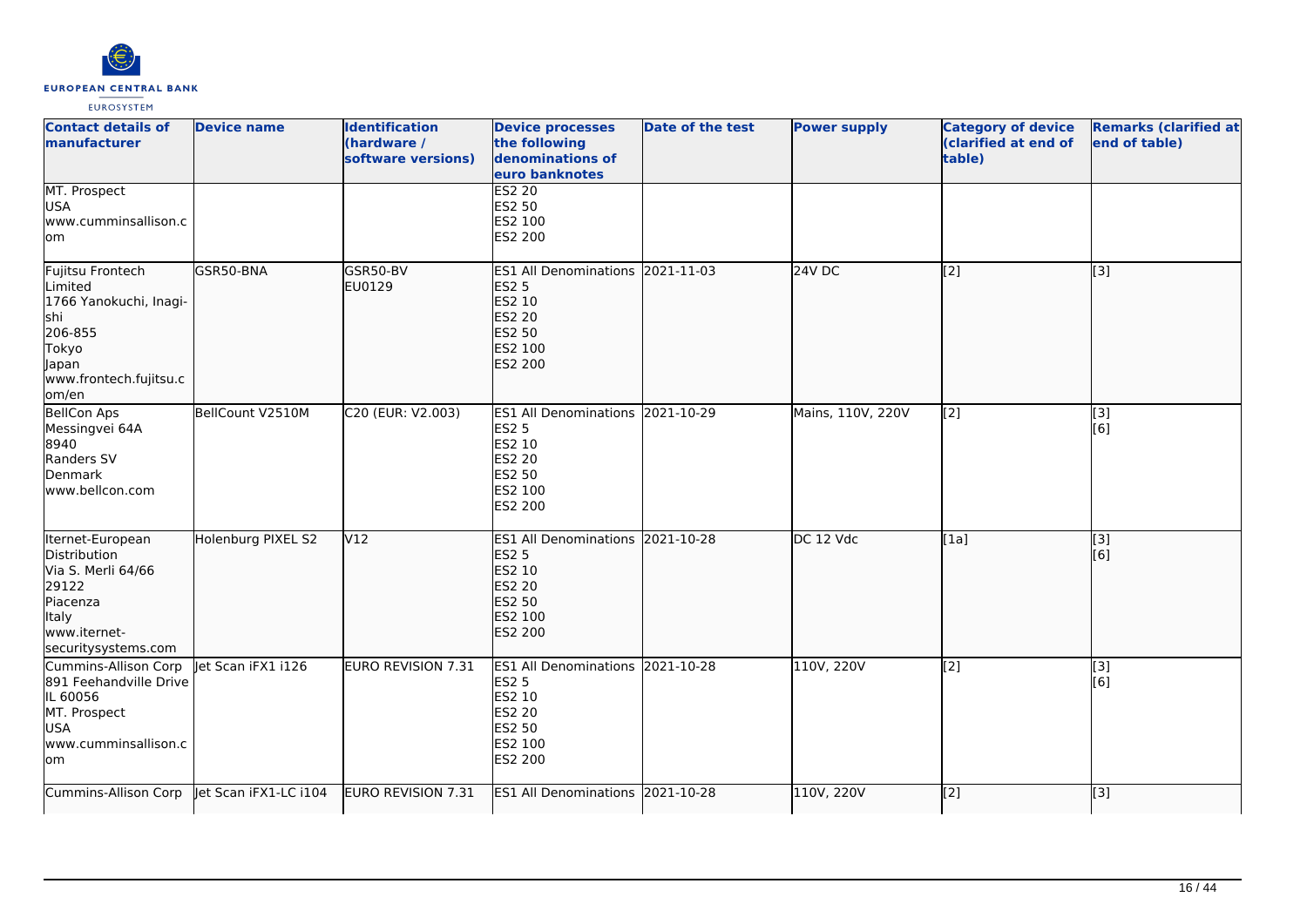

| <b>Contact details of</b><br><b>Imanufacturer</b>                                                                                           | <b>Device name</b> | <b>Identification</b><br>(hardware /<br>software versions) | <b>Device processes</b><br>the following<br>denominations of<br>euro banknotes                                 | Date of the test | <b>Power supply</b>                                                              | <b>Category of device</b><br>(clarified at end of<br>table) | <b>Remarks (clarified at</b><br>end of table) |
|---------------------------------------------------------------------------------------------------------------------------------------------|--------------------|------------------------------------------------------------|----------------------------------------------------------------------------------------------------------------|------------------|----------------------------------------------------------------------------------|-------------------------------------------------------------|-----------------------------------------------|
| 891 Feehandville Drive<br>IL 60056<br>MT. Prospect<br><b>USA</b><br>www.cumminsallison.c<br>lom                                             |                    |                                                            | ES2 <sub>5</sub><br>ES2 10<br><b>ES2 20</b><br>ES2 50<br>ES2 100<br>ES2 200                                    |                  |                                                                                  |                                                             | [6]                                           |
| Cummins-Allison Corp   et Scan iFX2 i126<br>891 Feehandville Drive<br>IL 60056<br>MT. Prospect<br><b>USA</b><br>www.cumminsallison.c<br>lom |                    | EURO REVISION 7.31                                         | ES1 All Denominations 2021-10-28<br><b>ES2 5</b><br>ES2 10<br>ES2 20<br>ES2 50<br>ES2 100<br>ES2 200           |                  | 110V/220V                                                                        | [2]                                                         | $[3]$<br>[6]                                  |
| Iternet-European<br>Distribution<br>Via S. Merli 64/66<br>29122<br>Piacenza<br>Italy<br>www.iternet-<br>securitysystems.com                 | Holenburg HT 8913  | CO <sub>3</sub>                                            | <b>ES1 All Denominations</b><br><b>ES2 5</b><br>ES2 10<br>ES2 20<br><b>ES2 50</b><br>ES2 100<br><b>ES2 200</b> | 2021-10-28       | Rechargeable battery - [1a]<br>Adapter (INPUT:<br>100-240Vac OUTPUT:<br>12       |                                                             | [3]<br>[6]                                    |
| Iternet-European<br>Distribution<br>Via S. Merli 64/66<br>29122<br>Piacenza<br>Italy<br>www.iternet-<br>securitysystems.com                 | Holenburg HT 7.0   | CO <sub>2</sub>                                            | ES1 All Denominations 2021-10-28<br>ES2 5<br>ES2 10<br>ES2 20<br>ES2 50<br>ES2 100<br>ES2 200                  |                  | Rechargeable battery - [1a]<br>Adapter (INPUT:100-24<br>OVac-<br>OUTPUT:12Vdc/1A |                                                             | $\overline{[3]}$<br>[6]                       |
| Iternet-European<br>Distribution<br>Via S. Merli 64/66<br>29122<br>Piacenza<br>Italy<br>www.iternet-<br>securitysystems.com                 | Holenburg HT 3000  | C <sub>21</sub>                                            | <b>ES1 All Denominations</b><br><b>ES2 5</b><br>ES2 10<br><b>ES2 20</b><br>ES2 50<br>ES2 100<br><b>ES2 200</b> | 2021-10-28       | Mains - 220V                                                                     | $\overline{[2]}$                                            | [3]<br>[6]                                    |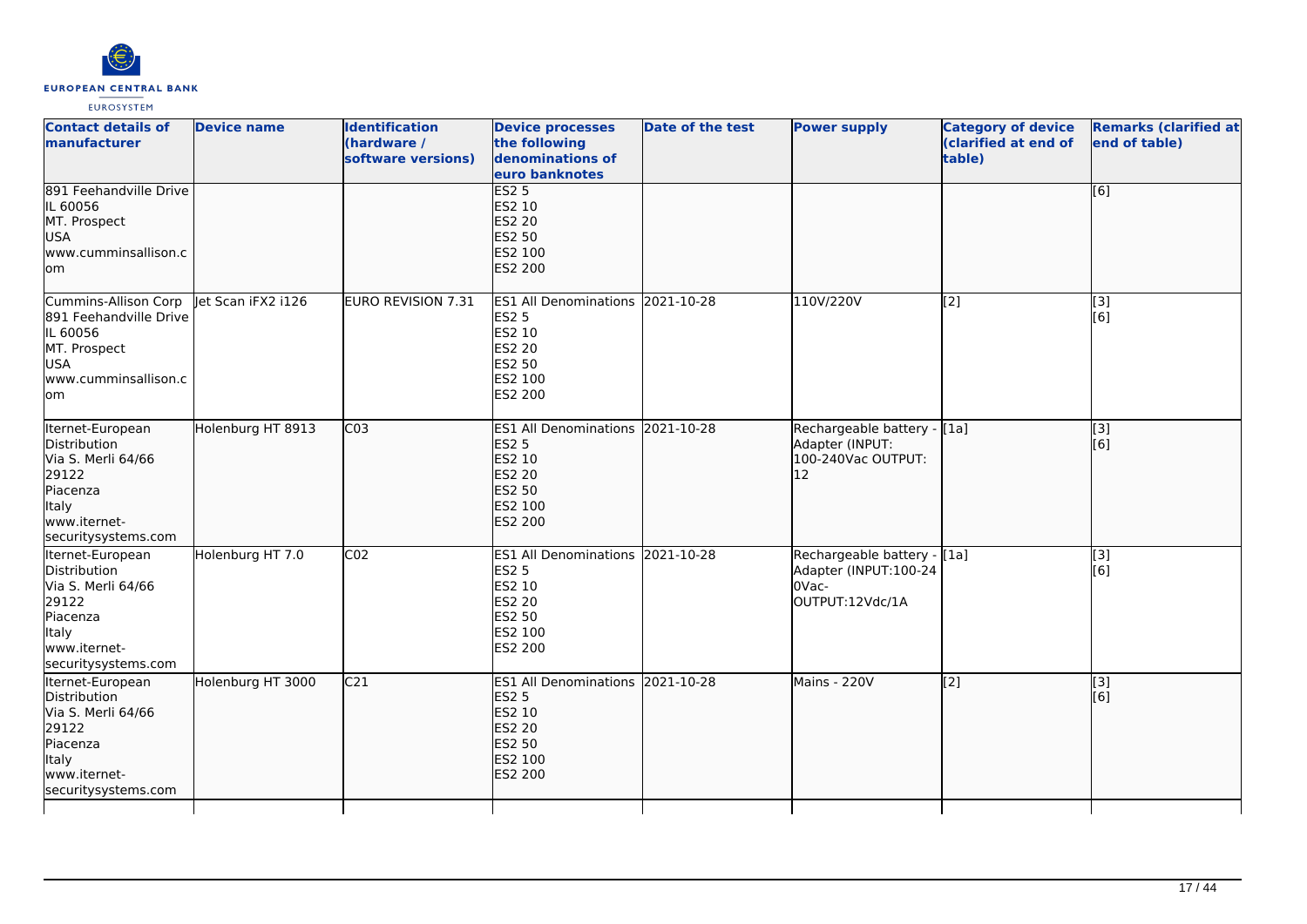

| <b>Contact details of</b><br>manufacturer                                                                              | <b>Device name</b> | <b>Identification</b><br>(hardware /<br>software versions) | <b>Device processes</b><br>the following<br>denominations of<br>euro banknotes                                     | <b>Date of the test</b> | <b>Power supply</b> | <b>Category of device</b><br>(clarified at end of<br>table) | <b>Remarks (clarified at</b><br>end of table) |
|------------------------------------------------------------------------------------------------------------------------|--------------------|------------------------------------------------------------|--------------------------------------------------------------------------------------------------------------------|-------------------------|---------------------|-------------------------------------------------------------|-----------------------------------------------|
| YOUGO srl<br>Strada Albareto 11<br>10012<br>Bollengo (TO)<br><b>Italy</b><br>info@yougo-tech.com<br>www.yougo-tech.com | U-ONE_600          | 0.12                                                       | ES1 All Denominations 2021-10-26<br><b>ES2 5</b><br>ES2 10<br>ES2 20<br>ES2 50<br>ES2 100<br>ES2 200               |                         | 220V                | [1a]                                                        | $\overline{[3]}$<br>[6]                       |
| YOUGO srl<br>Strada Albareto 11<br>10012<br>Bollengo (TO)<br>Italy<br>info@yougo-tech.com<br>www.yougo-tech.com        | U-ONE 1200         | 0.12                                                       | ES1 All Denominations 2021-10-26<br><b>ES2 5</b><br>ES2 10<br>ES2 20<br>ES2 50<br>ES2 100<br><b>ES2 200</b>        |                         | 110V-220V           | [1a]                                                        | [3]<br>[6]                                    |
| YOUGO srl<br>Strada Albareto 11<br>10012<br>Bollengo (TO)<br>Italy<br>info@yougo-tech.com<br>www.yougo-tech.com        | U-ONE              | 0.12                                                       | ES1 All Denominations 2021-10-26<br>ES2 5<br>ES2 10<br>ES2 20<br>ES2 50<br>ES2 100<br>ES2 200                      |                         | 220V                | [1a]                                                        | $\overline{[3]}$<br>[6]                       |
| YOUGO srl<br>Strada Albareto 11<br>10012<br>Bollengo (TO)<br><b>Italy</b><br>info@yougo-tech.com<br>www.yougo-tech.com | U-ONE_2000         | 0.12                                                       | ES1 All Denominations 2021-10-26<br><b>ES2 5</b><br>ES2 10<br><b>ES2 20</b><br>ES2 50<br>ES2 100<br><b>ES2 200</b> |                         | 220V                | [1a]                                                        | $\overline{[3]}$<br>[6]                       |
| YOUGO srl<br>Strada Albareto 11<br>10012<br>Bollengo (TO)<br>Italy<br>info@yougo-tech.com<br>www.yougo-tech.com        | U-ONE_5000         | 0.12                                                       | <b>ES1 All Denominations</b><br><b>ES2 5</b><br>ES2 10<br>ES2 20<br>ES2 50<br>ES2 100<br>ES2 200                   | 2021-10-26              | 220V                | [1a]                                                        | [3]<br>lī 61                                  |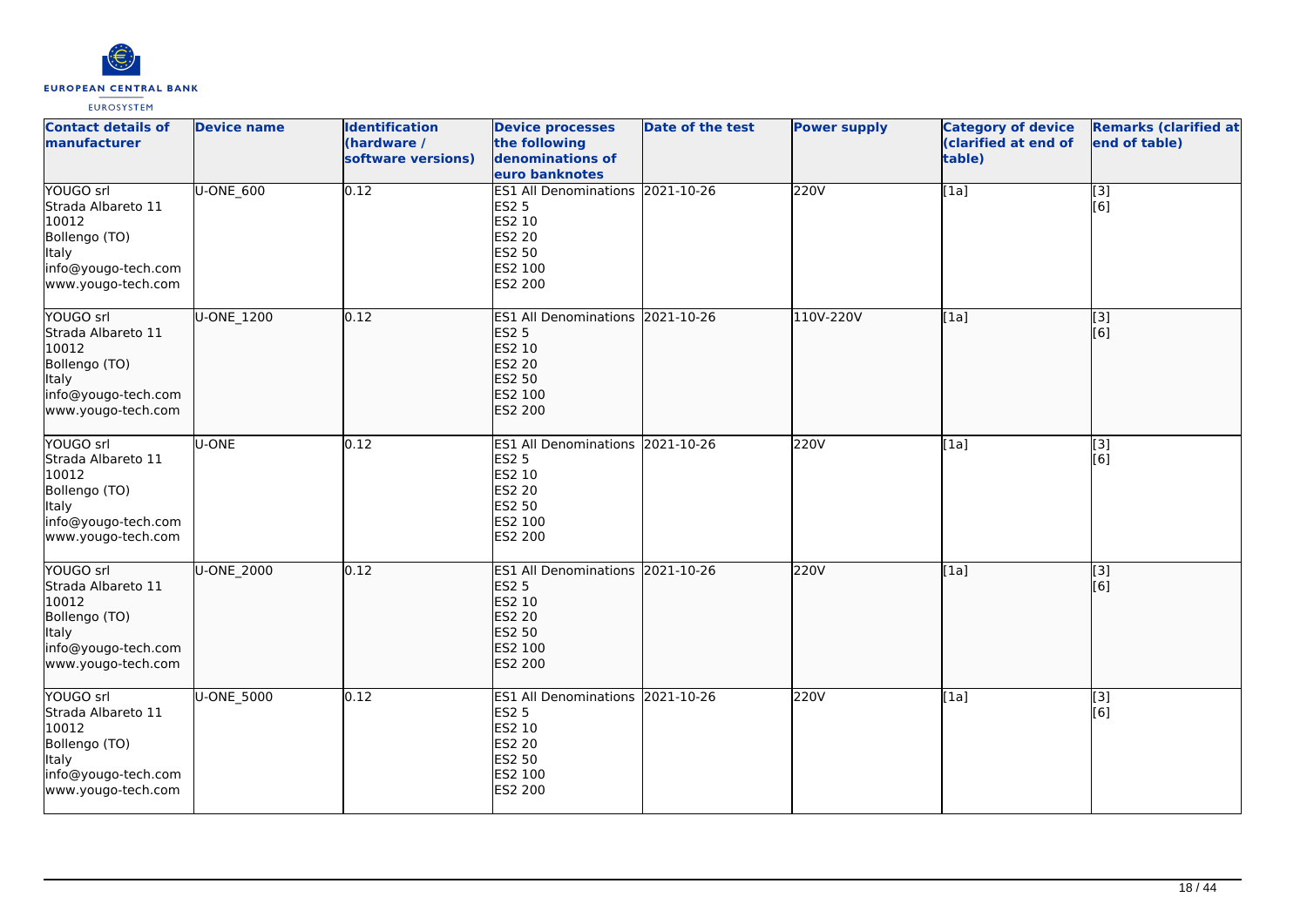

| <b>Contact details of</b><br>manufacturer                                                                                            | <b>Device name</b>    | <b>Identification</b><br>(hardware /<br>software versions) | <b>Device processes</b><br>the following<br>denominations of<br>euro banknotes                                        | Date of the test | <b>Power supply</b> | <b>Category of device</b><br>(clarified at end of<br>table) | <b>Remarks (clarified at</b><br>end of table) |
|--------------------------------------------------------------------------------------------------------------------------------------|-----------------------|------------------------------------------------------------|-----------------------------------------------------------------------------------------------------------------------|------------------|---------------------|-------------------------------------------------------------|-----------------------------------------------|
| Cummins-Allison Corp   et Scan iFX3 i136<br>891 Feehandville Drive<br>IL 60056<br>MT. Prospect<br>USA<br>www.cumminsallison.c<br>lom |                       | <b>EURO REVISION 7.31</b>                                  | ES1 All Denominations 2021-10-22<br><b>ES2 5</b><br>ES2 10<br><b>ES2 20</b><br><b>ES2 50</b><br>ES2 100<br>ES2 200    |                  | 110V, 220V          | $\overline{[2]}$                                            | [3]<br>[6]                                    |
| Cummins-Allison Corp<br>891 Feehandville Drive<br>IL 60056<br>MT. Prospect<br><b>USA</b><br>www.cumminsallison.c<br>lom              | let Scan iFX1-LC i126 | EURO REVISION 7.31                                         | ES1 All Denominations 2021-10-22<br><b>ES2 5</b><br>ES2 10<br>ES2 20<br>ES2 50<br>ES2 100<br>ES2 200                  |                  | 110V, 220V          | [2]                                                         | [3]<br>[6]                                    |
| Cummins-Allison Corp Jet Scan iFX1 i104<br>891 Feehandville Drive<br>IL 60056<br>MT. Prospect<br>USA<br>www.cumminsallison.c<br>lom  |                       | <b>EURO REVISION 7.31</b>                                  | <b>ES1 All Denominations</b><br><b>ES2 5</b><br>ES2 10<br><b>ES2 20</b><br><b>ES2 50</b><br>ES2 100<br><b>ES2 200</b> | 2021-10-22       | 110V, 220V          | $\overline{[2]}$                                            | $\overline{[3]}$<br>[6]                       |
| Cummins-Allison Corp<br>891 Feehandville Drive<br>IL 60056<br>MT. Prospect<br><b>USA</b><br>www.cumminsallison.c<br>lom              | let Scan iFX1 i106    | <b>EURO REVISION 7.31</b>                                  | ES1 All Denominations 2021-10-22<br><b>ES2 5</b><br>ES2 10<br>ES2 20<br>ES2 50<br>ES2 100<br>ES2 200                  |                  | 110V, 220V          | [2]                                                         | $\overline{[3]}$<br>[6]                       |
| Cummins-Allison Corp<br>891 Feehandville Drive<br>IL 60056<br>MT. Prospect<br>USA<br>www.cumminsallison.c<br>lom                     | Jet Scan iFX2 i106    | <b>EURO REVISION 7.31</b>                                  | <b>ES1 All Denominations</b><br><b>ES2 5</b><br>ES2 10<br><b>ES2 20</b><br>ES2 50<br>ES2 100<br>ES2 200               | 2021-10-22       | 110V, 220V          | $\overline{[2]}$                                            | [3]<br>[6]                                    |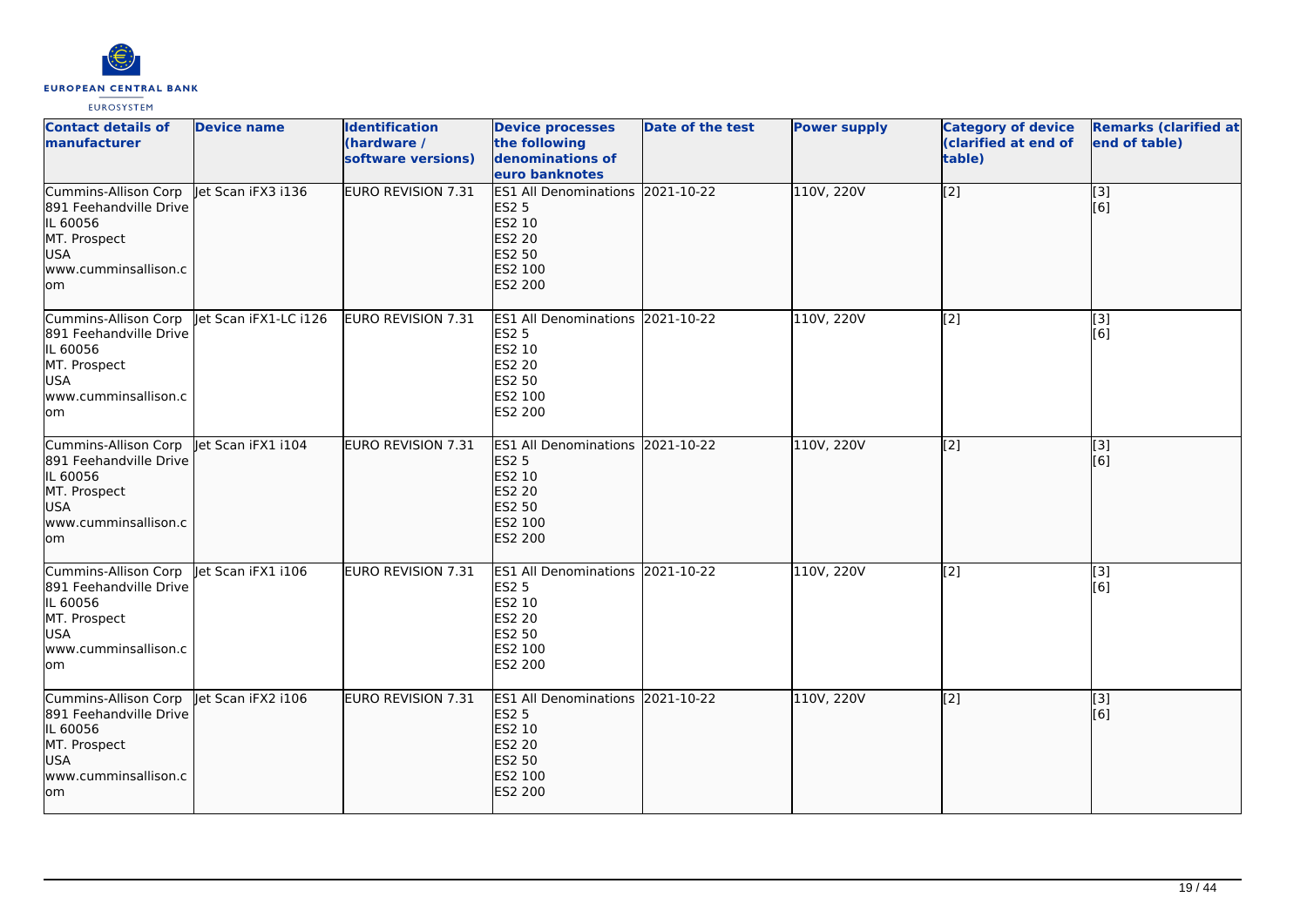

| <b>Contact details of</b><br>manufacturer                                                                                        | <b>Device name</b> | <b>Identification</b><br>(hardware /<br>software versions) | <b>Device processes</b><br>the following<br>denominations of<br>euro banknotes                                     | Date of the test | <b>Power supply</b> | <b>Category of device</b><br>(clarified at end of<br>table) | <b>Remarks (clarified at</b><br>end of table) |
|----------------------------------------------------------------------------------------------------------------------------------|--------------------|------------------------------------------------------------|--------------------------------------------------------------------------------------------------------------------|------------------|---------------------|-------------------------------------------------------------|-----------------------------------------------|
| Cummins-Allison Corp<br>891 Feehandville Drive<br>IL 60056<br>MT. Prospect<br><b>USA</b><br>lwww.cumminsallison.c<br>lom         | let Scan iFX3 i138 | EURO REVISION 7.31                                         | ES1 All Denominations 2021-10-22<br><b>ES2 5</b><br>ES2 10<br><b>ES2 20</b><br>ES2 50<br>ES2 100<br>ES2 200        |                  | 110V, 220V          | $\sqrt{2}$                                                  | [3]<br>[6]                                    |
| <b>ICM Europe GmbH</b><br>Mündelheimer Weg 60<br>40472<br>Düsseldorf<br>Germany<br>info@jcmglobal.eu<br>www.jcmglobal.eu         | <b>VEGA-100</b>    | VEGA-10x<br>$V2.52-18$                                     | <b>ES1 All Denominations 2021-10-20</b><br><b>ES2 5</b><br>ES2 10<br>ES2 20<br>ES2 50<br>ES2 100<br><b>ES2 200</b> |                  | 12V                 | [1b]                                                        | [[3]<br>[[6]                                  |
| <b>Volumatic Ltd</b><br>Taurus House,<br>Endemere Road<br>Warwicks<br>CV6 5PY<br>Coventry<br>United Kingdom<br>www.volumatic.com | CCi                | <b>EBA-40</b><br>V1.49-33                                  | <b>ES1 All Denominations</b><br><b>ES2 5</b><br>ES2 10<br>ES2 20<br>ES2 50<br>ES2 100<br>ES2 200                   | 2021-10-19       | 12V AC Adapter      | [1b]                                                        | $\overline{[3]}$<br>[6]<br>[8]                |
| JCM Europe GmbH<br>Mündelheimer Weg 60<br>40472<br>Düsseldorf<br>Germany<br>info@jcmglobal.eu<br>www.jcmglobal.eu                | RDM-100 Series     | 3590T0302607                                               | ES1 All Denominations 2021-10-19<br><b>ES2 5</b><br>ES2 10<br><b>ES2 20</b><br>ES2 50<br>ES2 100<br><b>ES2 200</b> |                  | other: 24V          | [1b]                                                        | $\overline{[}$ [3]<br>[6]<br>[8]              |
| JCM Europe GmbH<br>Mündelheimer Weg 60<br>40472<br>Düsseldorf<br>Germany<br>info@jcmglobal.eu<br>www.jcmglobal.eu                | <b>MRX</b> Series  | V110011-219                                                | <b>ES1 All Denominations</b><br><b>ES2 5</b><br>ES2 10<br><b>ES2 20</b><br>ES2 50<br>ES2 100<br>ES2 200            | 2021-10-19       | Other: 24V          | [1b]                                                        | [3]<br>[6]<br>[8]                             |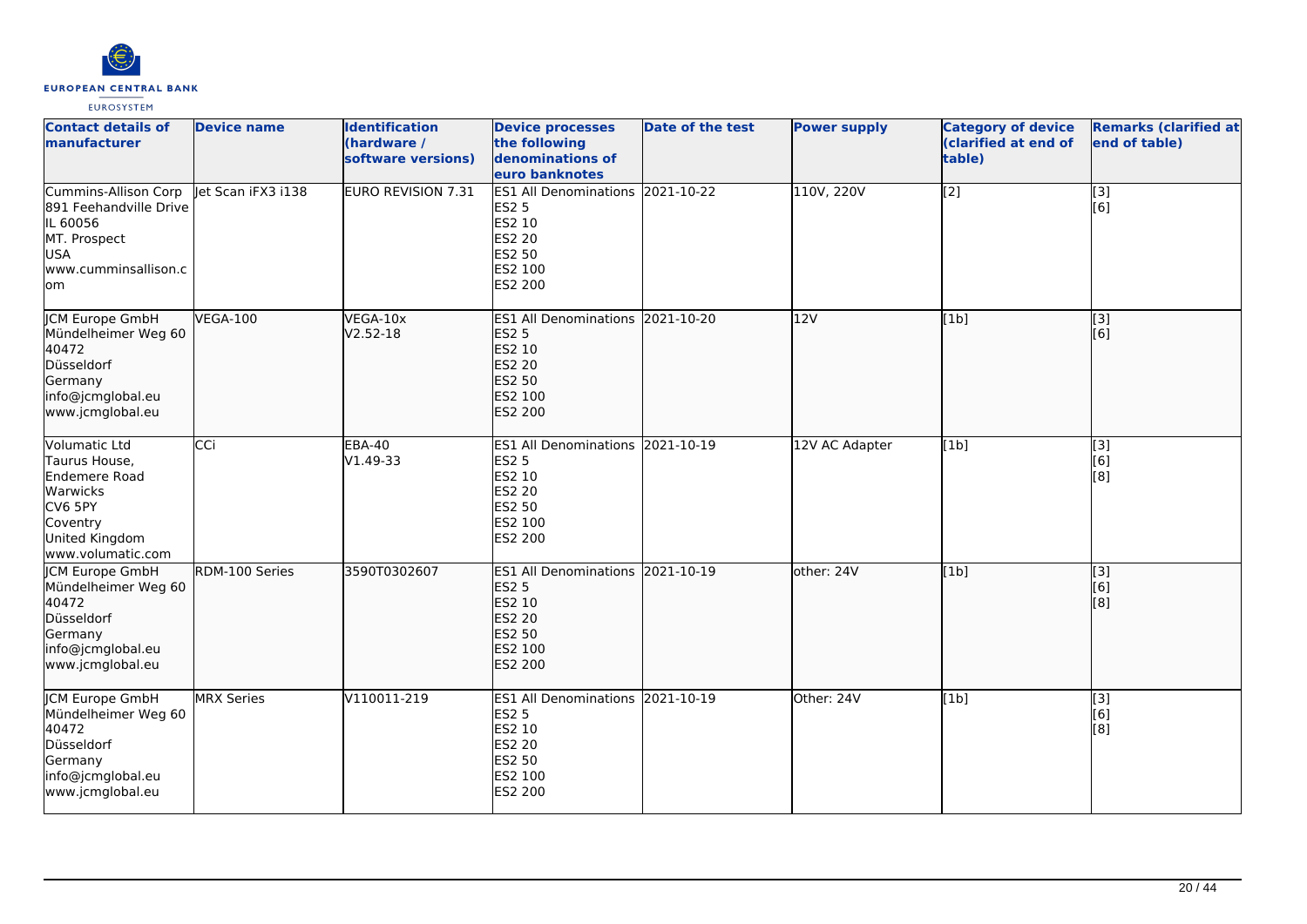

| <b>Contact details of</b><br>manufacturer                                                                                                                                 | <b>Device name</b> | <b>Identification</b><br>(hardware /<br>software versions) | <b>Device processes</b><br>the following<br>denominations of<br>euro banknotes                                     | Date of the test | <b>Power supply</b> | <b>Category of device</b><br>(clarified at end of<br>table) | <b>Remarks (clarified at</b><br>end of table) |
|---------------------------------------------------------------------------------------------------------------------------------------------------------------------------|--------------------|------------------------------------------------------------|--------------------------------------------------------------------------------------------------------------------|------------------|---------------------|-------------------------------------------------------------|-----------------------------------------------|
| Kobo Science &<br>Technology Co Ltd<br>Room 906 No.1<br><b>Building Runjie</b><br>Mansion Dengwei Rd<br>PC 215011<br>Suzhou Jiangsu<br>China<br>www.kobotechweb.co<br>lm. | BC-8EI             | <b>DSP 18</b>                                              | ES1 All Denominations 2021-10-15<br><b>ES2 5</b><br>ES2 10<br><b>ES2 20</b><br>ES2 50<br>ES2 100<br><b>ES2 200</b> |                  | Mains, 220V         | $\sqrt{2}$                                                  | $\overline{[}3]$                              |
| Kobo Science &<br>Technology Co Ltd<br>Room 906 No.1<br><b>Building Runjie</b><br>Mansion Dengwei Rd<br>PC 215011<br>Suzhou Jiangsu<br>China<br>www.kobotechweb.co<br>lm. | <b>BT-6000</b>     | IMAGE 2.9.3.9                                              | ES1 All Denominations 2021-10-15<br><b>ES2 5</b><br>ES2 10<br><b>ES2 20</b><br>ES2 50<br>ES2 100<br>ES2 200        |                  | Mains, 220V         | $\sqrt{2}$                                                  | $\overline{[3]}$                              |
| Giesecke+Devrient<br>Currency Technology<br>GmbH<br>Prinzregentenstraße<br>159<br>81677<br>Munich<br>Germany<br>www.gi-de.com                                             | ProNote1           | 200.3                                                      | ES1 All Denominations 2021-10-13<br><b>ES2 5</b><br>ES2 10<br>ES2 20<br>ES2 50<br>ES2 100<br><b>ES2 200</b>        |                  | 110V, 220V          | $\overline{[2]}$                                            | $\overline{[}3]$<br>[6]                       |
| Giesecke+Devrient<br>Currency Technology<br>GmbH<br>Prinzregentenstraße<br>159<br>81677<br>Munich<br>Germany<br>www.gi-de.com                                             | ProNote 200        | 200.4                                                      | ES1 All Denominations 2021-10-12<br><b>ES2 5</b><br>ES2 10<br><b>ES2 20</b><br>ES2 50<br>ES2 100<br>ES2 200        |                  | 110V, 220V          | $\overline{[2]}$                                            | $\overline{[3]}$<br>[6]                       |
| Crane Payment                                                                                                                                                             | SCN series - SCN83 |                                                            | 520025431_SCN83_EU ES1 All Denominations 2021-10-05                                                                |                  | 24V, 220V           | [1b]                                                        | $\overline{[}3]$                              |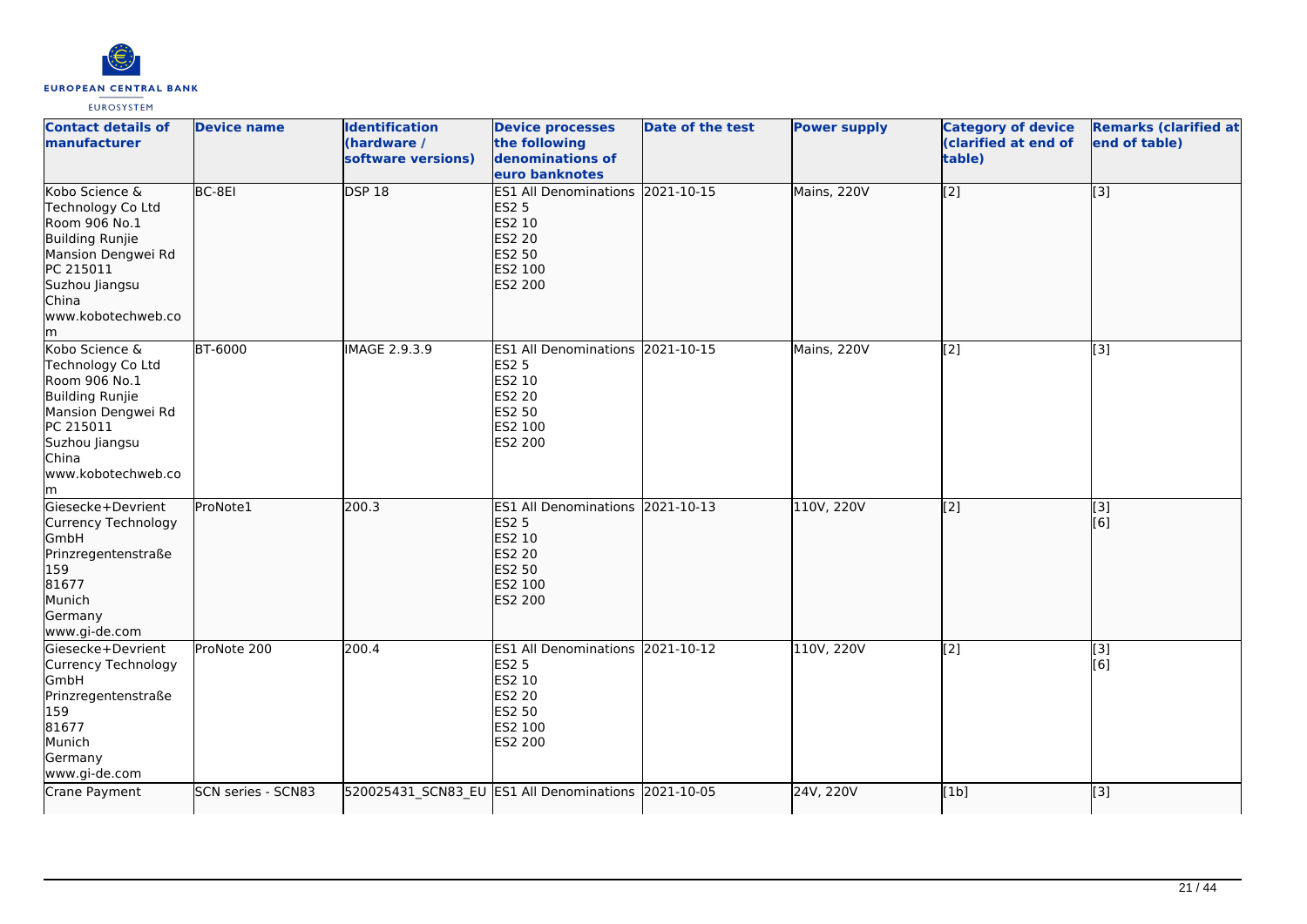

| <b>Contact details of</b><br>manufacturer                                                                                        | <b>Device name</b> | <b>Identification</b><br>(hardware /<br>software versions) | <b>Device processes</b><br>the following<br>denominations of<br>euro banknotes                                                  | <b>Date of the test</b> | <b>Power supply</b> | <b>Category of device</b><br>(clarified at end of<br>table) | <b>Remarks (clarified at</b><br>end of table) |
|----------------------------------------------------------------------------------------------------------------------------------|--------------------|------------------------------------------------------------|---------------------------------------------------------------------------------------------------------------------------------|-------------------------|---------------------|-------------------------------------------------------------|-----------------------------------------------|
| Innovations<br>109 Chemin du Pont-du<br>Centenaire<br>CH-1228<br>Plan-les-Quates<br>Switzerland<br>www.CranePI.com               |                    | R.                                                         | <b>ES2 5</b><br>ES2 10<br><b>ES2 20</b><br>ES2 50<br>ES2 100<br>ES2 200                                                         |                         |                     |                                                             | [6]<br>[8]                                    |
| GO Europe GmbH<br>Zum Kraftwerk 1<br>45527<br>Hattingen<br>Germany<br>Bemd.koenig@go-<br>europe.com<br>www.go-europe.com         | Olympia NC 315     | <b>BT-112</b><br>u6.04                                     | <b>ES15</b><br>ES1 10<br>ES1 20<br>ES1 50<br>ES1 200<br><b>ES2 5</b><br>ES2 10<br>ES2 20<br>ES2 50<br>ES2 100<br>ES2 200        | 2021-10-05              | 12V                 | [1a]                                                        | [2]<br>[3]<br>[6]<br>[8]                      |
| <b>GO Europe GmbH</b><br>Zum Kraftwerk 1<br>45527<br>Hattingen<br>Germany<br>Bemd.koenig@go-<br>europe.com<br>www .go-europe.com | Olympia NC 325     | $BT-112$<br>u6.04                                          | <b>ES15</b><br>ES1 10<br>ES1 20<br>ES1 50<br>ES1 200<br><b>ES2 5</b><br>ES2 10<br><b>ES2 20</b><br>ES2 50<br>ES2 100<br>ES2 200 | 2021-10-05              | other: 12V          | [1a]                                                        | $\overline{[2]}$<br>[3]<br>[6]                |
| GO Europe GmbH<br>Zum Kraftwerk 1<br>45527<br>Hattingen<br>Germany<br>Bemd.koenig@go-<br>europe.com<br>www.go-europe.com         | Olympia NC 335     | <b>BT-112</b><br>u6-07                                     | <b>ES15</b><br>ES1 10<br>ES1 20<br>ES1 50<br>ES1 200<br>ES2 5<br>ES2 10<br>ES2 20<br>ES2 50                                     | 2021-10-05              | other: 12V          | [1a]                                                        | [2]<br>[3]<br>[6]                             |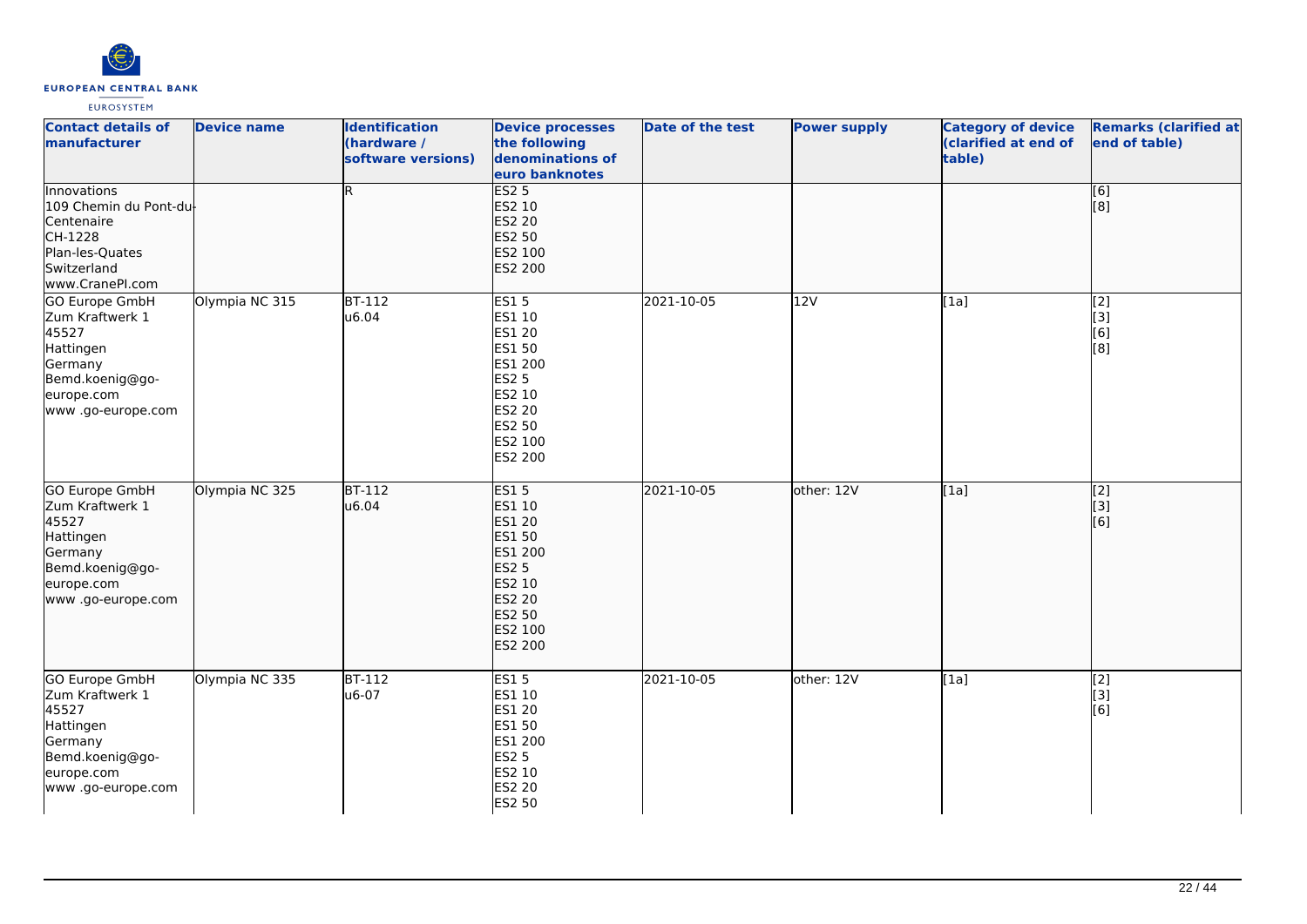

| <b>Contact details of</b><br>manufacturer                                                                     | <b>Device name</b> | <b>Identification</b><br>(hardware /<br>software versions) | <b>Device processes</b><br>the following<br>denominations of<br>euro banknotes                                            | <b>Date of the test</b> | <b>Power supply</b> | <b>Category of device</b><br>(clarified at end of<br>table) | <b>Remarks (clarified at</b><br>end of table) |
|---------------------------------------------------------------------------------------------------------------|--------------------|------------------------------------------------------------|---------------------------------------------------------------------------------------------------------------------------|-------------------------|---------------------|-------------------------------------------------------------|-----------------------------------------------|
|                                                                                                               |                    |                                                            | <b>ES2 100</b><br>ES2 200                                                                                                 |                         |                     |                                                             |                                               |
| Safescan B.V.<br>Heliumstraat 14<br>2718 SL<br>Zoetermeer<br>Holland<br>info@safescan.com<br>www.safescan.com | Safescan 185-S     | S32-81                                                     | ES1 All Denominations 2021-09-30<br><b>ES2 5</b><br>ES2 10<br><b>ES2 20</b><br><b>ES2 50</b><br>ES2 100<br><b>ES2 200</b> |                         | 110V 220V           | [1a]                                                        | [3]<br>[6]                                    |
| <b>BellCon Aps</b><br>Messingvei 64A<br>8940<br>Randers SV<br>Denmark<br>www.bellcon.com                      | SuperVision mc2    | FW 01.22, DM 01.36                                         | ES1 All Denominations 2021-09-29<br><b>ES2 5</b><br>ES2 10<br><b>ES2 20</b><br>ES2 50<br>ES2 100<br>ES2 200               |                         | Mains, 110V, 230V   | [1a]                                                        | $\overline{[3]}$<br>[6]                       |
| BellCon Aps<br>Messingvei 64A<br>8940<br>Randers SV<br>Denmark<br>www.bellcon.com                             | Evision 5          | CO <sub>2</sub>                                            | <b>ES1 All Denominations</b><br><b>ES2 5</b><br><b>ES2 10</b><br>ES2 20<br><b>ES2 50</b><br>ES2 100<br><b>ES2 200</b>     | 2021-09-29              | Mains, 230V         | [1a]                                                        | [3]<br>[6]                                    |
| <b>BellCon Aps</b><br>Messingvei 64A<br>8940<br>Randers SV<br>Denmark<br>www.bellcon.com                      | BellCount V2510    | C20 (EUR: V2.004a)                                         | ES1 All Denominations 2021-09-28<br><b>ES2 5</b><br>ES2 10<br><b>ES2 20</b><br><b>ES2 50</b><br>ES2 100<br>ES2 200        |                         | Mains, 110V, 220V   | [2]                                                         | $\overline{[3]}$<br>[6]                       |
| Hilton Europe S.L.<br>Principe de Vergara<br>5-bajo dcha.<br>28001                                            | b330               | CO <sub>2</sub>                                            | ES1 All Denominations 2021-09-28<br><b>ES2 5</b><br>ES2 10<br><b>ES2 20</b>                                               |                         | Mains, 220V         | [1a]                                                        | $\overline{[}3]$                              |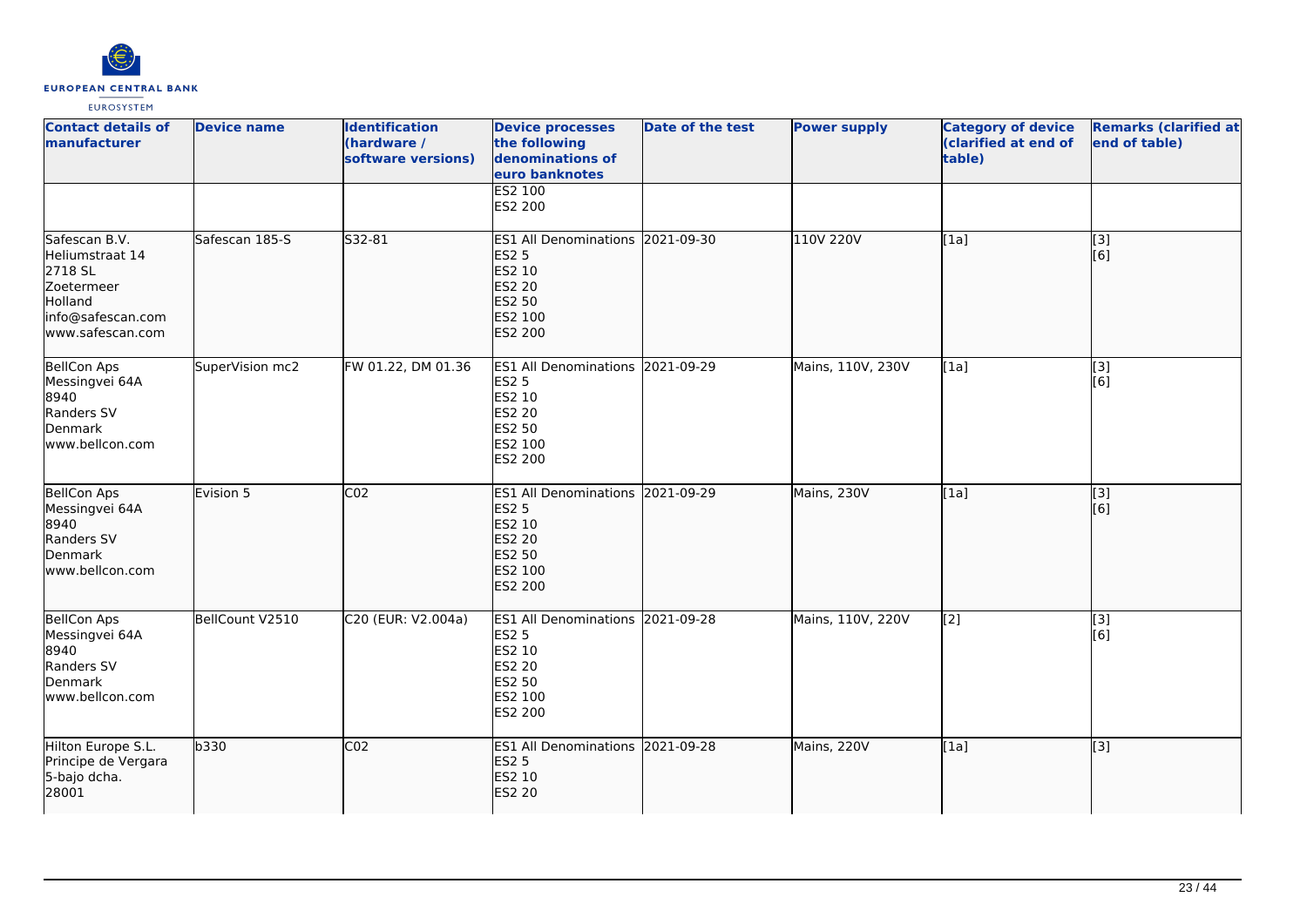

| <b>Contact details of</b><br>manufacturer                                                                                                                                | <b>Device name</b> | <b>Identification</b><br>(hardware /<br>software versions) | <b>Device processes</b><br>the following<br>denominations of<br>euro banknotes                              | <b>Date of the test</b> | <b>Power supply</b> | <b>Category of device</b><br>(clarified at end of<br>table) | <b>Remarks (clarified at</b><br>end of table) |
|--------------------------------------------------------------------------------------------------------------------------------------------------------------------------|--------------------|------------------------------------------------------------|-------------------------------------------------------------------------------------------------------------|-------------------------|---------------------|-------------------------------------------------------------|-----------------------------------------------|
| Madrid<br>Spain<br>www.hiltoneurope.com                                                                                                                                  |                    |                                                            | <b>ES2 50</b><br>ES2 100<br>ES2 200                                                                         |                         |                     |                                                             |                                               |
| <b>SOUTH Automation</b><br>International GmbH<br>Waldeckerstr. 6<br>64546<br>Walldorf-Mörfelden<br>Germany<br>mjb@southautomation.<br>net<br>www.southautomation.<br>net | <b>TN10</b>        | <b>EUR SW: EUR.03.03</b>                                   | ES1 All Denominations 2021-09-27<br><b>ES2 5</b><br>ES2 10<br>ES2 20<br>ES2 50<br>ES2 100<br>ES2 200        |                         | Mains: 110V, 220V   | [2]                                                         | [3]<br>[6]                                    |
| Detectalia Europe<br>S.L.U.<br>C/Catalunya 25B<br>Poligono Industrial El<br>Pastoret<br>3640<br>Monóvar (Alicante)<br>Spain<br>www.detectalia.com                        | D7X                | CO <sub>2</sub>                                            | ES1 All Denominations 2021-09-24<br><b>ES2 5</b><br>ES2 10<br><b>ES2 20</b><br>ES2 50<br>ES2 100<br>ES2 200 |                         | Mains, 220V         | [1a]                                                        | [3]                                           |
| Strongpoint AB<br>Torshamnsgatan 5<br>16440<br>Kista<br>Sweden<br>dario.costamagna@str<br>ongpoint.com<br>www.strongpoint.com                                            | Note Cassette SV   | (01.08.21)                                                 | ES1 All Denominations 2021-09-23<br><b>ES2 5</b><br>ES2 10<br>ES2 20<br>ES2 50<br>ES2 100<br>ES2 200        |                         | Other: 12-24V       | [1b]                                                        | $\overline{[3]}$<br>[6]                       |
| Strongpoint AB<br>Torshamnsgatan 5<br>16440<br>Kista<br>Sweden<br>dario.costamagna@str<br>ongpoint.com<br>www.strongpoint.com                                            | Note Cassette SV   | 11(01.09.21)                                               | ES1 All Denominations 2021-09-23<br><b>ES2 5</b><br>ES2 10<br>ES2 20<br>ES2 50<br>ES2 100<br>ES2 200        |                         | Other: 12-24V       | [1b]                                                        | [3]<br>[6]                                    |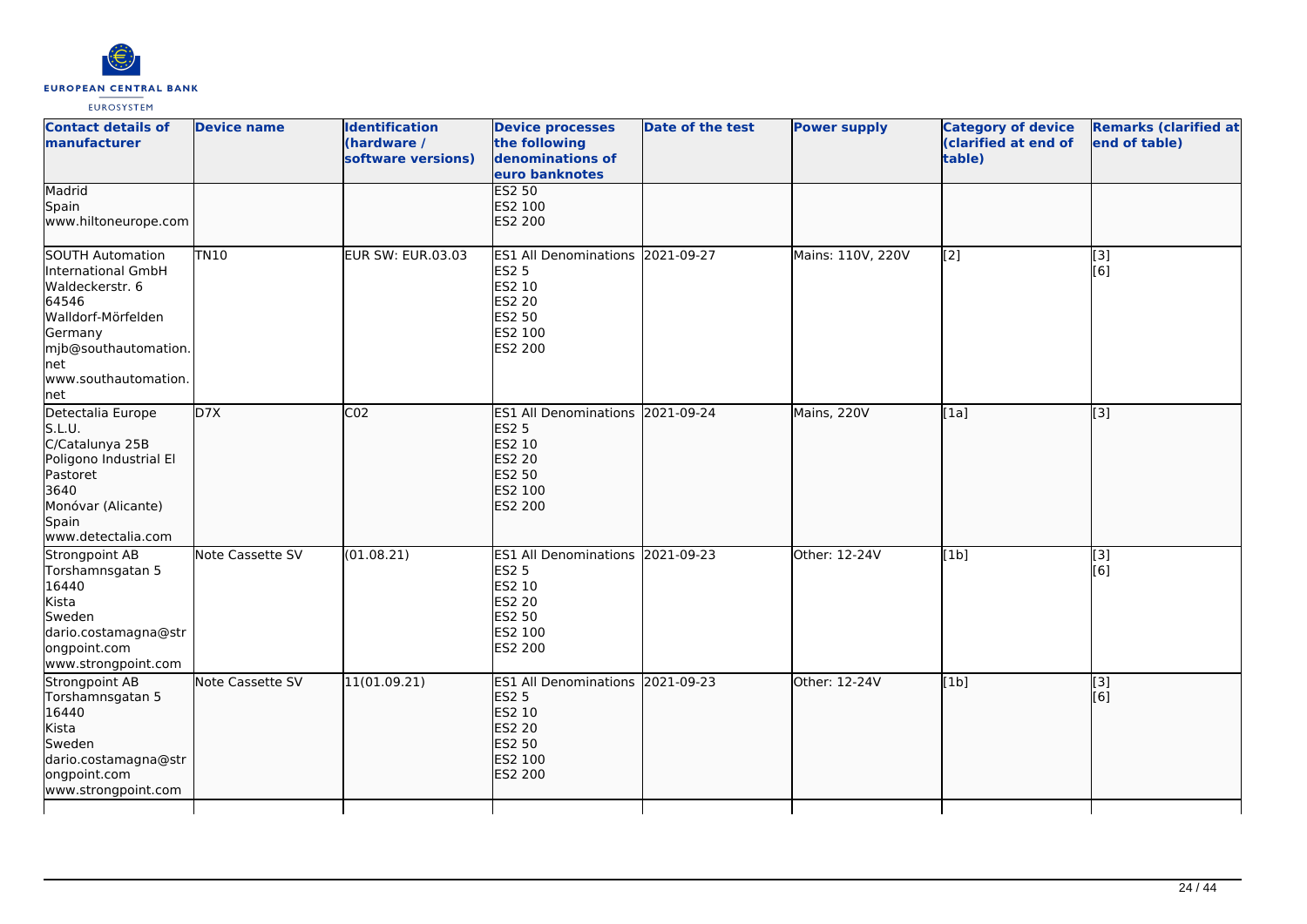

| <b>Contact details of</b><br>manufacturer                                                                                                         | <b>Device name</b>      | <b>Identification</b><br>(hardware /<br>software versions) | <b>Device processes</b><br>the following<br>denominations of<br>euro banknotes                                 | <b>Date of the test</b> | <b>Power supply</b> | <b>Category of device</b><br>(clarified at end of<br>table) | <b>Remarks (clarified at</b><br>end of table) |
|---------------------------------------------------------------------------------------------------------------------------------------------------|-------------------------|------------------------------------------------------------|----------------------------------------------------------------------------------------------------------------|-------------------------|---------------------|-------------------------------------------------------------|-----------------------------------------------|
| <b>Strongpoint AB</b><br>Torshamnsgatan 5<br>16440<br>Kista<br>Sweden<br>dario.costamagna@str<br>ongpoint.com<br>www.strongpoint.com              | <b>Note Cassette HV</b> | EUR <sup>1</sup><br>7(01.09.21)                            | ES1 All Denominations 2021-09-23<br><b>ES2 5</b><br>ES2 10<br>ES2 20<br>ES2 50<br>ES2 100<br>ES2 200           |                         | Other: 12-24V       | [1b]                                                        | $\overline{[}3]$<br>[6]                       |
| <b>GRG Banking</b><br>Equipment Co Ltd<br>9 Kelin Road Science<br>City<br>510663<br>Guangzhou, District<br>Luogang<br>China<br>www.grgbanking.com | <b>BA-08</b>            | M520040030                                                 | <b>ES1 All Denominations</b><br><b>ES2 5</b><br>ES2 10<br><b>ES2 20</b><br><b>ES2 50</b><br>ES2 100<br>ES2 200 | 2021-09-23              | 12V                 | [1a]                                                        | $\overline{[3]}$<br>[6]                       |
| Cima S.p.A.<br>Via di Mezzo 2/4<br>41037<br>Mirandola (MO)<br><b>Italy</b><br>info@cimaspa.it<br>www.cimaspa.it                                   | <b>BV1000</b>           | <b>BV1000</b><br>B1-EUR-105001                             | ES1 All Denominations 2021-09-14<br><b>ES2 5</b><br>ES2 10<br><b>ES2 20</b><br>ES2 50<br>ES2 100<br>ES2 200    |                         | Mains               | [1b]                                                        | $[3]$<br>[6]                                  |
| Cima S.p.A.<br>Via di Mezzo 2/4<br>41037<br>Mirandola (MO)<br>Italy<br>info@cimaspa.it<br>www.cimaspa.it                                          | <b>SDM-50</b>           | <b>BV1000L</b><br>B1-EUR-106001                            | <b>ES1 All Denominations</b><br><b>ES2 5</b><br>ES2 10<br><b>ES2 20</b><br>ES2 50<br>ES2 100<br>ES2 200        | 2021-09-14              | Mains               | [1a]                                                        | [3]<br>[6]                                    |
| Cima S.p.A.<br>Via di Mezzo 2/4<br>41037<br>Mirandola (MO)<br><b>Italy</b><br>info@cimaspa.it                                                     | <b>SDM-10</b>           | <b>BV1000L</b><br>B1-EUR-106001                            | ES1 All Denominations 2021-09-14<br><b>ES2 5</b><br>ES2 10<br><b>ES2 20</b><br>ES2 50<br>ES2 100               |                         | Mains               | [1a]                                                        | $\overline{[3]}$<br>[6]                       |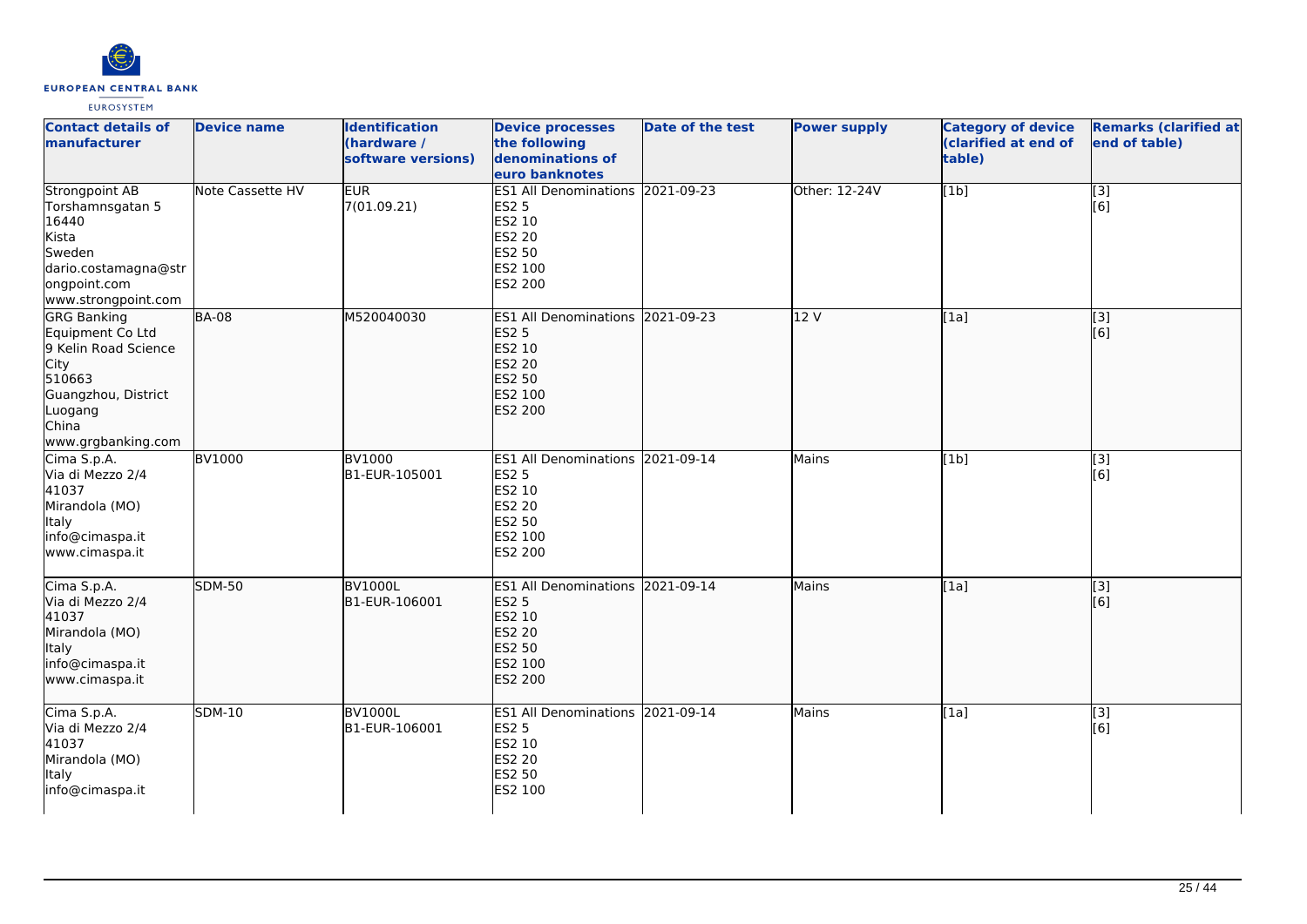

| <b>Contact details of</b><br><b>Imanufacturer</b>                                                                                                                                                                          | <b>Device name</b> | <b>Identification</b><br>(hardware /<br>software versions) | <b>Device processes</b><br>the following<br>denominations of<br>euro banknotes                                     | <b>Date of the test</b> | <b>Power supply</b> | <b>Category of device</b><br>(clarified at end of<br>table) | <b>Remarks (clarified at</b><br>end of table) |
|----------------------------------------------------------------------------------------------------------------------------------------------------------------------------------------------------------------------------|--------------------|------------------------------------------------------------|--------------------------------------------------------------------------------------------------------------------|-------------------------|---------------------|-------------------------------------------------------------|-----------------------------------------------|
| www.cimaspa.it                                                                                                                                                                                                             |                    |                                                            | <b>ES2 200</b>                                                                                                     |                         |                     |                                                             |                                               |
| Cima S.p.A.<br>Via di Mezzo 2/4<br>41037<br>Mirandola (MO)<br>Italy<br>info@cimaspa.it<br>www.cimaspa.it                                                                                                                   | <b>BV1000</b>      | <b>BV1000</b><br>B1-EUR-106001                             | ES1 All Denominations 2021-09-14<br><b>ES2 5</b><br>ES2 10<br><b>ES2 20</b><br>ES2 50<br>ES2 100<br>ES2 200        |                         | Mains               | [1b]                                                        | $\overline{[}3]$<br>[6]                       |
| <b>SHENZEN POLYFIT</b><br>TECHNOLOGY Co.Ltd.<br>6/F, Blk Hengtemei,<br>No. 3 Ganli Road,<br>Longgang District<br>518112<br>Shenzhen<br>China<br>info@futuremoneydete<br>ctor.com<br>http://www.futuremone<br>ydetector.com | <b>FMD-520</b>     | <b>Banknote Detector</b><br>U15 108                        | ES1 All Denominations 2021-09-06<br><b>ES2 5</b><br>ES2 10<br><b>ES2 20</b><br>ES2 50<br>ES2 100<br>ES2 200        |                         | 100V-240V           | [1a]                                                        | $[3]$<br>[6]                                  |
| Francopost srl<br>Via Prina 15<br>20154<br>Milano<br>Italy<br>www.francopost.it                                                                                                                                            | Flash              | <b>FMD-520</b><br>U15 108                                  | ES1 All Denominations 2021-09-06<br><b>ES2 5</b><br>ES2 10<br><b>ES2 20</b><br><b>ES2 50</b><br>ES2 100<br>ES2 200 |                         | 100V-240V           | [1a]                                                        | [3]<br>[6]                                    |
| Shenzhen Double<br>Power Electronics Co.,<br>Ltd<br>Rm 1281, 12/F,<br>Yunsong Building<br>Tairan 8rh Road<br>District Shenzen<br>Chegongmiao Futian<br>China                                                               | DP-2258            | Software type?C22                                          | ES1 All Denominations 2021-09-02<br><b>ES2 5</b><br>ES2 10<br><b>ES2 20</b><br>ES2 50<br>ES2 100<br>ES2 200        |                         | 12V Adapter         | [1a]                                                        | $[3]$<br>[6]                                  |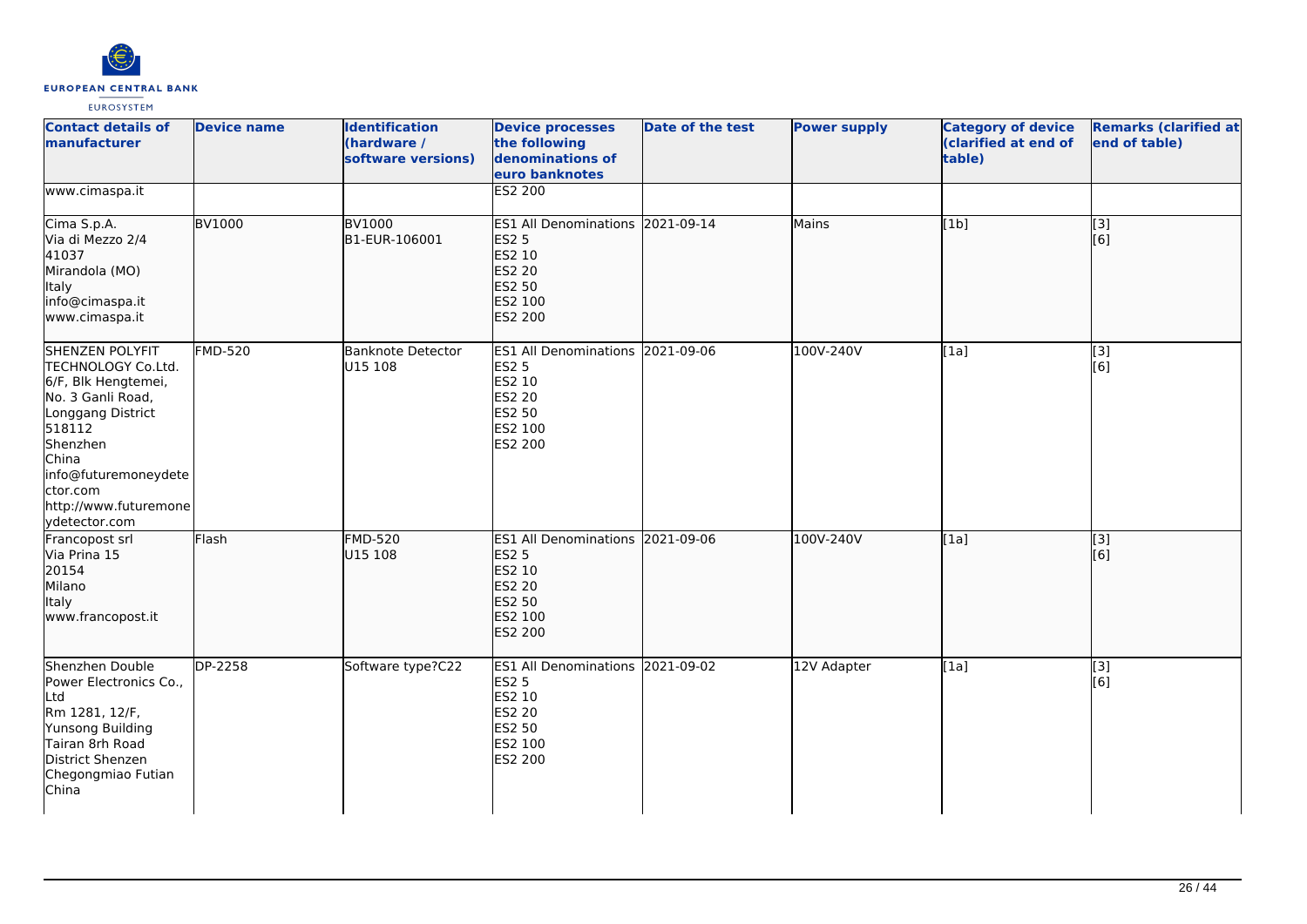

| <b>Contact details of</b><br>manufacturer                                                                                                                                        | <b>Device name</b> | <b>Identification</b><br>(hardware /<br>software versions) | <b>Device processes</b><br>the following<br>denominations of<br>euro banknotes                                               | Date of the test | <b>Power supply</b> | <b>Category of device</b><br>(clarified at end of<br>table) | <b>Remarks (clarified at</b><br>end of table) |
|----------------------------------------------------------------------------------------------------------------------------------------------------------------------------------|--------------------|------------------------------------------------------------|------------------------------------------------------------------------------------------------------------------------------|------------------|---------------------|-------------------------------------------------------------|-----------------------------------------------|
| www.szdpower.com                                                                                                                                                                 |                    |                                                            |                                                                                                                              |                  |                     |                                                             |                                               |
| CCE - Cash Concepts<br>Europe GmbH<br>Kemtener Strasse 99<br>88131<br>Lindau<br>Germany<br>www.cce.gmbh                                                                          | <b>CCE 6000</b>    | Software type: C21-1                                       | ES1 All Denominations 2021-09-02<br><b>ES2 5</b><br>ES2 10<br><b>ES2 20</b><br>ES2 50<br>ES2 100<br><b>ES2 200</b>           |                  | Other: 100-240V     | [2]                                                         | $[3]$<br>[6]                                  |
| Shenzhen Double<br>Power Electronics Co.,<br>Ltd<br>Rm 1281, 12/F,<br>Yunsong Building<br>Tairan 8rh Road<br>District Shenzen<br>Chegongmiao Futian<br>China<br>www.szdpower.com | DP-2318            | Software type: C02                                         | ES1 All Denominations 2021-09-02<br><b>ES2 5</b><br>ES2 10<br><b>ES2 20</b><br><b>ES2 50</b><br><b>ES2 100</b><br>ES2 200    |                  | other:12V Adapter   | [1a]                                                        | $\overline{[3]}$<br>[6]                       |
| Shenzhen Double<br>Power Electronics Co.,<br>Ltd<br>Rm 1281, 12/F,<br>Yunsong Building<br>Tairan 8rh Road<br>District Shenzen<br>Chegongmiao Futian<br>China<br>www.szdpower.com | DP-7300Plus        | $C21-1$                                                    | <b>ES1 All Denominations</b><br><b>ES2 5</b><br><b>ES2 10</b><br><b>ES2 20</b><br><b>ES2 50</b><br>ES2 100<br><b>ES2 200</b> | 2021-08-31       | Other: 100-240V     | $\overline{[2]}$                                            | [3]<br>lī 61                                  |
| Shenzhen Double<br>Power Electronics Co.,<br>Ltd<br>Rm 1281, 12/F,<br>Yunsong Building<br>Tairan 8rh Road<br>District Shenzen<br>Chegongmiao Futian<br>China<br>www.szdpower.com | <b>DP-2268</b>     | $\overline{C12}$                                           | ES1 All Denominations 2021-08-31<br><b>ES2 5</b><br>ES2 10<br><b>ES2 20</b><br>ES2 50<br>ES2 100<br>ES2 200                  |                  | 12V Adapter         | $\overline{[1a]}$                                           | [6]<br>[4a]                                   |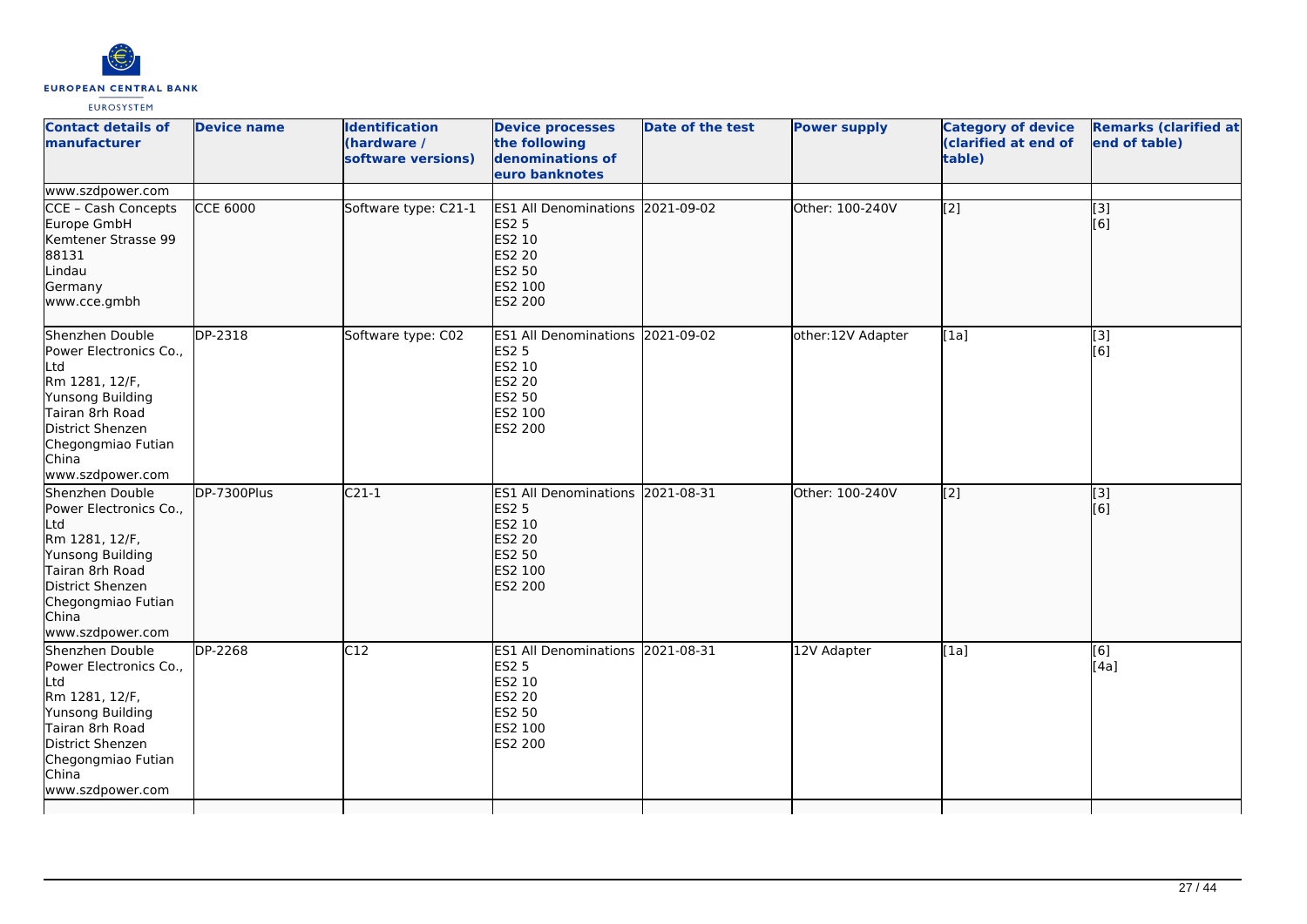

| <b>Contact details of</b><br><b>Imanufacturer</b>                                                                        | <b>Device name</b>    | <b>Identification</b><br>(hardware /<br>software versions) | <b>Device processes</b><br>the following<br>denominations of<br>euro banknotes                                 | <b>Date of the test</b> | <b>Power supply</b> | <b>Category of device</b><br>(clarified at end of<br>table) | <b>Remarks (clarified at</b><br>end of table) |
|--------------------------------------------------------------------------------------------------------------------------|-----------------------|------------------------------------------------------------|----------------------------------------------------------------------------------------------------------------|-------------------------|---------------------|-------------------------------------------------------------|-----------------------------------------------|
| CCE - Cash Concepts<br>Europe GmbH<br>Kemtener Strasse 99<br>88131<br>Lindau<br>Germany<br>www.cce.gmbh                  | $CCE$ 10              | C <sub>01</sub>                                            | ES1 All Denominations 2021-08-27<br><b>ES2 5</b><br>ES2 10<br><b>ES2 20</b><br>ES2 50<br>ES2 100<br>ES2 200    |                         | Other: 12V Adapter  | [1a]                                                        | $\sqrt{3}$<br>[6]                             |
| CCE - Cash Concepts<br>Europe GmbH<br>Kemtener Strasse 99<br>88131<br>Lindau<br>Germany<br>www.cce.gmbh                  | $CCE$ 20              | $\overline{C}$ 01                                          | ES1 All Denominations 2021-08-27<br>ES2 5<br>ES2 10<br>ES2 20<br>ES2 50<br>ES2 100<br>ES2 200                  |                         | Other: 12V Adapter  | [1a]                                                        | [3]<br>[6]                                    |
| <b>JCM Europe GmbH</b><br>Mündelheimer Weg 60<br>40472<br>Düsseldorf<br>Germany<br>info@jcmglobal.eu<br>www.jcmglobal.eu | <b>UBA Pro Series</b> | <b>UBA-500</b><br>V1.49-38                                 | <b>ES1 All Denominations</b><br><b>ES2 5</b><br>ES2 10<br>ES2 20<br><b>ES2 50</b><br>ES2 100<br><b>ES2 200</b> | 2021-08-20              | 12/24V              | [1b]                                                        | $\overline{[}3]$<br>[6]<br>[8]                |
| <b>CM Europe GmbH</b><br>Mündelheimer Weg 60<br>40472<br>Düsseldorf<br>Germany<br>info@jcmglobal.eu<br>www.jcmglobal.eu  | <b>UBA-10</b>         | <b>UBA-10</b><br>V3.04-52                                  | ES1 All Denominations 2021-08-20<br><b>ES2 5</b><br>ES2 10<br>ES2 20<br>ES2 50<br>ES2 100<br>ES2 200           |                         | 12V                 | [1b]                                                        | $\overline{[3]}$<br>[6]                       |
| <b>JCM Europe GmbH</b><br>Mündelheimer Weg 60<br>40472<br>Düsseldorf<br>Germany<br>info@jcmglobal.eu<br>www.jcmglobal.eu | UBA-10-RC             | <b>UBA-10</b><br>V2.01-23                                  | ES1 All Denominations 2021-08-20<br><b>ES2 5</b><br>ES2 10<br>ES2 20<br>ES2 50<br>ES2 100<br><b>ES2 200</b>    |                         | 24V                 | [1b]                                                        | [3]<br>[6]<br>[8]                             |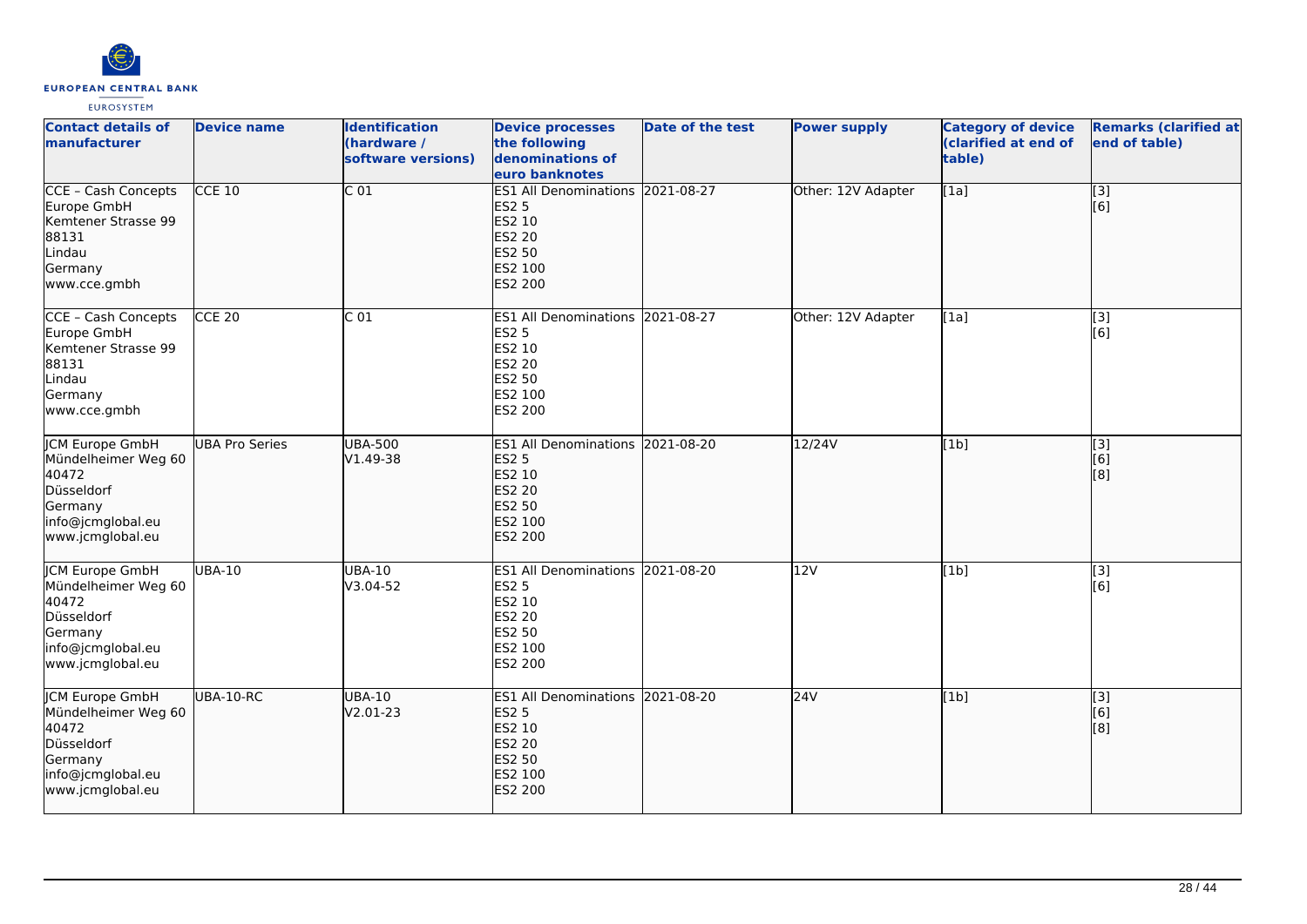

| <b>Contact details of</b><br>manufacturer                                                                                | <b>Device name</b>       | <b>Identification</b><br>(hardware /<br>software versions) | <b>Device processes</b><br>the following<br>denominations of<br>euro banknotes                                     | <b>Date of the test</b> | <b>Power supply</b> | <b>Category of device</b><br>(clarified at end of<br>table) | <b>Remarks (clarified at</b><br>end of table) |
|--------------------------------------------------------------------------------------------------------------------------|--------------------------|------------------------------------------------------------|--------------------------------------------------------------------------------------------------------------------|-------------------------|---------------------|-------------------------------------------------------------|-----------------------------------------------|
| <b>JCM Europe GmbH</b><br>Mündelheimer Weg 60<br>40472<br>Düsseldorf<br>Germany<br>info@jcmglobal.eu<br>www.jcmglobal.eu | iVizion-100              | IVIZION-100<br>V2.98-44                                    | ES1 All Denominations 2021-08-19<br><b>ES2 5</b><br>ES2 10<br>ES2 20<br>ES2 50<br>ES2 100<br>ES2 200               |                         | 12V/24V             | [1b]                                                        | $\overline{[3]}$<br>[6]<br>[8]                |
| JCM Europe GmbH<br>Mündelheimer Weg 60<br>40472<br>Düsseldorf<br>Germany<br>info@jcmglobal.eu<br>www.jcmglobal.eu        | <b>UBA-Pro RC Series</b> | <b>UBA-500-SH2-RT</b><br>V1.49-38                          | ES1 All Denominations 2021-08-19<br><b>ES2 5</b><br>ES2 10<br>ES2 20<br>ES2 50<br>ES2 100<br><b>ES2 200</b>        |                         | 24V                 | [1b]                                                        | $\overline{[}3]$<br>[6]<br>[8]                |
| JCM Europe GmbH<br>Mündelheimer Weg 60<br>40472<br>Düsseldorf<br>Germany<br>info@jcmglobal.eu<br>www.jcmglobal.eu        | TBV-100 Series           | <b>TBV-100-FSH</b><br>V1.28-93                             | <b>ES1 All Denominations</b><br><b>ES2 5</b><br>ES2 10<br>ES2 20<br><b>ES2 50</b><br>ES2 100<br>ES2 200            | 2021-08-19              | 24V                 | $\overline{[2]}$                                            | [3]<br>[6]<br>[8]                             |
| <b>JCM Europe GmbH</b><br>Mündelheimer Weg 60<br>40472<br>Düsseldorf<br>Germany<br>info@jcmglobal.eu<br>www.jcmglobal.eu | iPRO-100 Series          | $V3.06 - 38$                                               | ES1 All Denominations 2021-08-18<br><b>ES2 5</b><br>ES2 10<br><b>ES2 20</b><br>ES2 50<br>ES2 100<br><b>ES2 200</b> |                         | 12V                 | [1b]                                                        | $\overline{[}3]$<br>[6]<br>[8]                |
| Cashtester/Amwit<br>Security B.V.<br>De Corridor 9<br>3621 ZA<br>Breukelen<br>Netherlands<br>mw@cashtester.com           | <b>CT 432 SD</b>         | CO <sub>2</sub>                                            | ES1 All Denominations 2021-08-18<br><b>ES2 5</b><br>ES2 10<br>ES2 20<br>ES2 50<br>ES2 100<br>ES2 200               |                         | 12V                 | [1a]                                                        | [3]<br>[6]                                    |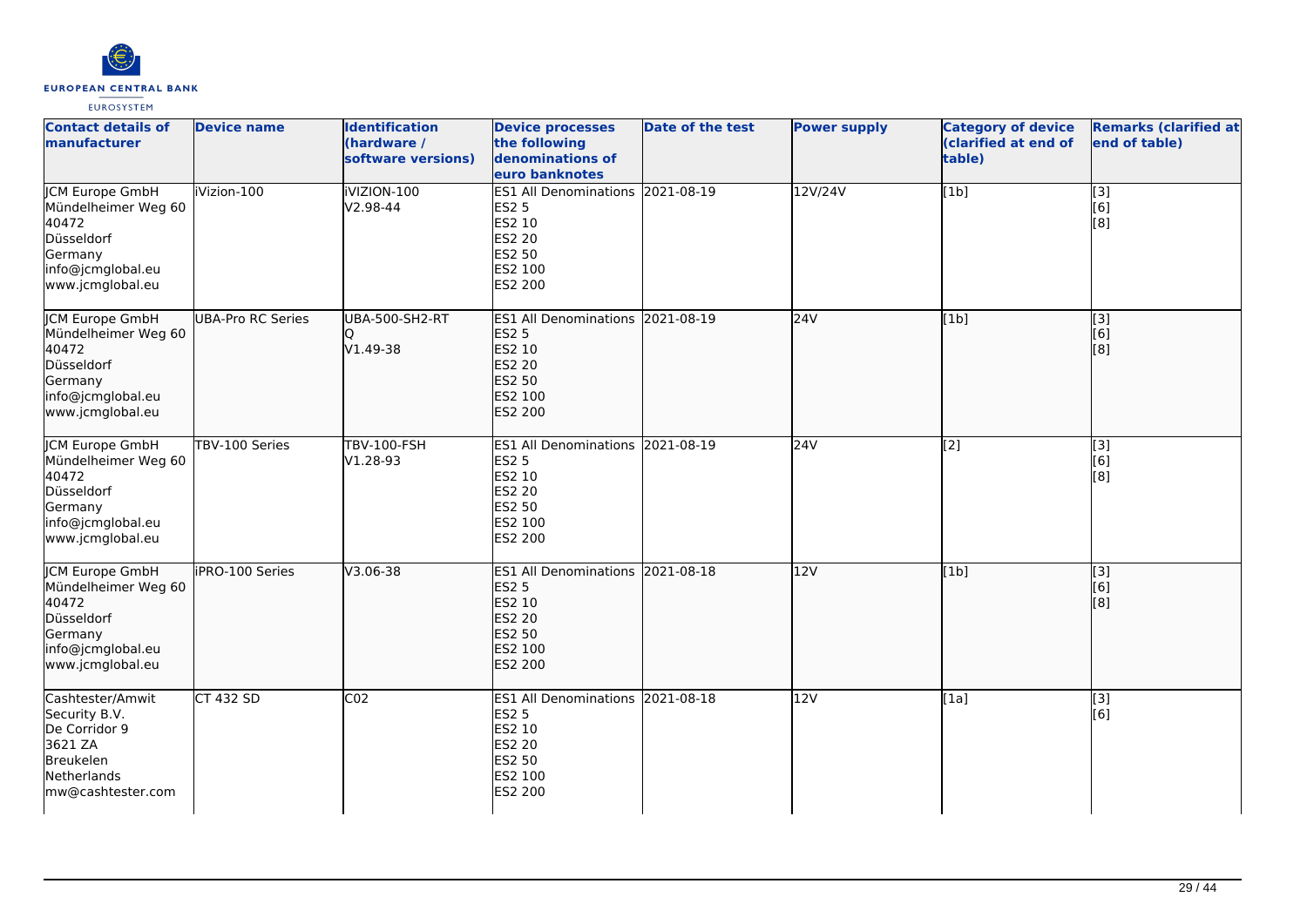

| <b>Contact details of</b><br><b>Imanufacturer</b>                                                                                           | <b>Device name</b> | <b>Identification</b><br>(hardware /<br>software versions) | <b>Device processes</b><br>the following<br>denominations of<br>euro banknotes                                       | <b>Date of the test</b> | <b>Power supply</b> | <b>Category of device</b><br>(clarified at end of<br>table) | <b>Remarks (clarified at</b><br>end of table) |
|---------------------------------------------------------------------------------------------------------------------------------------------|--------------------|------------------------------------------------------------|----------------------------------------------------------------------------------------------------------------------|-------------------------|---------------------|-------------------------------------------------------------|-----------------------------------------------|
| www.cashtester.com                                                                                                                          |                    |                                                            |                                                                                                                      |                         |                     |                                                             |                                               |
| Cashtester/Amwit<br>Security B.V.<br>De Corridor 9<br>3621 ZA<br><b>Breukelen</b><br>Netherlands<br>mw@cashtester.com<br>www.cashtester.com | CT 433 SD          | CO <sub>2</sub>                                            | ES1 All Denominations 2021-08-18<br><b>ES2 5</b><br>ES2 10<br><b>ES2 20</b><br><b>ES2 50</b><br>ES2 100<br>ES2 200   |                         | 12V                 | [1a]                                                        | $\overline{[3]}$<br>[6]                       |
| <b>ICM Europe GmbH</b><br>Mündelheimer Weg 60<br>40472<br>Düsseldorf<br>Germany<br>info@jcmglobal.eu<br>www.jcmglobal.eu                    | <b>DBV-500</b>     | <b>DBV-50x</b><br>V1.54-38                                 | <b>ES15</b><br>ES1 10<br>ES1 20<br><b>ES1 50</b><br><b>ES2 5</b><br>ES2 10<br>ES2 20<br>ES2 50<br>ES2 100<br>ES2 200 | 2021-08-18              | 12V/24V             | [1b]                                                        | [2]<br>[3]<br>[6]<br>[8]                      |
| <b>JCM Europe GmbH</b><br>Mündelheimer Weg 60<br>40472<br>Düsseldorf<br>Germany<br>info@jcmglobal.eu<br>www.jcmglobal.eu                    | iPRO-SH2-RC        | iPRO-100<br>V3.08-38                                       | ES1 All Denominations 2021-08-18<br><b>ES2 5</b><br>ES2 10<br><b>ES2 20</b><br>ES2 50<br>ES2 100<br><b>ES2 200</b>   |                         | 24V                 | [1b]                                                        | $\overline{[}3]$<br>[6]<br>[8]                |
| Giesecke+Devrient<br>Currency Technology<br><b>GmbH</b><br>Prinzregentenstraße<br>159<br>81677<br>Munich<br>Germany<br>www.gi-de.com        | ProNote 300        | <b>EUR V1.010</b>                                          | ES1 All Denominations 2021-08-12<br><b>ES2 5</b><br>ES2 10<br>ES2 20<br>ES2 50<br>ES2 100<br>ES2 200                 |                         | 110V, 220V          | [2]                                                         | $[3]$<br>[6]                                  |
| GO Europe GmbH<br>Zum Kraftwerk 1                                                                                                           | Olympia NC 355     | <b>BJ-219</b><br>V11                                       | ES1 All Denominations 2021-08-06<br><b>ES2 5</b>                                                                     |                         | DC12 V              | [1a]                                                        | $\overline{[}$ [3]<br>[6]                     |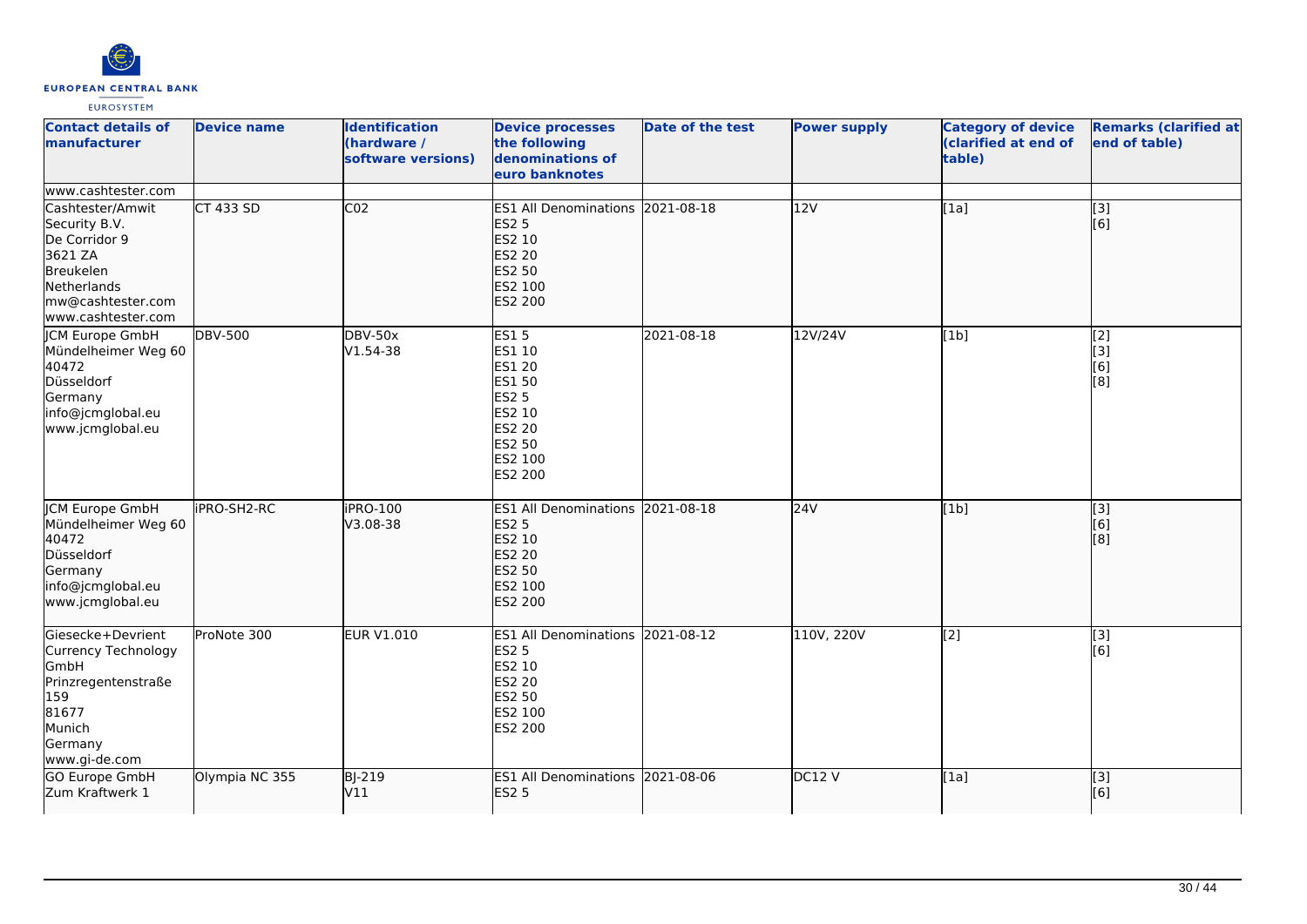

| <b>Contact details of</b><br>manufacturer                                                           | <b>Device name</b> | <b>Identification</b><br>(hardware /<br>software versions) | <b>Device processes</b><br>the following<br>denominations of<br>euro banknotes                                                         | <b>Date of the test</b> | <b>Power supply</b> | <b>Category of device</b><br>(clarified at end of<br>table) | <b>Remarks (clarified at</b><br>end of table)      |
|-----------------------------------------------------------------------------------------------------|--------------------|------------------------------------------------------------|----------------------------------------------------------------------------------------------------------------------------------------|-------------------------|---------------------|-------------------------------------------------------------|----------------------------------------------------|
| 45527<br>Hattingen<br>Germany<br>Bemd.koenig@go-<br>europe.com<br>www.go-europe.com                 |                    |                                                            | <b>ES2 10</b><br><b>ES2 20</b><br>ES2 50<br>ES2 100<br>ES2 200                                                                         |                         |                     |                                                             |                                                    |
| Arca Technologies srl<br>Via Statale 17<br>10012<br>Bollengo (TO)<br><b>Italy</b><br>www.arca.com   | CS1one             | $CS1$ Ver $1.1$<br>EUR_06_00                               | <b>ES15</b><br>ES1 10<br>ES1 20<br><b>ES1 50</b><br>ES1 200<br><b>ES2 5</b><br>ES2 10<br><b>ES2 20</b><br>ES2 50<br>ES2 100<br>ES2 200 | 2021-07-26              | 110V - 220V         | [1a]                                                        | $\overline{[2]}$<br>[3]<br>[6]                     |
| Arca Technologies srl<br>Via Statale 17<br>10012<br>Bollengo (TO)<br>Italy<br>www.arca.com          | CS1oneT            | CS1 Ver 1.1<br>EUR_06_00                                   | <b>ES15</b><br>ES1 10<br>ES1 20<br>ES1 50<br>ES1 200<br><b>ES2 5</b><br>ES2 10<br><b>ES2 20</b><br>ES2 50<br>ES2 100<br><b>ES2 200</b> | 2021-07-26              | 110V - 220V         | [1a]                                                        | [3]<br>[6]                                         |
| Ratiotec GmbH & Co<br>KG<br>Max Keith Strasse 66<br>D-45136<br>Essen<br>Germany<br>www.ratio-tec.de | Smart Protect      | $C-03$                                                     | ES1 All Denominations 2021-07-26<br><b>ES2 5</b><br><b>ES2 10</b><br><b>ES2 20</b><br>ES2 50<br>ES2 100<br>ES2 200                     |                         | 12V                 | [1a]                                                        | [3]<br>[6]<br>[8]                                  |
| Ratiotec GmbH & Co                                                                                  | Smart Protect Plus | 020                                                        | ES1 All Denominations 2021-07-26                                                                                                       |                         | 12V                 | [1a]                                                        | $\left[ \begin{matrix} 1 & 3 \end{matrix} \right]$ |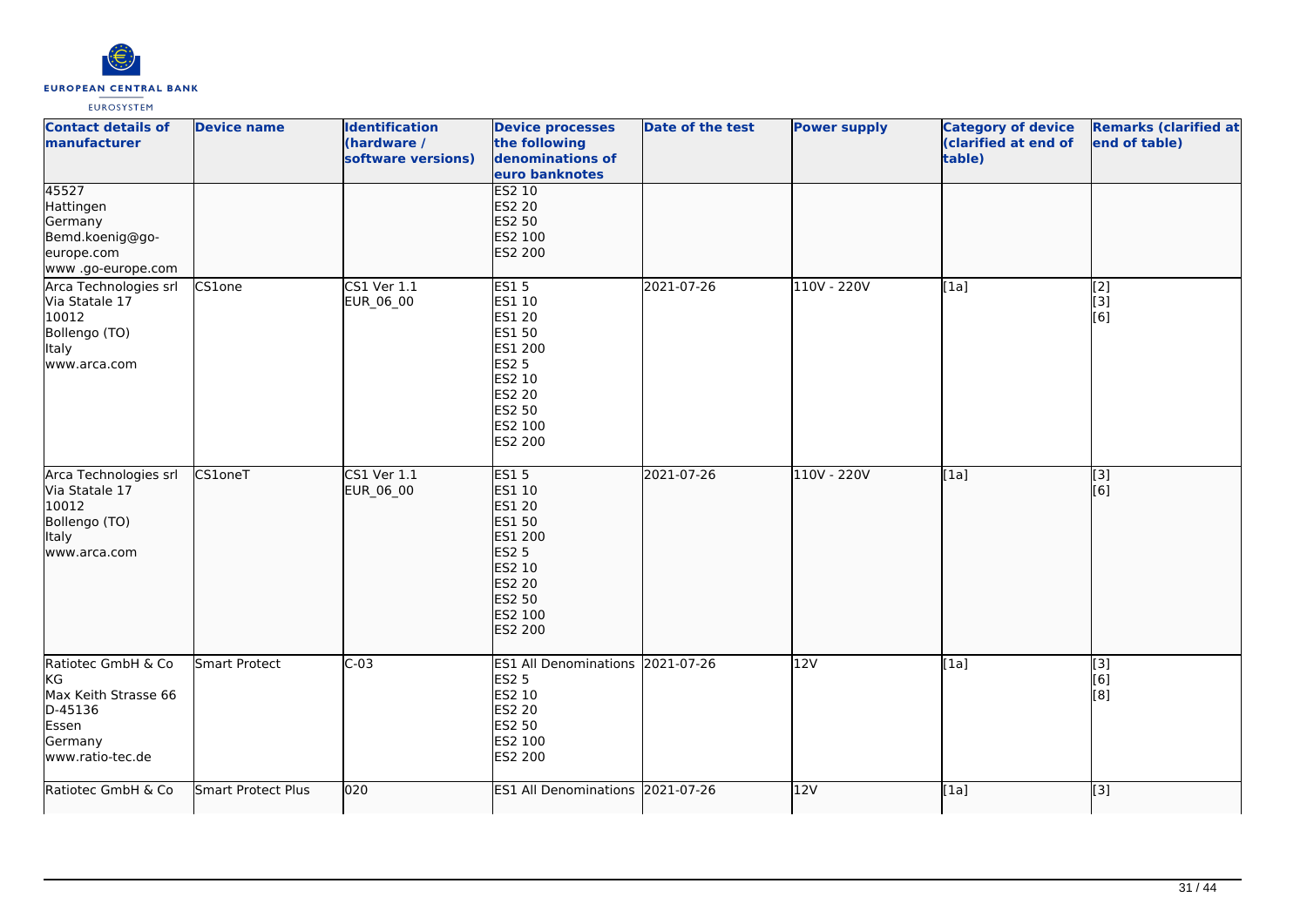

| <b>Contact details of</b><br>manufacturer                                                                                                               | <b>Device name</b>   | <b>Identification</b><br>(hardware /<br>software versions) | <b>Device processes</b><br>the following<br>denominations of<br>euro banknotes                                              | Date of the test | <b>Power supply</b>                                  | <b>Category of device</b><br>(clarified at end of<br>table) | <b>Remarks (clarified at</b><br>end of table) |
|---------------------------------------------------------------------------------------------------------------------------------------------------------|----------------------|------------------------------------------------------------|-----------------------------------------------------------------------------------------------------------------------------|------------------|------------------------------------------------------|-------------------------------------------------------------|-----------------------------------------------|
| KG<br>Max Keith Strasse 66<br>D-45136<br>Essen<br>Germany<br>www.ratio-tec.de                                                                           |                      |                                                            | ES2 <sub>5</sub><br>ES2 10<br><b>ES2 20</b><br><b>ES2 50</b><br>ES2 100<br><b>ES2 200</b>                                   |                  |                                                      |                                                             | [6]                                           |
| Kisan Electronics Co<br>Ltd<br>273-1 Sungsoo-Dong<br>2GA 3 Dong<br>Sungdong-Gu 133, 831<br>Seoul<br>South Korea<br>yshin21@kisane.com<br>www.kisane.com | NEWTON mini          |                                                            | Main: v1.3, Reco: v1.3 ES1 All Denominations 2021-07-22<br><b>ES2 5</b><br>ES2 10<br>ES2 20<br>ES2 50<br>ES2 100<br>ES2 200 |                  | 110-220V                                             | [2]                                                         | [3]<br>[6]                                    |
| CI Tech Components<br>AG.<br>Oberburgstrasse 10<br>3400<br>Burgdorf<br>Switzerland<br>info@citech.com<br>www.citech.com                                 | CI Note Line Recycle | CI Note Line Recycle<br>13-EU-16                           | ES1 All Denominations 2021-07-21<br><b>ES2 5</b><br>ES2 10<br><b>ES2 20</b><br>ES2 50<br>ES2 100<br><b>ES2 200</b>          |                  | other: 24V; 220 V with [1b]<br>external power supply |                                                             | $\overline{[}$ [3]<br>[6]                     |
| Francopost srl<br>Via Prina 15<br>20154<br>Milano<br>Italy<br>www.francopost.it                                                                         | 920                  | CIS20D5:ALC<br>02021000                                    | ES1 All Denominations 2021-07-19<br><b>ES2 5</b><br>ES2 10<br>ES2 20<br>ES2 50<br>ES2 100<br>ES2 200                        |                  | 100V-240V                                            | $\overline{[2]}$                                            | $\overline{[3]}$<br>[6]                       |
| <b>SHENZEN POLYFIT</b><br>TECHNOLOGY Co.Ltd.<br>6/F, Blk Hengtemei,<br>No. 3 Ganli Road,<br>Longgang District<br>518112<br>Shenzhen                     | FMD-920CIS           | CIS20D5:ALC<br>02021000                                    | ES1 All Denominations 2021-07-19<br><b>ES2 5</b><br>ES2 10<br>ES2 20<br>ES2 50<br>ES2 100<br><b>ES2 200</b>                 |                  | 100-240V                                             | $\overline{[2]}$                                            | [3]<br>[6]                                    |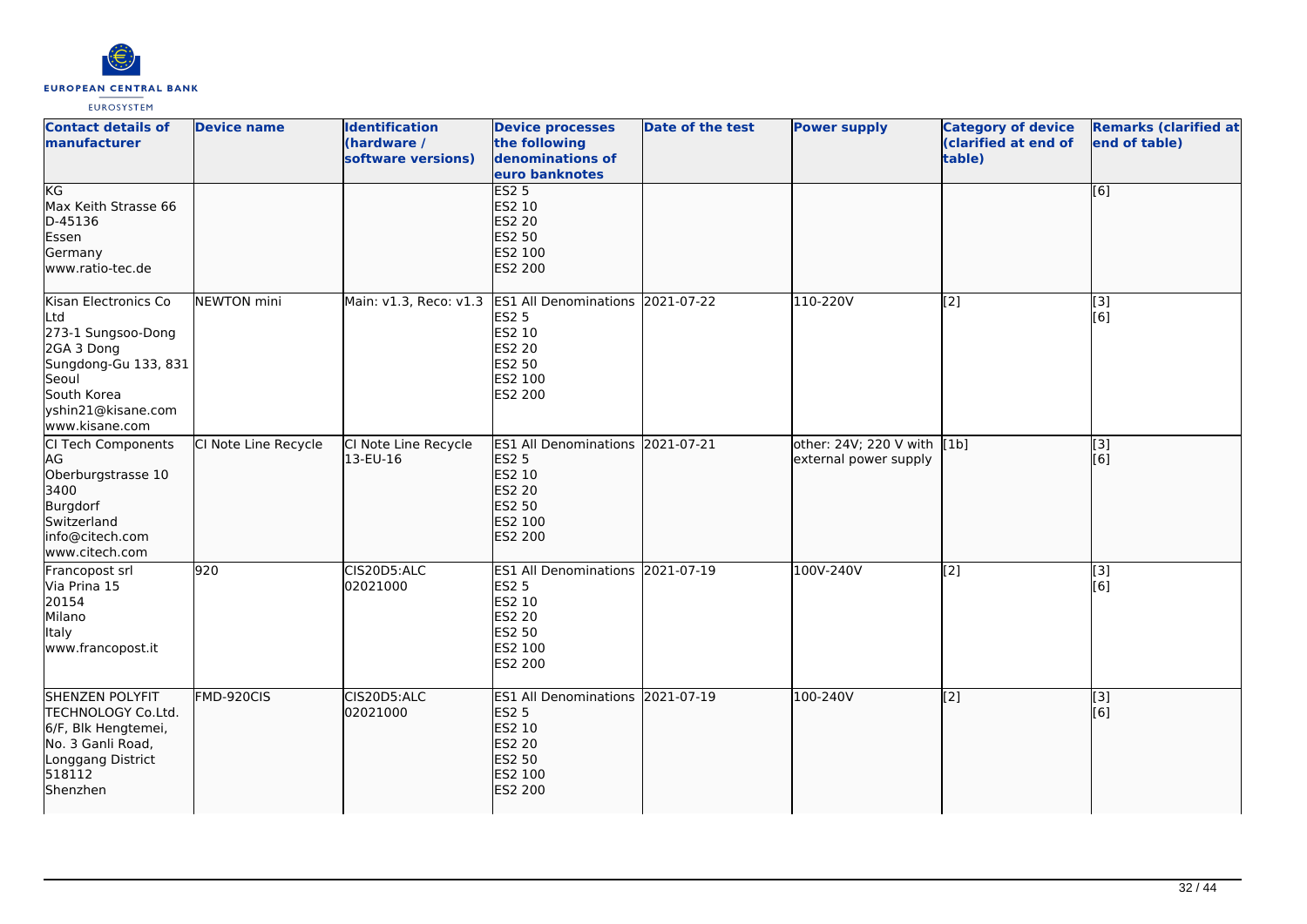

| <b>Contact details of</b><br>manufacturer                                                                                 | <b>Device name</b>   | <b>Identification</b><br>(hardware /<br>software versions) | <b>Device processes</b><br>the following<br>denominations of<br>euro banknotes                                                      | Date of the test | <b>Power supply</b> | <b>Category of device</b><br>(clarified at end of<br>table) | <b>Remarks (clarified at</b><br>end of table) |
|---------------------------------------------------------------------------------------------------------------------------|----------------------|------------------------------------------------------------|-------------------------------------------------------------------------------------------------------------------------------------|------------------|---------------------|-------------------------------------------------------------|-----------------------------------------------|
| China<br>info@futuremoneydete<br>ctor.com<br>http://www.futuremone<br>ydetector.com                                       |                      |                                                            |                                                                                                                                     |                  |                     |                                                             |                                               |
| GO Europe GmbH<br>Zum Kraftwerk 1<br>45527<br>Hattingen<br>Germany<br>Bemd.koenig@go-<br>europe.com<br>www .go-europe.com | Olympia NC 345       | <b>BJ-219</b><br>V11                                       | ES1 All Denominations 2021-07-14<br><b>ES2 5</b><br>ES2 10<br>ES2 20<br>ES2 50<br>ES2 100<br>ES2 200                                |                  | DC12V               | [1a]                                                        | [3]<br>$\overline{[}6\overline{]}$            |
| GO Europe GmbH<br>Zum Kraftwerk 1<br>45527<br>Hattingen<br>Germany<br>Bemd.koenig@go-<br>europe.com<br>www .go-europe.com | Olympia NC 365       | <b>BJ-219</b><br>V11                                       | ES1 All Denominations 2021-07-14<br><b>ES2 5</b><br>ES2 10<br>ES2 20<br>ES2 50<br>ES2 100<br><b>ES2 200</b>                         |                  | DC12V               | [1a]                                                        | $\overline{[}3]$<br>[6]                       |
| Ratiotec GmbH & Co<br><b>I</b> KG<br>Max Keith Strasse 66<br>D-45136<br>Essen<br>Germany<br>www.ratio-tec.de              | <b>Smart Protect</b> | $C-02$                                                     | <b>ES15</b><br>ES1 10<br>ES1 20<br>ES1 50<br>ES1 100<br>ES1 200<br><b>ES2 5</b><br>ES2 10<br>ES2 20<br>ES2 50<br>ES2 100<br>ES2 200 | 2021-07-12       | 12V                 | [1a]                                                        | [2]<br>[3]<br>[6]<br>[8]                      |
| Ratiotec GmbH & Co<br>kG<br>Max Keith Strasse 66<br>D-45136<br>Essen                                                      | Rapidcount T 575     | 2.001                                                      | ES1 All Denominations 2021-07-12<br><b>ES2 5</b><br>ES2 10<br>ES2 20<br>ES2 50                                                      |                  | 220V                | $\overline{[2]}$                                            | $\overline{[}3]$<br>[6]                       |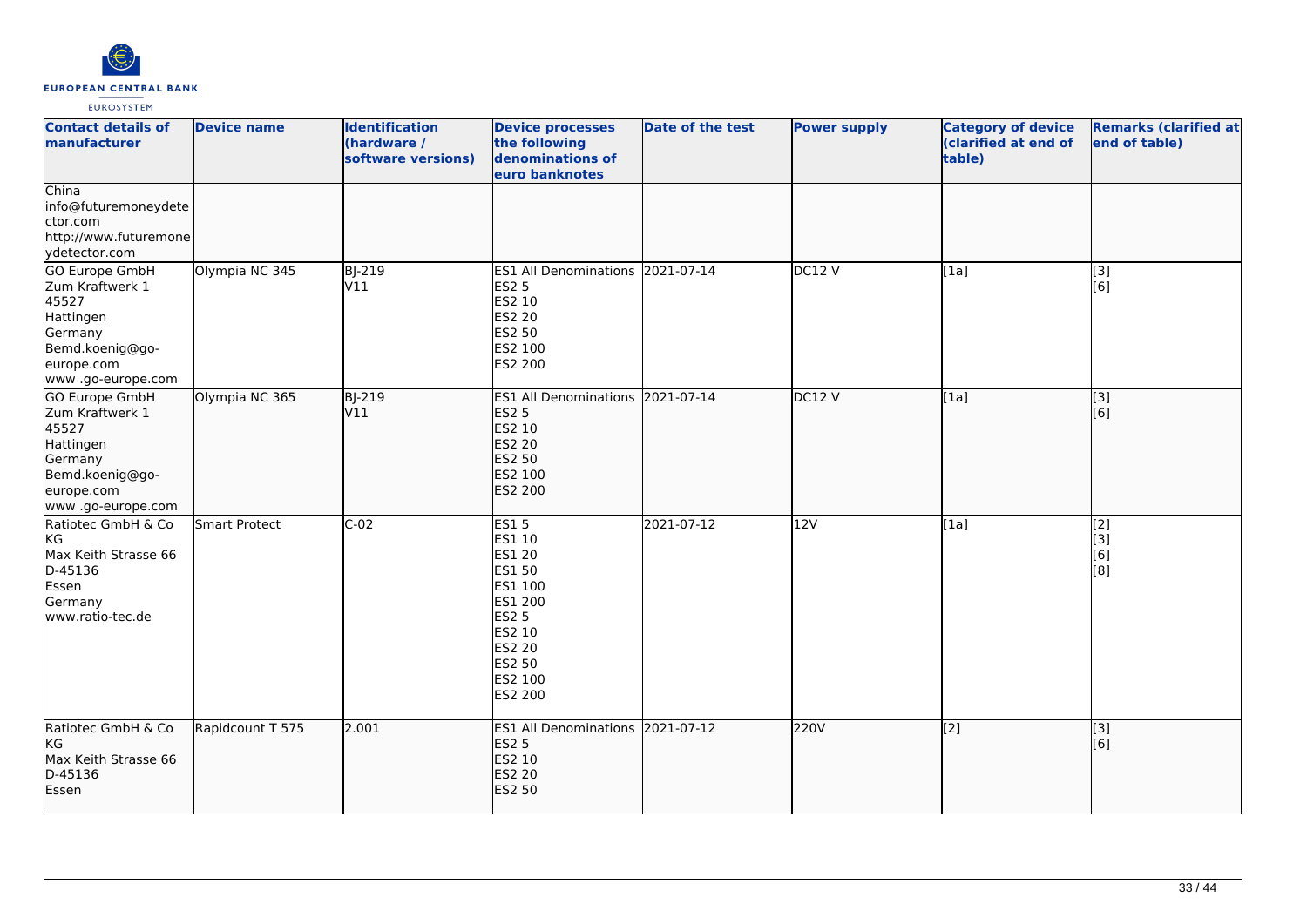

| <b>Contact details of</b><br>manufacturer                                                                  | <b>Device name</b>        | <b>Identification</b><br>(hardware /<br>software versions) | <b>Device processes</b><br>the following<br>denominations of<br>euro banknotes                                                                    | Date of the test | <b>Power supply</b> | <b>Category of device</b><br>(clarified at end of<br>table) | <b>Remarks (clarified at</b><br>end of table) |
|------------------------------------------------------------------------------------------------------------|---------------------------|------------------------------------------------------------|---------------------------------------------------------------------------------------------------------------------------------------------------|------------------|---------------------|-------------------------------------------------------------|-----------------------------------------------|
| Germany<br>www.ratio-tec.de                                                                                |                           |                                                            | <b>ES2 100</b><br>ES2 200                                                                                                                         |                  |                     |                                                             |                                               |
| Ratiotec GmbH & Co<br>KG<br>Max Keith Strasse 66<br>D-45136<br>Essen<br>Germany<br>www.ratio-tec.de        | Rapidcount X 400          | 1.4.0.4                                                    | ES1 All Denominations 2021-07-12<br><b>ES2 5</b><br>ES2 10<br>ES2 20<br>ES2 50<br>ES2 100<br>ES2 200                                              |                  | 220V                | $\overline{[2]}$                                            | $[3]$<br>[6]                                  |
| Ratiotec GmbH & Co<br><b>KG</b><br>Max Keith Strasse 66<br>D-45136<br>Essen<br>Germany<br>www.ratio-tec.de | <b>Smart Protect Plus</b> | 016                                                        | <b>ES15</b><br>ES1 10<br>ES1 20<br><b>ES1 50</b><br>ES1 100<br>ES1 200<br><b>ES2 5</b><br>ES2 10<br><b>ES2 20</b><br>ES2 50<br>ES2 100<br>ES2 200 | 2021-07-12       | 12V                 | [1a]                                                        | [2]<br>[3]<br>[6]                             |
| Gunnebo Cash<br>Automation AB<br>Stora Åvägen 1<br>SE-436 34<br>Askim<br>Sweden<br>www.gunnebo.com         | $\overline{NV4}$          | <b>EUR 3.7</b>                                             | ES1 All Denominations 2021-07-08<br><b>ES2 5</b><br>ES2 10<br><b>ES2 20</b><br>ES2 50<br>ES2 100<br>ES2 200                                       |                  | 24VDC               | [1b]                                                        | $\overline{[3]}$<br>[6]                       |
| Azkoyen S.A.<br>Adva San Silvestre S/N<br>31550<br>Peralta Navarra<br>Spain<br>www.azkoyen.com             | POS 1500 EU               | V <sub>5.7</sub>                                           | ES1 All Denominations 2021-06-25<br><b>ES2 5</b><br>ES2 10<br><b>ES2 20</b><br>ES2 50<br>ES2 100<br>ES2 200                                       |                  | Mains, 220V         | [1a]                                                        | [3]                                           |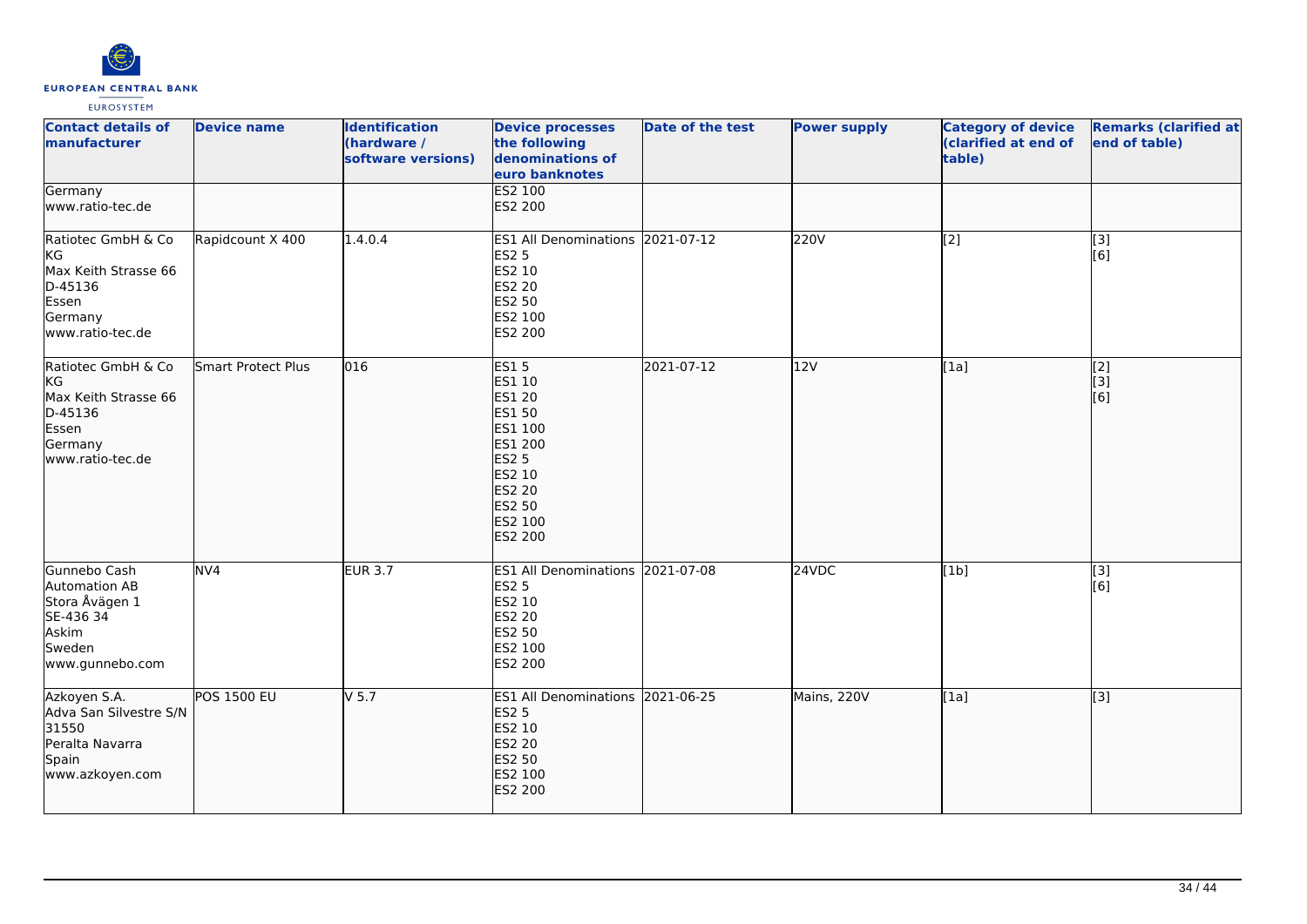

| <b>Contact details of</b><br>manufacturer                                                                                          | <b>Device name</b> | <b>Identification</b><br>(hardware /<br>software versions) | <b>Device processes</b><br>the following<br>denominations of<br>euro banknotes                                     | <b>Date of the test</b> | <b>Power supply</b> | <b>Category of device</b><br>(clarified at end of<br>table) | <b>Remarks (clarified at</b><br>end of table) |
|------------------------------------------------------------------------------------------------------------------------------------|--------------------|------------------------------------------------------------|--------------------------------------------------------------------------------------------------------------------|-------------------------|---------------------|-------------------------------------------------------------|-----------------------------------------------|
| Azkoyen S.A.<br>Adva San Silvestre S/N<br>31550<br>Peralta Navarra<br>Spain<br>www.azkoyen.com                                     | <b>POS 1000 EU</b> | V <sub>15.5</sub>                                          | ES1 All Denominations 2021-06-24<br><b>ES2 5</b><br>ES2 10<br><b>ES2 20</b><br>ES2 50<br>ES2 100<br>ES2 200        |                         | Mains, 220V         | [1a]                                                        | $[3]$                                         |
| Iternet-European<br>Distribution<br>Via S. Merli 64/66<br>29122<br>Piacenza<br><b>Italy</b><br>www.iternet-<br>securitysystems.com | HolenBecky HT 2800 | C41                                                        | <b>ES1 All Denominations</b><br><b>ES2 5</b><br>ES2 10<br><b>ES2 20</b><br><b>ES2 50</b><br>ES2 100<br>ES2 200     | 2021-06-10              | Mains - 220V        | $\overline{[2]}$                                            | $\overline{[3]}$<br>[6]                       |
| Iternet-European<br>Distribution<br>Via S. Merli 64/66<br>29122<br>Piacenza<br><b>Italy</b><br>www.iternet-<br>securitysystems.com | Holenburg HT-2320  | $\overline{C41}$                                           | ES1 All Denominations 2021-06-10<br><b>ES2 5</b><br>ES2 10<br><b>ES2 20</b><br>ES2 50<br>ES2 100<br>ES2 200        |                         | Other: 100-240V     | $\overline{[2]}$                                            | $\overline{[3]}$<br>[6]                       |
| Iternet-European<br>Distribution<br>Via S. Merli 64/66<br>29122<br>Piacenza<br>Italy<br>www.iternet-<br>securitysystems.com        | Holenburg HT-6600  | C41                                                        | ES1 All Denominations 2021-06-10<br><b>ES2 5</b><br>ES2 10<br><b>ES2 20</b><br>ES2 50<br>ES2 100<br><b>ES2 200</b> |                         | <b>220V</b>         | $\overline{[2]}$                                            | $\overline{[}3]$<br>[6]                       |
| <b>CM Europe GmbH</b><br>Mündelheimer Weg 60<br>40472<br>Düsseldorf<br>Germany<br>info@jcmglobal.eu<br>www.jcmglobal.eu            | <b>EBA-40</b>      | EBA-4x<br>V1.55-38                                         | ES1 All Denominations 2021-05-28<br><b>ES2 5</b><br>ES2 10<br><b>ES2 20</b><br>ES2 50<br>ES2 100<br>ES2 200        |                         | Other: 12V/24V      | [1b]                                                        | $\overline{[3]}$<br>[6]<br>[8]                |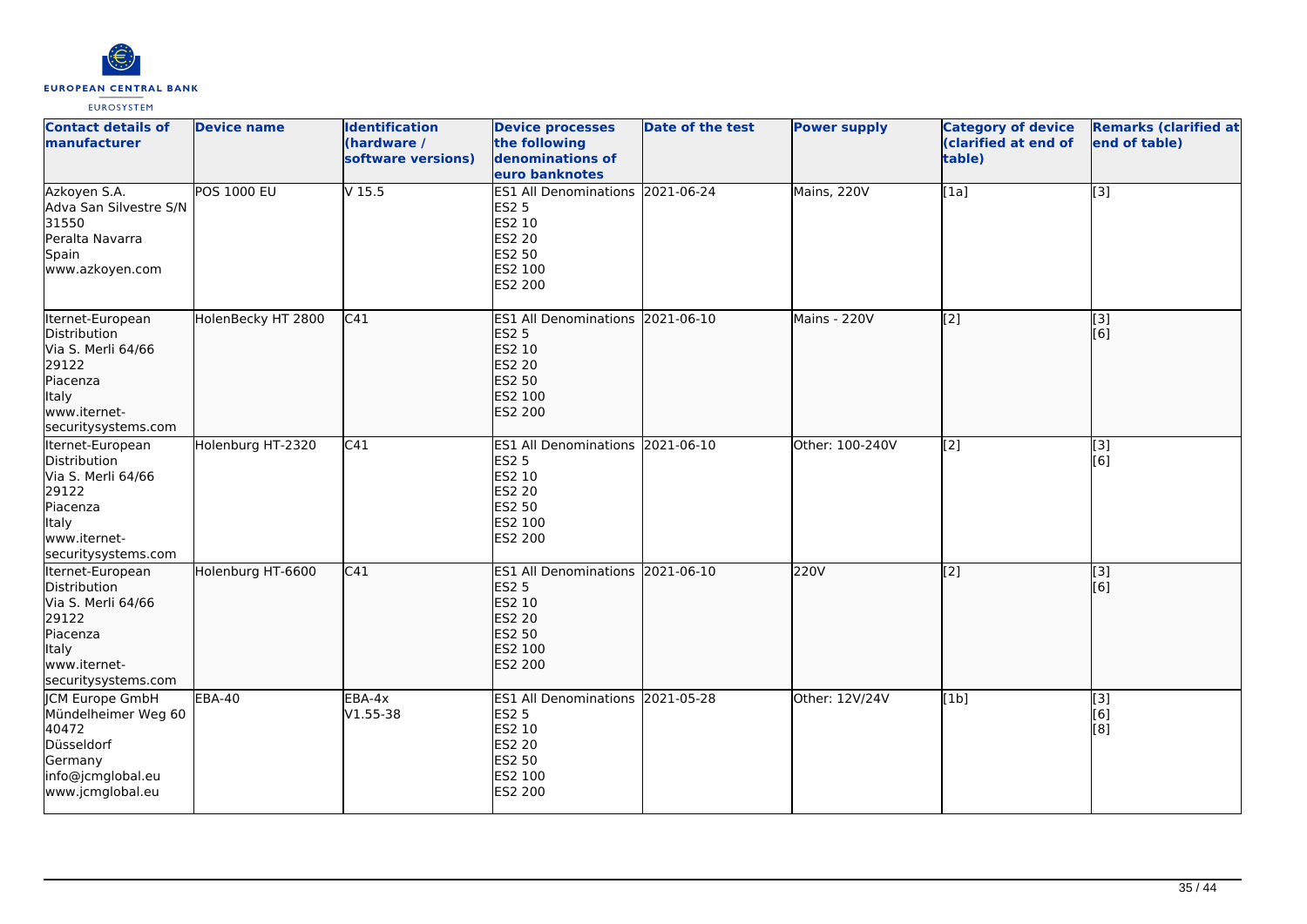

| <b>Contact details of</b><br>manufacturer                                                                                            | <b>Device name</b> | <b>Identification</b><br>(hardware /<br>software versions) | <b>Device processes</b><br>the following<br>denominations of<br>euro banknotes                                            | <b>Date of the test</b> | <b>Power supply</b> | <b>Category of device</b><br>(clarified at end of<br>table) | <b>Remarks (clarified at</b><br>end of table)             |
|--------------------------------------------------------------------------------------------------------------------------------------|--------------------|------------------------------------------------------------|---------------------------------------------------------------------------------------------------------------------------|-------------------------|---------------------|-------------------------------------------------------------|-----------------------------------------------------------|
| <b>Buic VIP srl</b><br>Via Marconi 11<br>20080<br>Vermezzo (MI)<br>Italy<br>info@buicvip.it<br>www.buicvip.it                        | CD330              | 329                                                        | ES1 All Denominations 2021-05-20<br><b>ES2 5</b><br>ES2 10<br><b>ES2 20</b><br>ES2 50<br>ES2 100<br><b>ES2 200</b>        |                         | Mains - 110V - 220V | [1a]                                                        | $\overline{[}$ [3]<br>[6]                                 |
| Buic VIP srl<br>Via Marconi 11<br>20080<br>Vermezzo (MI)<br>Italy<br>info@buicvip.it<br>www.buicvip.it                               | CD350              | 329                                                        | ES1 All Denominations 2021-05-20<br><b>ES2 5</b><br>ES2 10<br>ES2 20<br>ES2 50<br>ES2 100<br>ES2 200                      |                         | Mains - 110V - 220V | [1a]                                                        | $\overline{[3]}$<br>[6]                                   |
| <b>HBW Cash Solutions</b><br>GmbH<br>Jurastrasse 1<br>73119<br>Zell<br>Germany<br>Info@hbw-cs.de<br>www.hbw-cs.de                    | <b>BT 500</b>      | 329                                                        | ES1 All Denominations 2021-05-20<br><b>ES2 5</b><br>ES2 10<br><b>ES2 20</b><br>ES2 50<br>ES2 100<br><b>ES2 200</b>        |                         | 220V                | [1a]                                                        | $\overline{[}3]$<br>[6]                                   |
| <b>HBW Cash Solutions</b><br>GmbH<br>Jurastrasse 1<br>73119<br>Zell<br>Germany<br>Info@hbw-cs.de<br>www.hbw-cs.de                    | <b>BT 600</b>      | 329                                                        | ES1 All Denominations 2021-05-20<br><b>ES2 5</b><br>ES2 10<br>ES2 20<br>ES2 50<br>ES2 100<br>ES2 200                      |                         | 220V                | [1a]                                                        | $\overline{[3]}$<br>[6]                                   |
| Shenzhen Easycount<br>Technology Co., Ltd.<br>Building A2, YiFang<br>Huigu Technology Park<br>LingNan Road, Tanxia<br>Town<br>523729 | EC330              | 329                                                        | ES1 All Denominations 2021-05-20<br><b>ES2 5</b><br>ES2 10<br><b>ES2 20</b><br><b>ES2 50</b><br>ES2 100<br><b>ES2 200</b> |                         | Mains, 110V, 220V   | [1a]                                                        | $\left[ \begin{matrix} 1 & 3 \end{matrix} \right]$<br>[6] |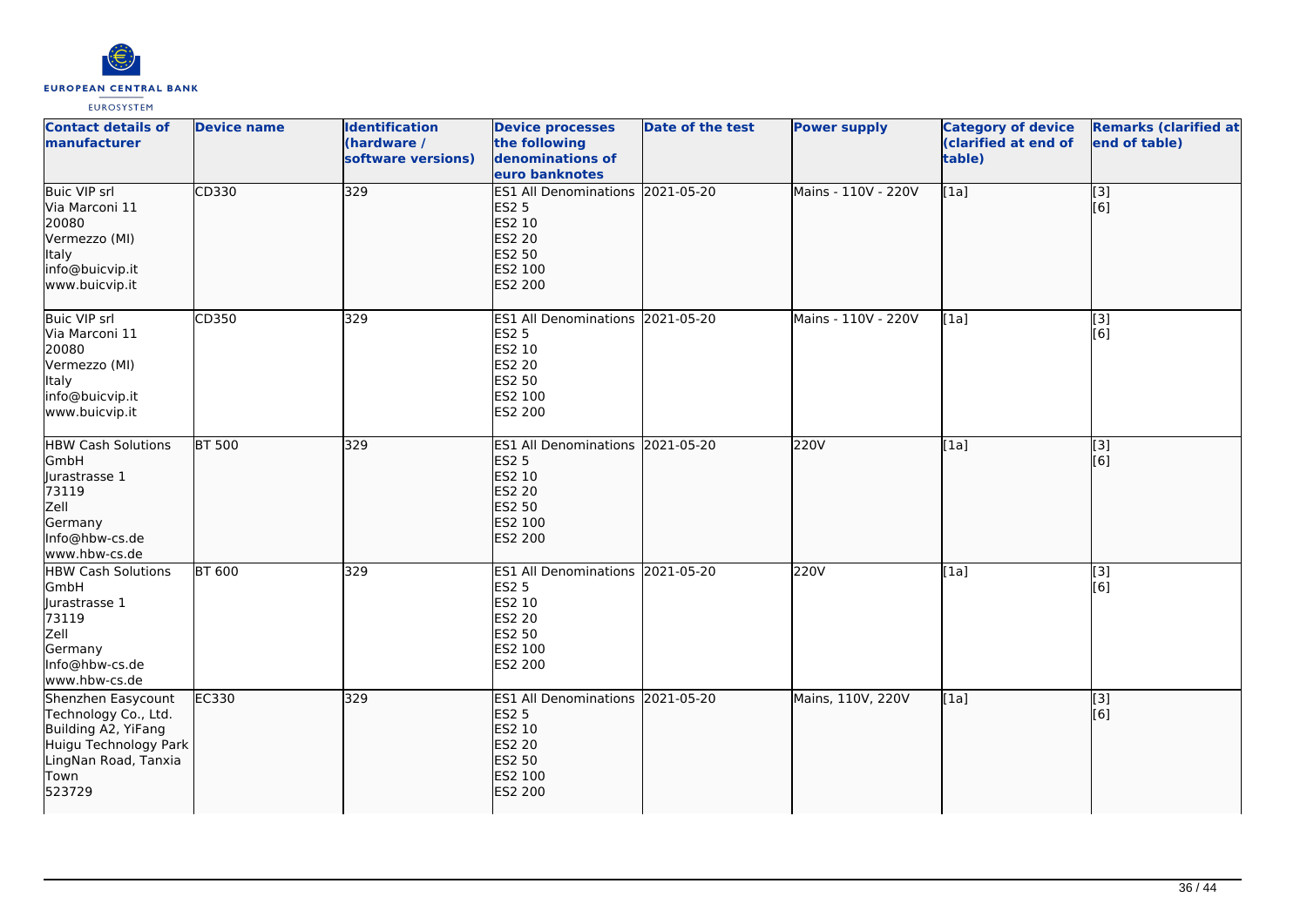

| <b>Contact details of</b><br><b>manufacturer</b>                                                                                                                                                               | <b>Device name</b> | <b>Identification</b><br>(hardware /<br>software versions) | <b>Device processes</b><br>the following<br>denominations of<br>euro banknotes                                     | Date of the test | <b>Power supply</b>            | <b>Category of device</b><br>(clarified at end of<br>table) | <b>Remarks (clarified at</b><br>end of table) |
|----------------------------------------------------------------------------------------------------------------------------------------------------------------------------------------------------------------|--------------------|------------------------------------------------------------|--------------------------------------------------------------------------------------------------------------------|------------------|--------------------------------|-------------------------------------------------------------|-----------------------------------------------|
| Dongguan<br><b>l</b> China<br>sales@easycount.com.<br>cn<br>www.easycount.com.c                                                                                                                                |                    |                                                            |                                                                                                                    |                  |                                |                                                             |                                               |
| Shenzhen Easycount<br>Technology Co., Ltd.<br>Building A2, YiFang<br>Huigu Technology Park<br>LingNan Road, Tanxia<br>Town<br>523729<br>Dongguan<br>China<br>sales@easycount.com.<br>cn<br>www.easycount.com.c | EC350              | 329                                                        | ES1 All Denominations 2021-05-20<br><b>ES2 5</b><br>ES2 10<br><b>ES2 20</b><br>ES2 50<br>ES2 100<br>ES2 200        |                  | Mains, 110V, 220V              | [1a]                                                        | [3]<br>[6]                                    |
| Shenzhen Easycount<br>Technology Co., Ltd.<br>Building A2, YiFang<br>Huigu Technology Park<br>LingNan Road, Tanxia<br>Town<br>523729<br>Dongguan<br>China<br>sales@easycount.com.<br>cn<br>www.easycount.com.c | <b>EC500</b>       | 329                                                        | ES1 All Denominations 2021-05-20<br><b>ES2 5</b><br>ES2 10<br><b>ES2 20</b><br>ES2 50<br>ES2 100<br><b>ES2 200</b> |                  | 220V - Rechargeable<br>battery | [1a]                                                        | $\overline{[}3]$<br>[6]                       |
| Shenzhen Easycount<br>Technology Co., Ltd.<br>Building A2, YiFang<br>Huigu Technology Park<br>LingNan Road, Tanxia<br>Town<br>523729<br>Dongguan                                                               | <b>EC580</b>       | 329                                                        | ES1 All Denominations 2021-05-20<br><b>ES2 5</b><br>ES2 10<br><b>ES2 20</b><br>ES2 50<br>ES2 100<br>ES2 200        |                  | 220V - Rechargeable<br>battery | [1a]                                                        | $\overline{[3]}$<br>[6]                       |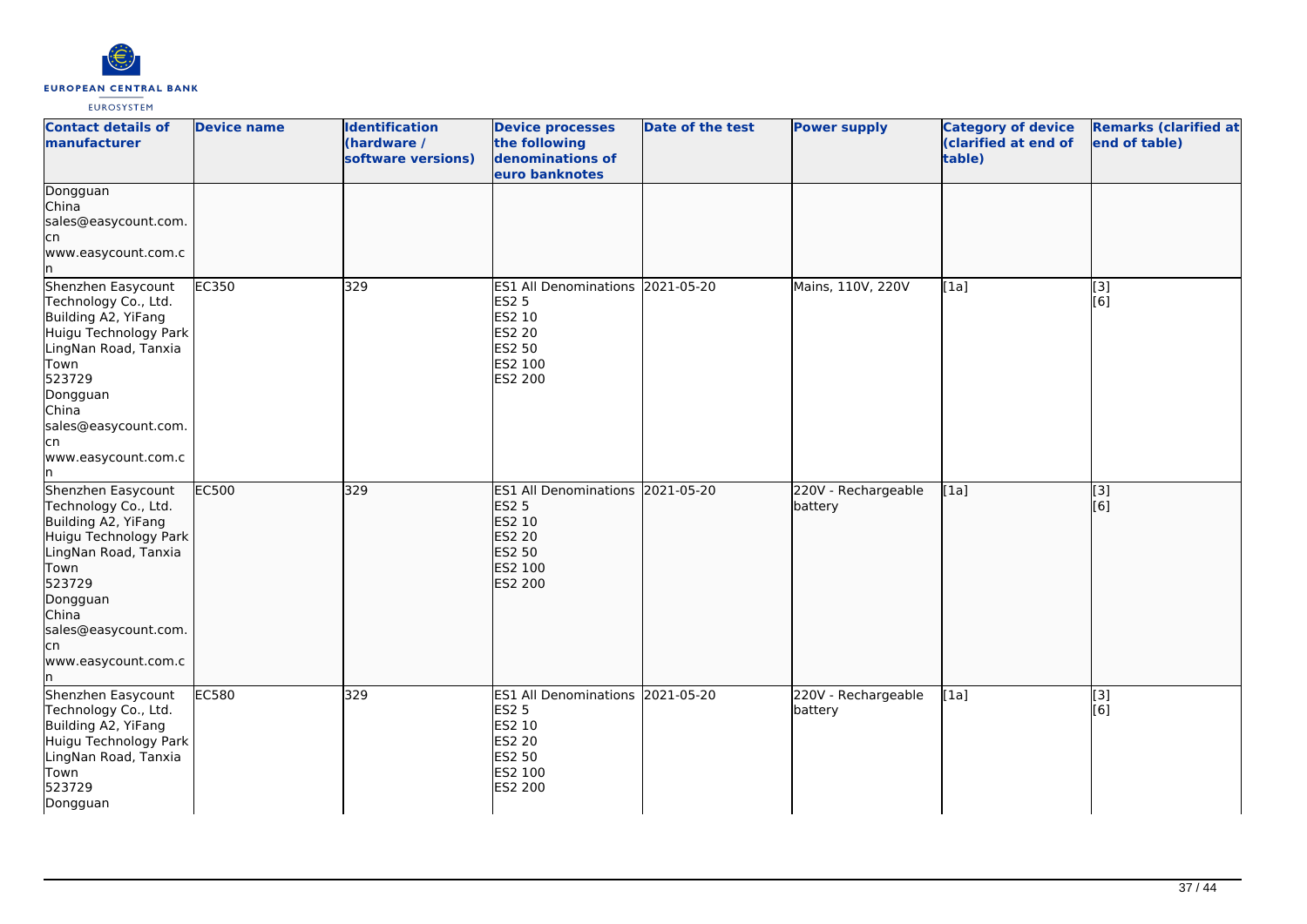

| <b>Contact details of</b><br><b>Imanufacturer</b>                                                                                                                                                               | <b>Device name</b> | <b>Identification</b><br>(hardware /<br>software versions) | <b>Device processes</b><br>the following<br>denominations of<br>euro banknotes                                     | <b>Date of the test</b> | <b>Power supply</b>            | <b>Category of device</b><br>(clarified at end of<br>table) | <b>Remarks (clarified at</b><br>end of table) |
|-----------------------------------------------------------------------------------------------------------------------------------------------------------------------------------------------------------------|--------------------|------------------------------------------------------------|--------------------------------------------------------------------------------------------------------------------|-------------------------|--------------------------------|-------------------------------------------------------------|-----------------------------------------------|
| China<br>sales@easycount.com.<br>lcn<br>www.easycount.com.c<br>In                                                                                                                                               |                    |                                                            |                                                                                                                    |                         |                                |                                                             |                                               |
| Shenzhen Easycount<br>Technology Co., Ltd.<br>Building A2, YiFang<br>Huigu Technology Park<br>LingNan Road, Tanxia<br>Town<br>523729<br>Dongguan<br>China<br>sales@easycount.com.<br>lcn<br>www.easycount.com.c | EC 1800            | 1.9                                                        | ES1 All Denominations 2021-05-20<br><b>ES2 5</b><br>ES2 10<br><b>ES2 20</b><br>ES2 50<br>ES2 100<br><b>ES2 200</b> |                         | Mains, 110V, 220V              | [2]                                                         | [3]<br>$\overline{[}6\overline{)}$            |
| Sourxing Ltd<br>G1, 13/F, World Tech<br>Centre<br>95 How Ming Street<br>Kwun Tong<br>Kowloon<br>Hong Kong<br>China<br>info@sourxing.com<br>www.sourxing.com                                                     | SX530              | 329                                                        | ES1 All Denominations 2021-05-20<br><b>ES2 5</b><br>ES2 10<br><b>ES2 20</b><br><b>ES2 50</b><br>ES2 100<br>ES2 200 |                         | 220V - rechargeable<br>battery | [1a]                                                        | [3]<br>[6]                                    |
| <b>HBW Cash Solutions</b><br><b>GmbH</b><br>Jurastrasse 1<br>73119<br>Zell<br>Germany<br>Info@hbw-cs.de<br>www.hbw-cs.de                                                                                        | <b>BT 700</b>      | 329                                                        | ES1 All Denominations 2021-05-20<br><b>ES2 5</b><br>ES2 10<br><b>ES2 20</b><br>ES2 50<br>ES2 100<br>ES2 200        |                         | 220V                           | [1a]                                                        | $\overline{[3]}$<br>[6]                       |
| Sourxing Ltd<br>G1, 13/F, World Tech<br>Centre                                                                                                                                                                  | SX333              | 329                                                        | ES1 All Denominations 2021-05-20<br><b>ES2 5</b><br>ES2 10                                                         |                         | Mains - 110V - 220v            | [1a]                                                        | $\overline{[}3]$<br>[6]                       |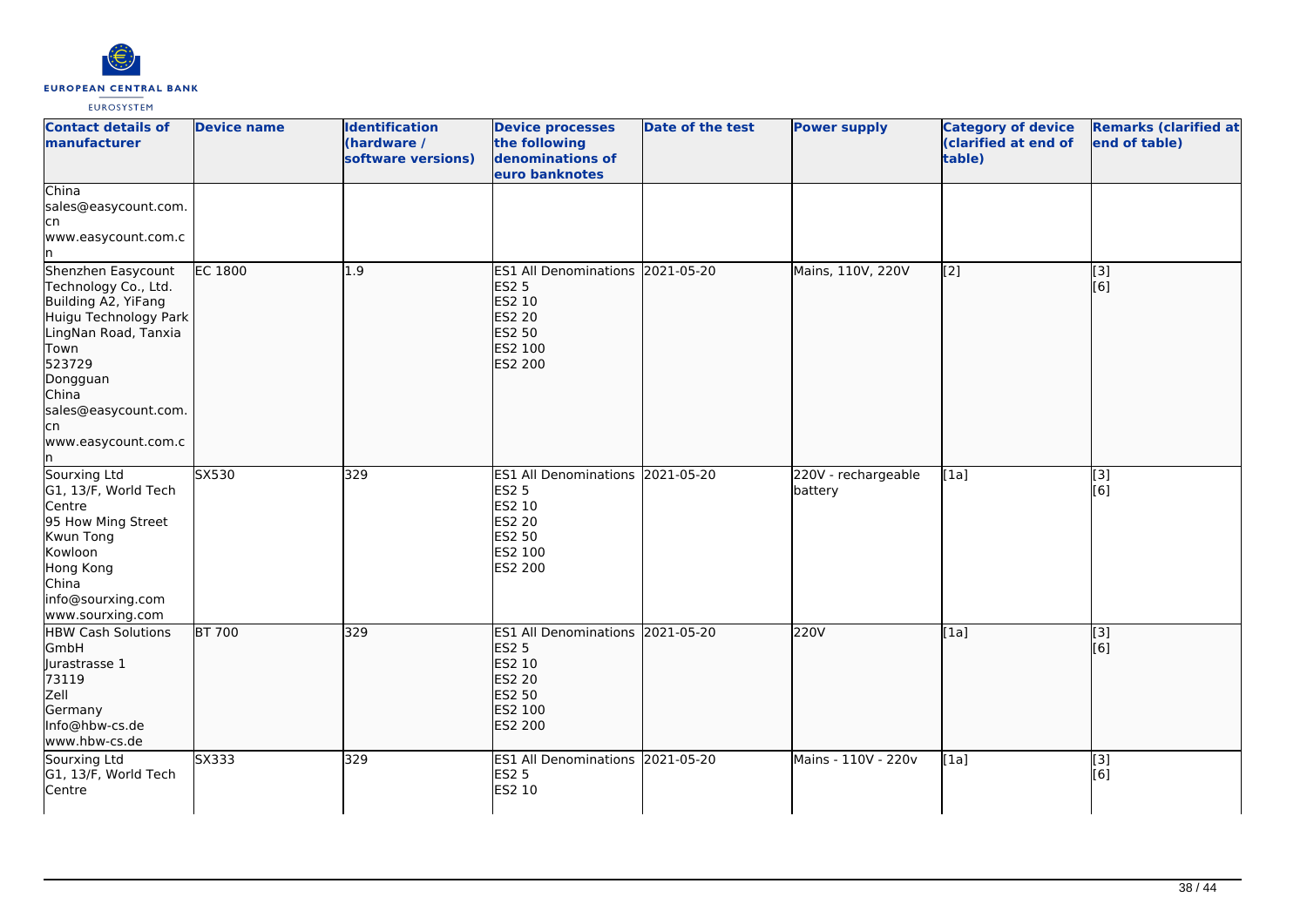

| <b>Contact details of</b><br>manufacturer                                                                                                                                                                       | <b>Device name</b> | <b>Identification</b><br>(hardware /<br>software versions) | <b>Device processes</b><br>the following<br>denominations of<br>euro banknotes                                            | <b>Date of the test</b> | <b>Power supply</b>            | <b>Category of device</b><br>(clarified at end of<br>table) | <b>Remarks (clarified at</b><br>end of table) |
|-----------------------------------------------------------------------------------------------------------------------------------------------------------------------------------------------------------------|--------------------|------------------------------------------------------------|---------------------------------------------------------------------------------------------------------------------------|-------------------------|--------------------------------|-------------------------------------------------------------|-----------------------------------------------|
| 95 How Ming Street<br>Kwun Tong<br>Kowloon<br>Hong Kong<br>China<br>info@sourxing.com<br>www.sourxing.com                                                                                                       |                    |                                                            | <b>ES2 20</b><br>ES2 50<br>ES2 100<br>ES2 200                                                                             |                         |                                |                                                             |                                               |
| Sourxing Ltd<br>G1, 13/F, World Tech<br>Centre<br>95 How Ming Street<br>Kwun Tong<br>Kowloon<br>Hong Kong<br>China<br>info@sourxing.com<br>www.sourxing.com                                                     | SX580              | 329                                                        | ES1 All Denominations 2021-05-20<br><b>ES2 5</b><br>ES2 10<br><b>ES2 20</b><br><b>ES2 50</b><br>ES2 100<br>ES2 200        |                         | 220V - rechargeable<br>battery | [1a]                                                        | [3]<br>[6]                                    |
| Shenzhen Easycount<br>Technology Co., Ltd.<br>Building A2, YiFang<br>Huigu Technology Park<br>LingNan Road, Tanxia<br>Town<br>523729<br>Dongguan<br>China<br>sales@easycount.com.<br>lcn<br>www.easycount.com.c | EC600              | 329                                                        | ES1 All Denominations 2021-05-20<br><b>ES2 5</b><br>ES2 10<br>ES2 20<br>ES2 50<br>ES2 100<br>ES2 200                      |                         | Mains, 110V, 220V              | [1a]                                                        | [3]<br>[6]                                    |
| POSIFLEX NORESTE SL Mustek D8<br>C/ Entenza, 202<br>08029<br>Barcelona<br>Spain<br>compras@posiflex.es<br>www.posiflex.es                                                                                       |                    | 329                                                        | ES1 All Denominations 2021-05-20<br><b>ES2 5</b><br>ES2 10<br><b>ES2 20</b><br><b>ES2 50</b><br>ES2 100<br><b>ES2 200</b> |                         | 220V                           | [1a]                                                        | $\overline{[}$ [3]<br>[6]                     |
| <b>HBW Cash Solutions</b>                                                                                                                                                                                       | VC 4040            | 1.9                                                        | <b>ES1 All Denominations</b>                                                                                              | 2021-05-20              | Mains - 110V - 220V            | [2]                                                         | [3]                                           |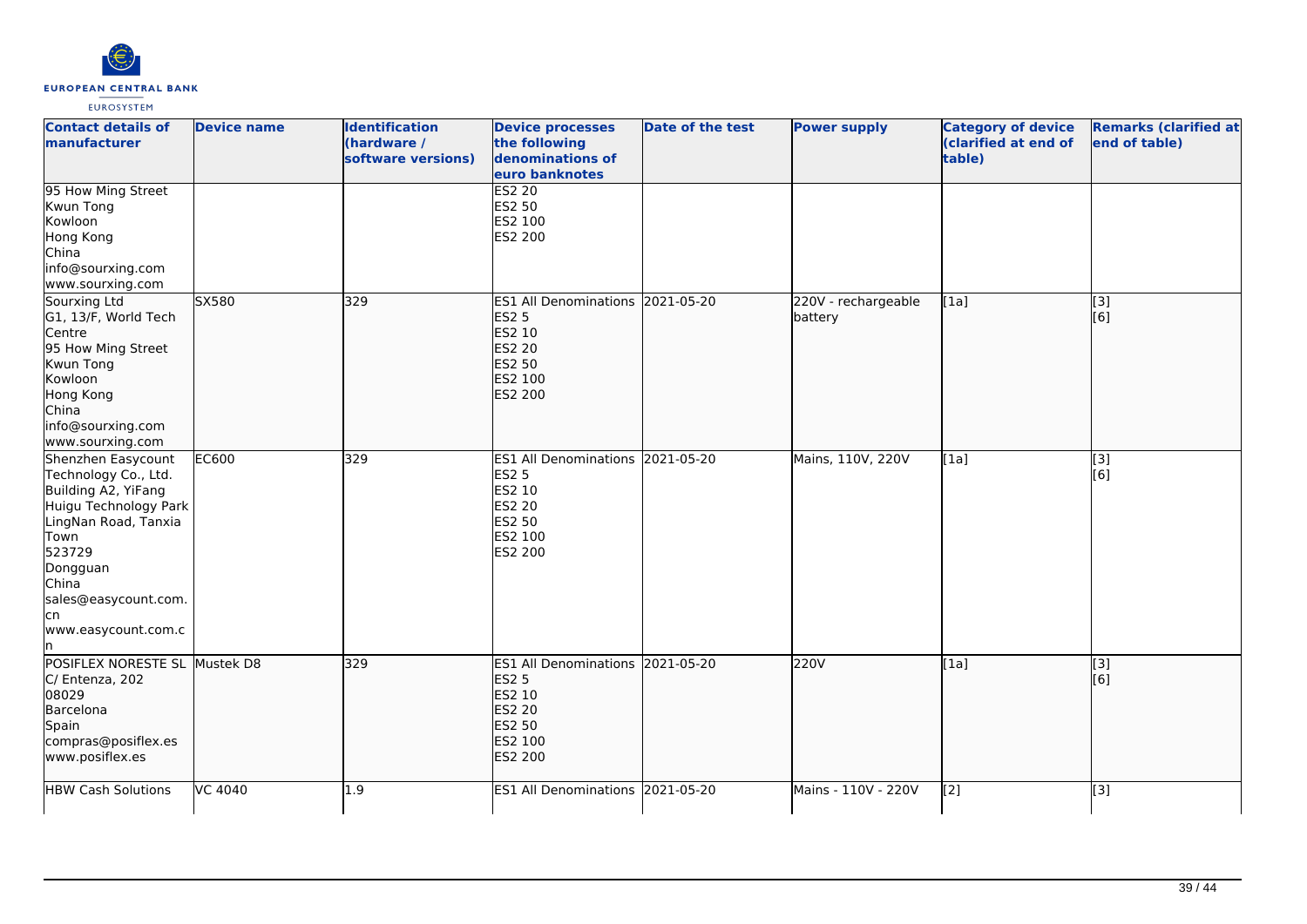

| <b>Contact details of</b><br>manufacturer                                                                                    | <b>Device name</b> | <b>Identification</b><br>(hardware /<br>software versions) | <b>Device processes</b><br>the following<br>denominations of<br>euro banknotes                                     | <b>Date of the test</b> | <b>Power supply</b>            | <b>Category of device</b><br>(clarified at end of<br>table) | <b>Remarks (clarified at</b><br>end of table) |
|------------------------------------------------------------------------------------------------------------------------------|--------------------|------------------------------------------------------------|--------------------------------------------------------------------------------------------------------------------|-------------------------|--------------------------------|-------------------------------------------------------------|-----------------------------------------------|
| GmbH<br>Jurastrasse 1<br>73119<br>Zell<br>Germany<br>Info@hbw-cs.de<br>www.hbw-cs.de                                         |                    |                                                            | ES2 <sub>5</sub><br>ES2 10<br><b>ES2 20</b><br><b>ES2 50</b><br>ES2 100<br>ES2 200                                 |                         |                                |                                                             | [6]                                           |
| POSIFLEX NORESTE SL Mustek C1800<br>C/ Entenza, 202<br>08029<br>Barcelona<br>Spain<br>compras@posiflex.es<br>www.posiflex.es |                    | 1.9                                                        | ES1 All Denominations 2021-05-20<br><b>ES2 5</b><br>ES2 10<br><b>ES2 20</b><br>ES2 50<br>ES2 100<br><b>ES2 200</b> |                         | Mains-110V-220V                | $\overline{[2]}$                                            | $\overline{[}3]$<br>[6]                       |
| POSIFLEX NORESTE SL Mustek D9<br>C/ Entenza, 202<br>08029<br>Barcelona<br>Spain<br>compras@posiflex.es<br>www.posiflex.es    |                    | 329                                                        | ES1 All Denominations 2021-05-20<br><b>ES2 5</b><br>ES2 10<br>ES2 20<br><b>ES2 50</b><br>ES2 100<br>ES2 200        |                         | 220V                           | [1a]                                                        | [3]<br>[6]                                    |
| Francopost srl<br>Via Prina 15<br>20154<br>Milano<br><b>Italy</b><br>www.francopost.it                                       | <b>SPEEDY UV</b>   | 329                                                        | ES1 All Denominations 2021-05-20<br><b>ES2 5</b><br>ES2 10<br><b>ES2 20</b><br><b>ES2 50</b><br>ES2 100<br>ES2 200 |                         | 220V - Rechargeable<br>battery | [1a]                                                        | $\overline{[}3]$<br>[6]                       |
| Francopost srl<br>Via Prina 15<br>20154<br>Milano<br><b>Italy</b><br>www.francopost.it                                       | <b>SPEEDY</b>      | 329                                                        | ES1 All Denominations 2021-05-20<br><b>ES2 5</b><br>ES2 10<br>ES2 20<br>ES2 50<br>ES2 100<br>ES2 200               |                         | 220V - Rechargeable<br>battery | [1a]                                                        | $\overline{[3]}$<br>[6]                       |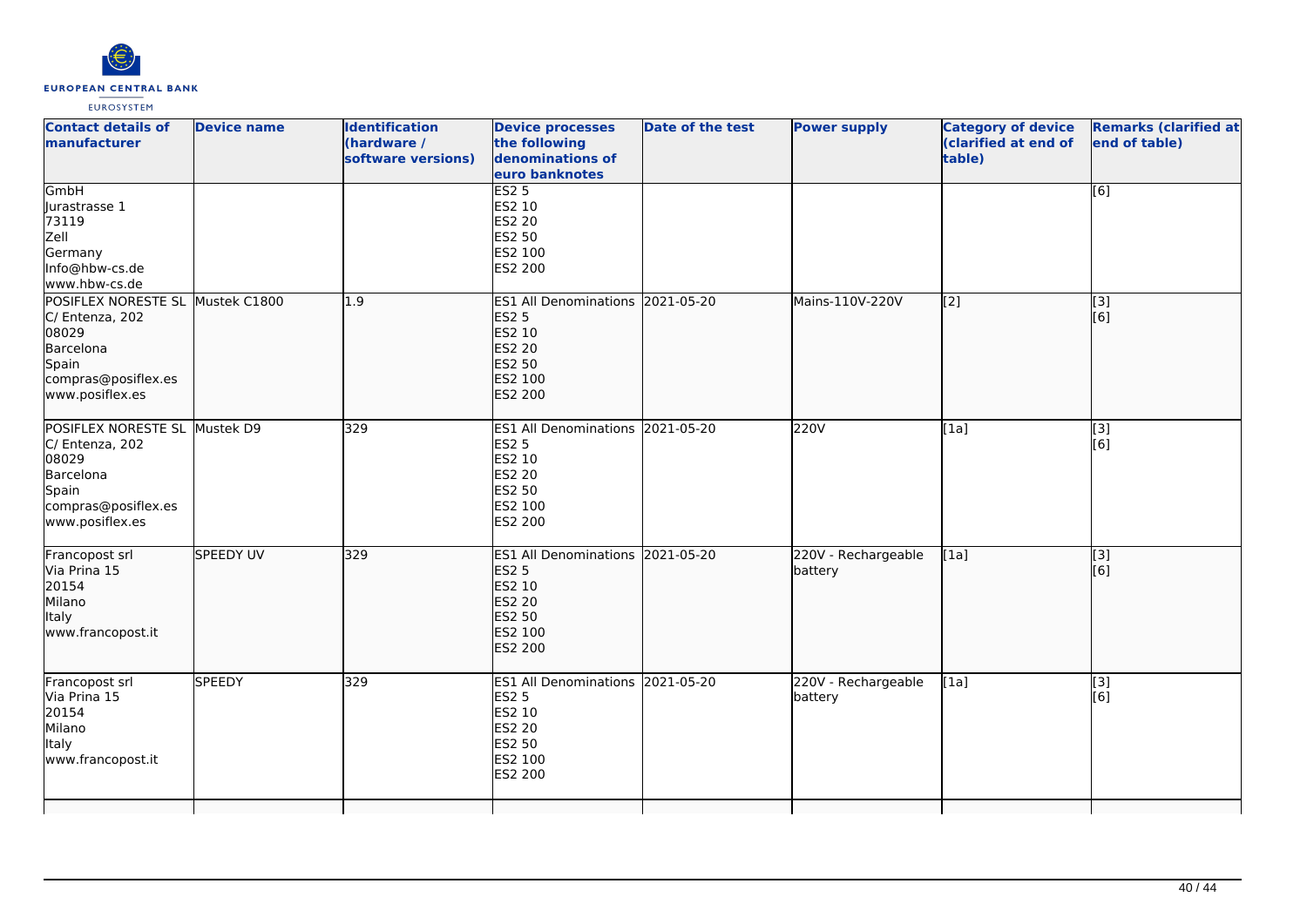

| <b>Contact details of</b><br>manufacturer                                                                                                                                                                            | <b>Device name</b>                       | <b>Identification</b><br>(hardware /<br>software versions) | <b>Device processes</b><br>the following<br>denominations of<br>euro banknotes                                     | <b>Date of the test</b> | <b>Power supply</b> | <b>Category of device</b><br>(clarified at end of<br>table) | <b>Remarks (clarified at</b><br>end of table) |
|----------------------------------------------------------------------------------------------------------------------------------------------------------------------------------------------------------------------|------------------------------------------|------------------------------------------------------------|--------------------------------------------------------------------------------------------------------------------|-------------------------|---------------------|-------------------------------------------------------------|-----------------------------------------------|
| MBS s.r.l.<br>Via Cosenza, 5<br>81030<br>Succivo (CE)<br>Italy<br>info@mbs-srl.com<br>www.mbs-srl.com                                                                                                                | <b>EASYCONTROL NEW</b><br><b>AGE PRO</b> | 329                                                        | ES1 All Denominations 2021-05-20<br><b>ES2 5</b><br>ES2 10<br><b>ES2 20</b><br><b>ES2 50</b><br>ES2 100<br>ES2 200 |                         | 220v                | [1a]                                                        | $\overline{[}3]$<br>[6]                       |
| MBS s.r.l.<br>Via Cosenza, 5<br>81030<br>Succivo (CE)<br><b>Italy</b><br>info@mbs-srl.com<br>www.mbs-srl.com                                                                                                         | <b>MBS 1800N</b>                         | 1.9                                                        | ES1 All Denominations 2021-05-20<br><b>ES2 5</b><br>ES2 10<br><b>ES2 20</b><br><b>ES2 50</b><br>ES2 100<br>ES2 200 |                         | mains-110v-220v     | [2]                                                         | [3]<br>[6]                                    |
| <b>DISTRIBUCIONES</b><br>MYLAR S.A.U.<br>Avda. De la Industria 1,<br>Pol. Ind. Guadalquivir<br>41120<br>Gelves<br>Spain<br>mariaj@mylar.es<br>www.mylar.es                                                           | appBILLDETECTOR                          | 329                                                        | <b>ES1 All Denominations</b><br><b>ES2 5</b><br>ES2 10<br><b>ES2 20</b><br>ES2 50<br>ES2 100<br><b>ES2 200</b>     | 2021-05-20              | Mains - 110V - 220V | [1a]                                                        | $\overline{[}3]$<br>[6]                       |
| Guangzhou SuperEyes SE330<br>Electronics Technology<br>Co. Ltd<br>3/F, No. 5, East Eleven<br>Heng Road, Xingye<br>Avenue, Chenchong Vil<br>511400<br>Guangzhou<br>China<br>info@super-eyes.com<br>www.super-eyes.com |                                          | 329                                                        | <b>ES1 All Denominations 2021-05-20</b><br><b>ES2 5</b><br>ES2 10<br>ES2 20<br>ES2 50<br>ES2 100<br>ES2 200        |                         | Mains - 110V - 220V | [1a]                                                        | [3]<br>[6]                                    |
| Guangzhou SuperEyes SE350<br>Electronics Technology<br>Co. Ltd                                                                                                                                                       |                                          | 329                                                        | ES1 All Denominations 2021-05-20<br><b>ES2 5</b><br>ES2 10                                                         |                         | Mains - 110V - 220V | [1a]                                                        | $\overline{[}3]$<br>[6]                       |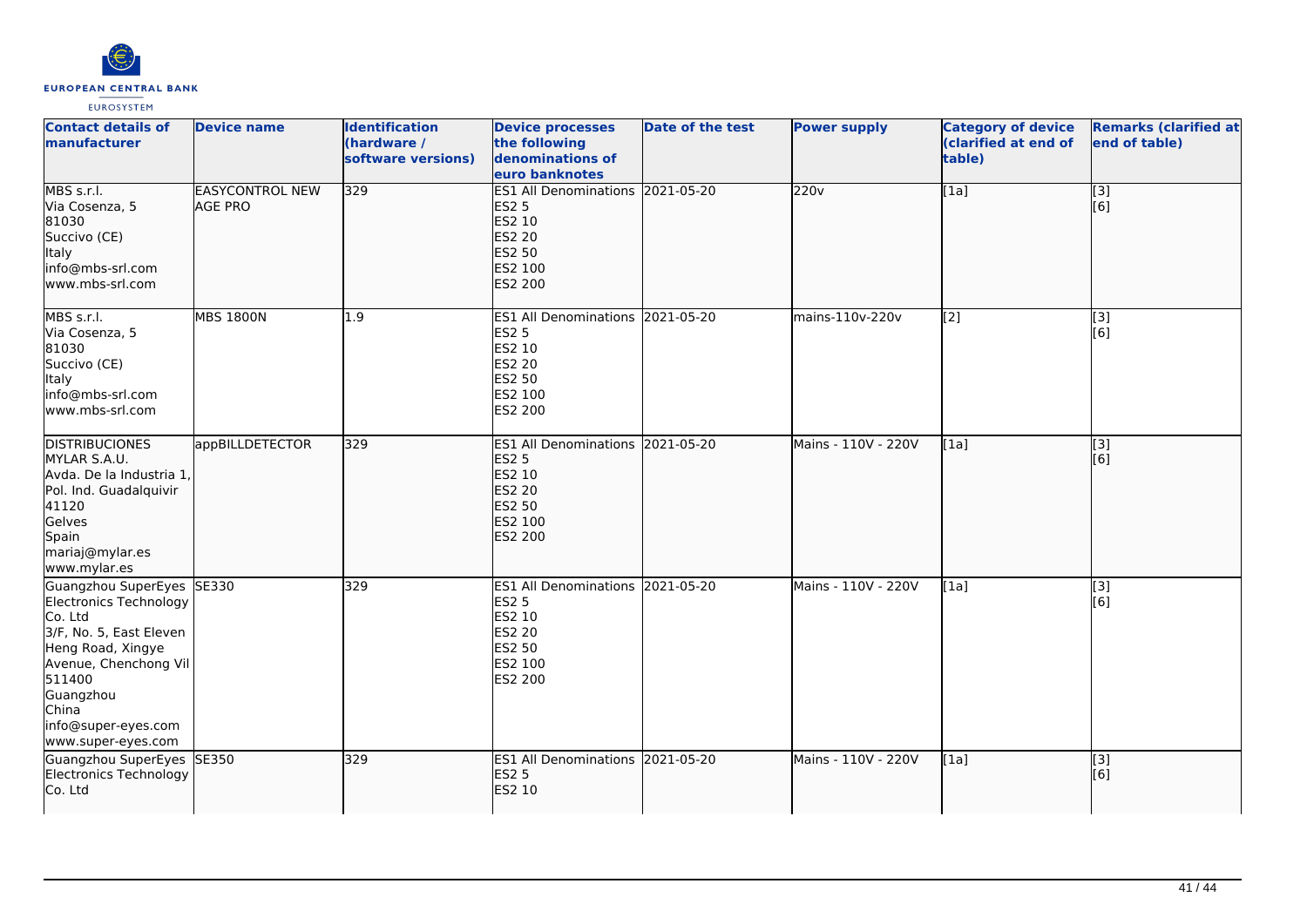

| <b>Contact details of</b><br>manufacturer                                                                                                                                                                            | <b>Device name</b> | <b>Identification</b><br>(hardware /<br>software versions) | <b>Device processes</b><br>the following<br>denominations of<br>euro banknotes                              | Date of the test | <b>Power supply</b> | <b>Category of device</b><br>(clarified at end of<br>table) | <b>Remarks (clarified at</b><br>end of table) |
|----------------------------------------------------------------------------------------------------------------------------------------------------------------------------------------------------------------------|--------------------|------------------------------------------------------------|-------------------------------------------------------------------------------------------------------------|------------------|---------------------|-------------------------------------------------------------|-----------------------------------------------|
| 3/F, No. 5, East Eleven<br>Heng Road, Xingye<br>Avenue, Chenchong Vil<br>511400<br>Guangzhou<br>China<br>info@super-eyes.com<br>www.super-eyes.com                                                                   |                    |                                                            | <b>ES2 20</b><br>ES2 50<br>ES2 100<br><b>ES2 200</b>                                                        |                  |                     |                                                             |                                               |
| Guangzhou SuperEyes SE500<br>Electronics Technology<br>Co. Ltd<br>3/F, No. 5, East Eleven<br>Heng Road, Xingye<br>Avenue, Chenchong Vil<br>511400<br>Guangzhou<br>China<br>info@super-eyes.com<br>www.super-eyes.com |                    | 329                                                        | <b>ES1 All Denominations</b><br><b>ES2 5</b><br>ES2 10<br>ES2 20<br><b>ES2 50</b><br>ES2 100<br>ES2 200     | 2021-05-20       | Mains - 110V - 220V | [1a]                                                        | [3]<br>[6]                                    |
| Guangzhou SuperEyes SE580<br>Electronics Technology<br>Co. Ltd<br>3/F, No. 5, East Eleven<br>Heng Road, Xingye<br>Avenue, Chenchong Vil<br>511400<br>Guangzhou<br>China<br>info@super-eyes.com<br>www.super-eyes.com |                    | 329                                                        | ES1 All Denominations 2021-05-20<br><b>ES2 5</b><br>ES2 10<br><b>ES2 20</b><br>ES2 50<br>ES2 100<br>ES2 200 |                  | Mains - 110V - 220V | [1a]                                                        | $\overline{[}3]$<br>[6]                       |
| Guangzhou SuperEyes SE600<br>Electronics Technology<br>Co. Ltd<br>3/F, No. 5, East Eleven<br>Heng Road, Xingye<br>Avenue, Chenchong Vil<br>511400<br>Guangzhou<br>China<br>info@super-eyes.com                       |                    | 329                                                        | ES1 All Denominations 2021-05-20<br><b>ES2 5</b><br>ES2 10<br><b>ES2 20</b><br>ES2 50<br>ES2 100<br>ES2 200 |                  | Mains - 110V - 220V | [1a]                                                        | [3]<br>[6]                                    |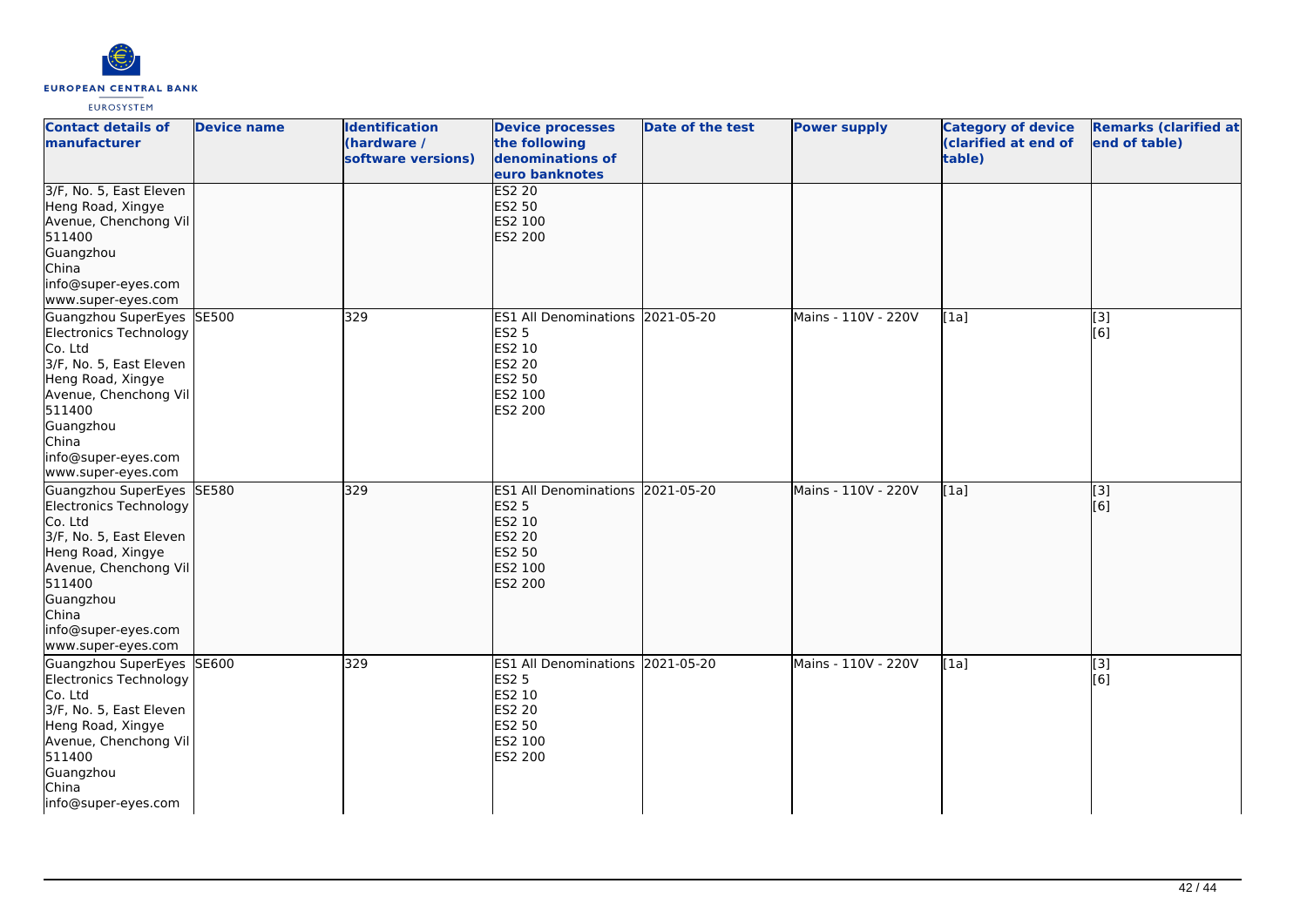

| <b>Contact details of</b><br><b>Imanufacturer</b>                                                                                                                                                                              | <b>Device name</b> | <b>Identification</b><br>(hardware /<br>software versions) | <b>Device processes</b><br>the following<br>denominations of<br>euro banknotes                                            | Date of the test | <b>Power supply</b> | <b>Category of device</b><br>(clarified at end of<br>table) | <b>Remarks (clarified at</b><br>end of table) |
|--------------------------------------------------------------------------------------------------------------------------------------------------------------------------------------------------------------------------------|--------------------|------------------------------------------------------------|---------------------------------------------------------------------------------------------------------------------------|------------------|---------------------|-------------------------------------------------------------|-----------------------------------------------|
| www.super-eyes.com                                                                                                                                                                                                             |                    |                                                            |                                                                                                                           |                  |                     |                                                             |                                               |
| Guangzhou SuperEyes SE3020<br>Electronics Technology<br>lCo. Ltd<br>3/F, No. 5, East Eleven<br>Heng Road, Xingye<br>Avenue, Chenchong Vil<br>511400<br>Guangzhou<br><b>China</b><br> info@super-eyes.com<br>www.super-eyes.com |                    | 1.9                                                        | ES1 All Denominations 2021-05-20<br><b>ES2 5</b><br>ES2 10<br><b>ES2 20</b><br><b>ES2 50</b><br>ES2 100<br><b>ES2 200</b> |                  | Mains - 110V - 220V | [2]                                                         | [3]<br>[6]                                    |
| Hyundai MIB<br>International Co. Ltd.<br>3301, A Bld, 17, Gosan-<br>ro 148beon-gil<br>15850<br>Gunpo-si, Gyeonggi-do,<br>15850, Gunpo City<br>KOREA (Republic)<br>sjpark5423@hyundaim<br>ib.com<br>www.hyundaimib.com          | MIB-1S             | Main: 5.5; Image: 3.0                                      | ES1 All Denominations 2021-05-17<br><b>ES2 5</b><br>ES2 10<br><b>ES2 20</b><br>ES2 50<br>ES2 100<br>ES2 200               |                  | Mains               | [2]                                                         | [3]<br>[6]                                    |

# **Category of device**

- [1a] 1a. Single banknote standalone device automatic.
- [1b] 1b. Single banknote acceptor module.
- [2] 2. Batch processing device.

# **Remarks**

- [1] It is not clear whether the device complies with any national or European Union health and safety legislation.
- [2] The device does not support all denominations. Please contact the supplier for information on denominations supported.
- [3] The device supports all feeding orientations.
- [4] The device supports one feeding orientation only.
	- $\circ$  [4.1] The correct orientation is clearly indicated on the device.
	- $\circ$  [4.2] The correct orientation is not (clearly) indicated on the device.
- [5] The company has not provided clarification as to the authentication features that the device checks.